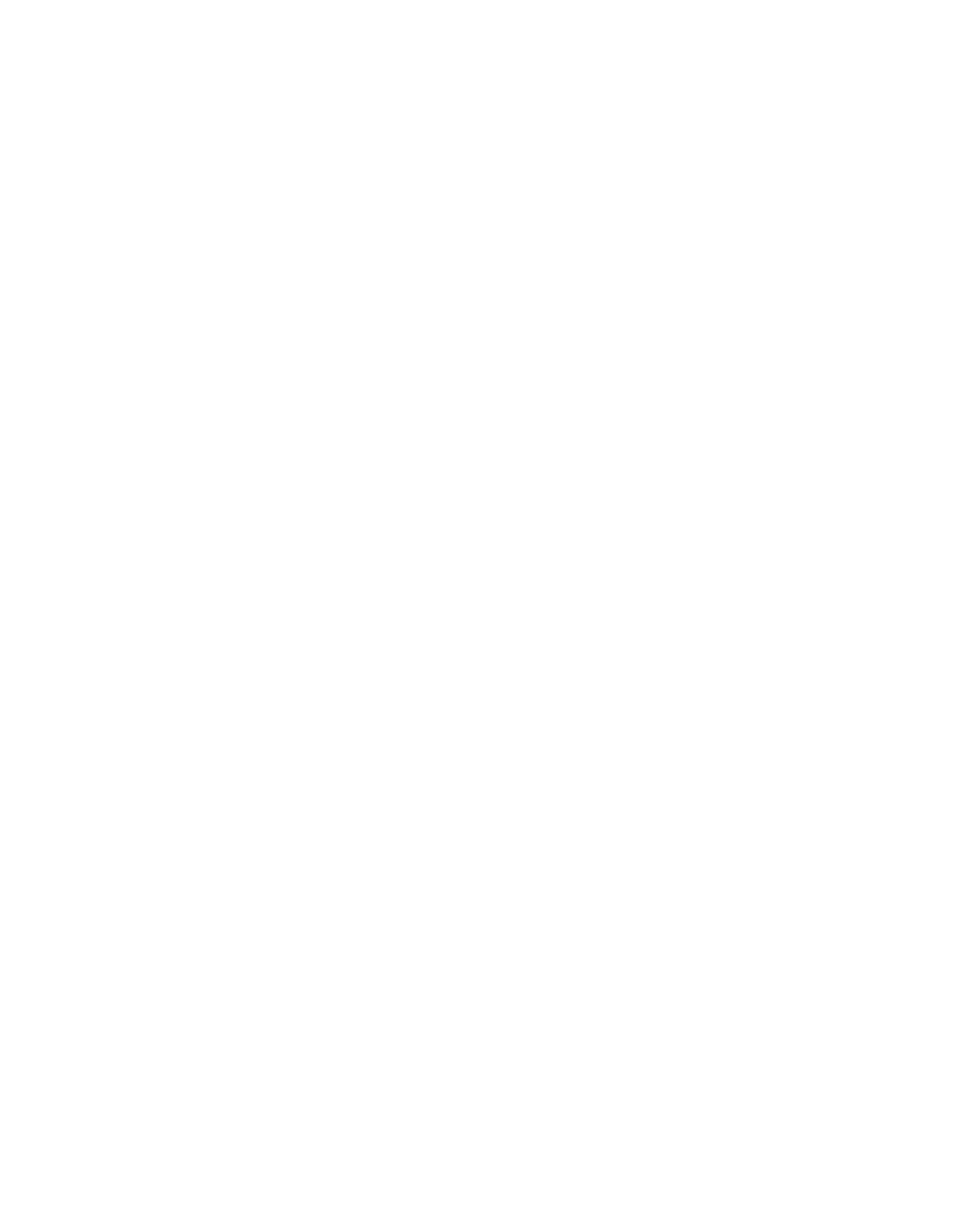# **Appendix C9 ─ Tribal Water Demand Scenario Quantification**

# **1.0 Introduction**

Federally recognized tribes (tribes) hold quantified rights to a significant amount of water from the Colorado River and its tributaries (approximately 2.9 million acre-feet of annual diversion rights). In many cases, these rights are senior to other uses. Therefore, representing these rights and the associated demand is a critical component to assessing future water demand in the Colorado River Basin (Basin). An additional component of future demand is an assessment of demands by tribes that have unquantified rights or claims. Where information on these unquantified rights or claims was provided by tribes, it was included in the Study, as appropriate, however, this information is not reflected in future tribal water demand projections  $\theta$ 

Based on quantified rights and with additional input from tribes, future demand for water by tribes in the Basin has been quantified by the Study. The term "quantified rights," as used in the context of the Study, is defined as the amount of rights reserved by or granted to tribes by federal court decrees, state court decrees, treaties, agreements, and Executive Orders. This appendix presents tribal rights and the associated future tribal demand for Colorado River water under the Study's various water demand scenarios.

Throughout the Study, the Bureau of Reclamation (Reclamation) met with tribes in the Upper Colorado River Basin, Lower Colorado River mainstem, and tribes served by water provided (directly or pursuant to exchanges) through the Central Arizona Project (CAP) facilities under contracts between tribes and the United States (see the Tribal discussion in the Colorado River Water Demand by Category section). In addition, Reclamation worked collaboratively with the Ten Tribes Partnership (Partnership), whose members have landholdings in the Upper and Lower Basins through which the Colorado River and various tributaries flow, as well as the Inter Tribal Council of Arizona (ITCA), whose members are the governments of 20 tribes with land in Arizona.

# **1.1 Indian Trust Assets**

The United States has a trust responsibility to protect and maintain rights reserved by or granted to tribes by federal court decrees, state court decrees, treaties, agreements, and Executive Orders. The Indian Trust Assets (ITAs) entitled to protection under the trust responsibility include tribes' federally reserved water rights. A tribe may also have other off-reservation interests and concerns that must be taken into account.

Each tribe's water rights determination is multifaceted and contains numerous provisions. The information in this appendix is limited to the United States' obligations with regard to current and future Colorado River water delivery to tribes, including tributaries in the Upper Basin. The information in this appendix is not intended to provide an interpretation of the water rights of any tribe.

<span id="page-2-0"></span> $\overline{a}$ 

<sup>3&#</sup>x27;F go cpf u't tqxkf gf "d{"y g'P cxclq'P cwqp"kpenwf g"dqyj "swcpwlklgf" cpf "wps wcpwlklgf" tki j w.0Ugg'ugewlqp"50604" hqt"o qtg"f gyckt0"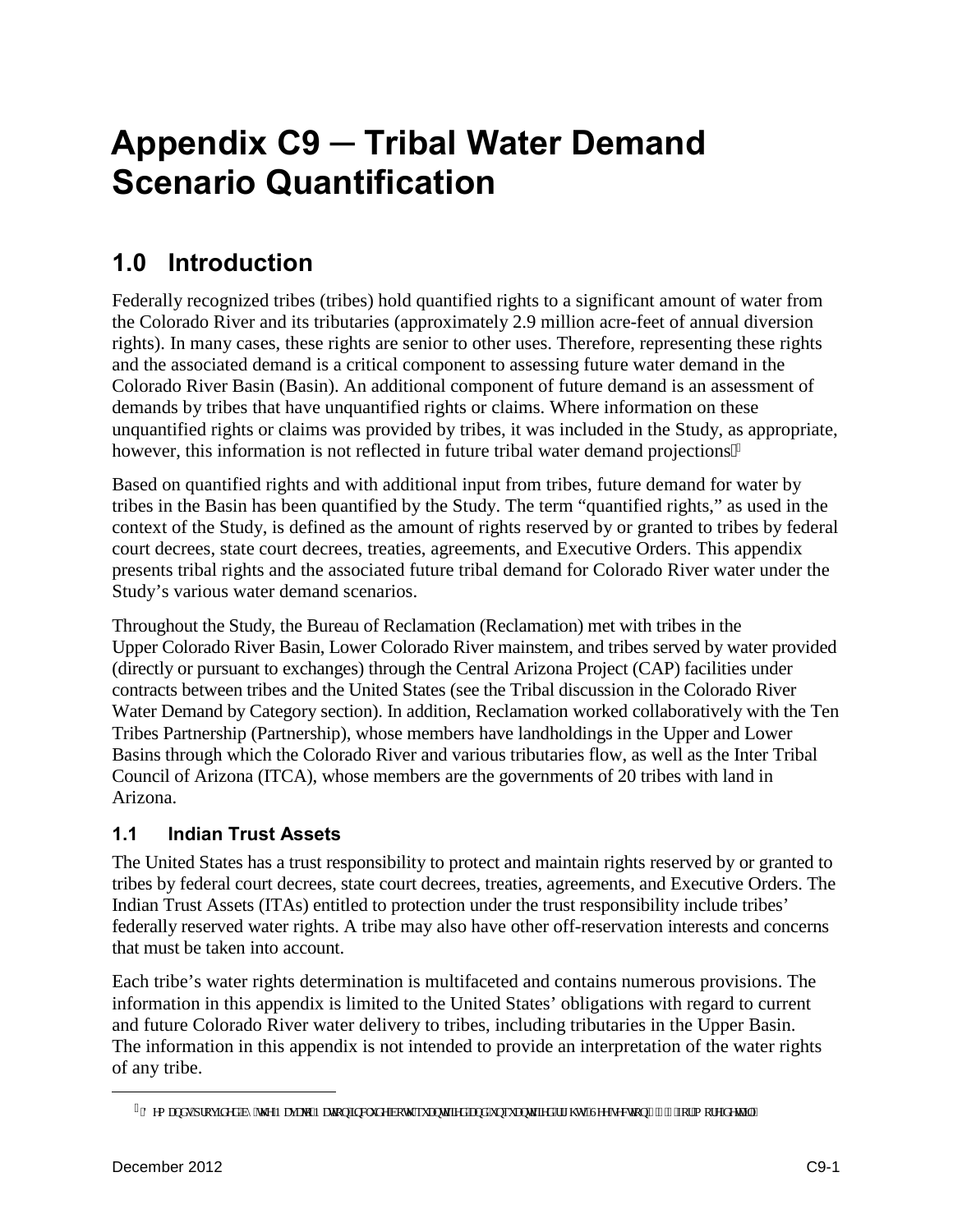# **2.0 Process for Quantifying Tribal Demand**

The Study implemented a scenario planning process to examine the uncertainty in future water supply and demand through the development of multiple future scenarios (see *Technical Report A – Scenario Development)*. Representatives of several organizations participated in the development of the water demand scenarios, including water management entities, federal resource management agencies, tribes, conservation organizations, and others interested in the Basin. This collaboration was accomplished through a variety of means, including participation in a Water Demand Sub-Team, and direct contact with representatives of specific organizations.

The scenario planning process involves identifying the key driving forces (factors that likely will have the greatest influence on the future state of the system and thereby the performance of the system over time); ranking the driving forces as to their relative importance and relative uncertainty; and associating the highly uncertain and highly important driving forces, identified as critical uncertainties, with either water supply or water demand. One of the key critical uncertainties associated with Colorado River water demand relates to tribes. This critical uncertainty is titled, "Changes in water availability due to tribal water use and settlement of tribal water rights claims."

To frame the plausible uncertainty, six demand scenarios were developed with the following themes: Current Projected (A), Slow Growth (B), Rapid Growth (C1 and C2), and Enhanced Environment (D1 and D2). The Water Demand Sub-Team then developed storylines for each scenario. Storylines are narrative descriptions of how the future may unfold and provide the plot for describing the scenario. The scenario storylines related to the uncertainty in future tribal demand are listed in table C9-1.

| <b>Storyline Related to Tribal Water Use</b>                                                                                    | <b>Scenario</b>           |
|---------------------------------------------------------------------------------------------------------------------------------|---------------------------|
| Tribal use develops according to quantified rights and current use patterns.                                                    | Current Projected (A)     |
| Tribal use continues to develop but at slower than planned rates.                                                               | Slow Growth (B)           |
| Tribal use and development occur faster than currently planned. In addition,<br>new tribal claims and settlements are realized. | Rapid Growth (C1)         |
| Tribal use and development occur faster than currently planned. In addition,<br>new tribal claims and settlements are realized. | Rapid Growth (C2)         |
| Tribal use develops according to quantified rights and current use patterns.                                                    | Enhanced Environment (D1) |
| Tribal use and development occur faster than currently planned. In addition,<br>new tribal claims and settlements are realized. | Enhanced Environment (D2) |

#### **TABLE C9-1**  Storylines Related to Tribal Water Use

The scenario storylines were published in *Technical Report A – Scenario Development* and comments received suggested that the factors driving the trajectory of certain critical uncertainties (for example, changes in water needs for energy or changes in agricultural land use) are different from those that drive the uncertainty related to tribal water use. Specifically, tribal comments pointed out that factors such as increased population and economic development may not be the primary drivers for future tribal demands. Tribal governments exercise direct and immediate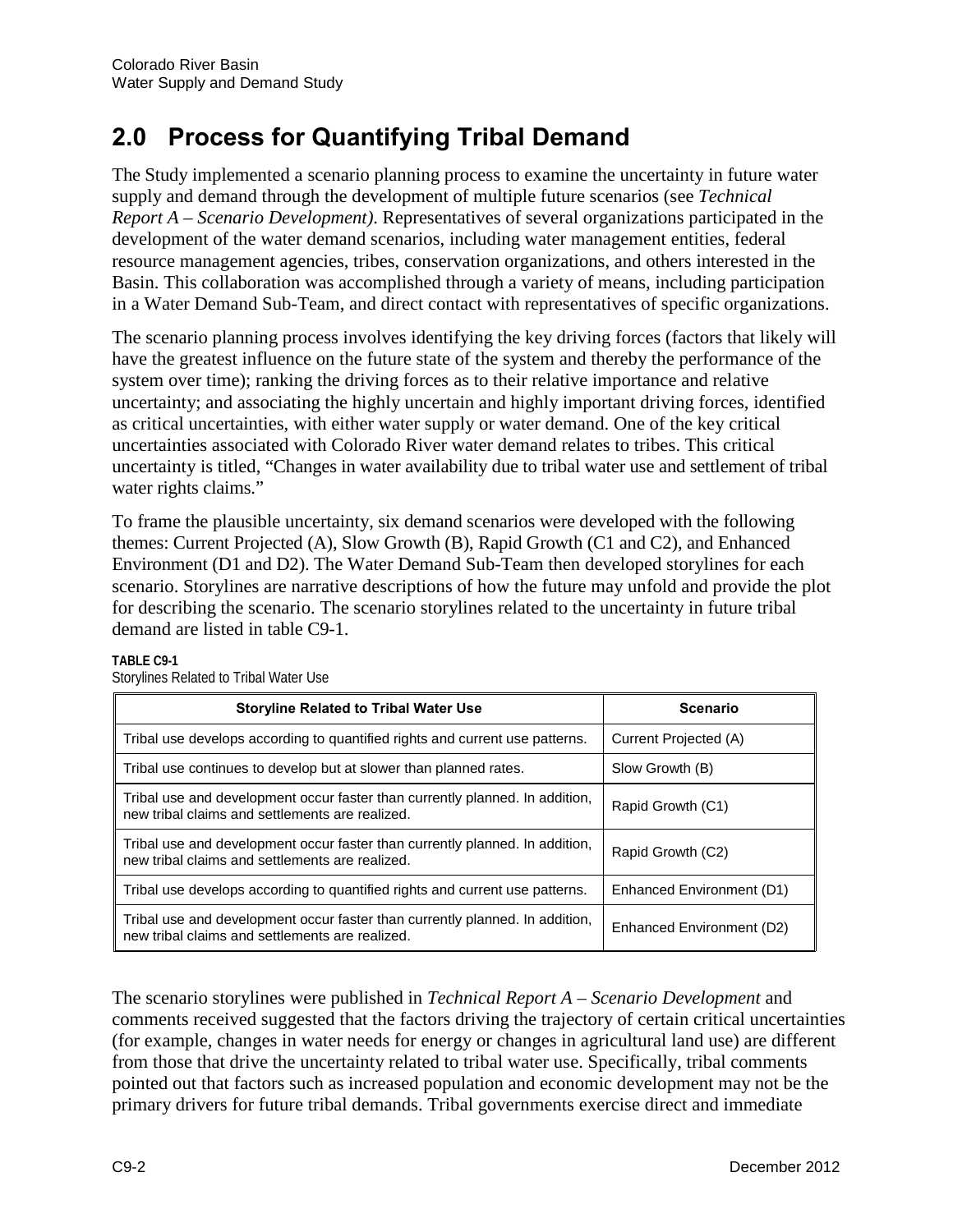control over land use decisions and development on tribal trust lands, and these decisions may be independent of economic drivers. For instance, under economic conditions where a private entity might choose to fallow land, a tribal government may keep land in production simply to cover irrigation assessment costs and/or to provide employment. After considering these comments, it was decided to change the storyline narratives related to tribal water use by removing economic factors. For example, the storyline for the Slow Growth (B) scenario was changed from "Tribal use continues to develop but at slower than planned rates due to economic conditions and pressure to reduce tribal expenditures or federal settlement expenditures," to "Tribal use continues to develop but at slower than planned rates."

In most cases, the quantification of tribal demands relied on information submitted by the Partnership, referred to as "the Ten Tribes Partnership Schedule" in this appendix, for use in the *Colorado River Interim Surplus Criteria Final Environmental Impact Statement* (Reclamation, 2000) and in the more recent *Colorado River Interim Guidelines for Lower Basin Shortages and Coordinated Operations for Lake Powell and Lake Mead Final Environmental Impact Statement* (Reclamation, 2007). Some revisions to these projections were made, and alternative demand scenarios were quantified based on discussions with and information submitted by individual tribes, the Partnership, and the ITCA.

# **2.1 Summary of Tribal Colorado River Rights and Demands by Scenario**

Tribes with rights to Colorado River water can be organized into three categories based on location: Upper Colorado River Basin tribes, Lower Colorado River Mainstem tribes, and tribes served by water provided through the CAP, as described in table C9-2.

Tables C9-3 to C9-5 summarize tribal water rights and future demands organized by location and tribe in acre-feet per year (afy). Section 3, Tribal Summaries of this appendix provides moredetailed information on each tribe's rights and projected future demands. In Arizona, both Colorado River mainstem water and water that might be conveyed through the CAP facilities have been reserved for future settlements.

In addition to those tribes whose rights to Colorado River water have been confirmed by court decree or final settlements, there are tribes whose rights to water have not yet been quantified or that have been quantified for only some of their tribal lands. Such tribes are listed in the following section.

The applicability of the storylines in projecting future tribal demand varies for each tribe. For some tribes, the storylines provide a range of future demands; for other tribes, the storylines do not apply and there is no variation in future demands. Additionally, some tribes currently use their full right and in these cases there is also no variation in future demands.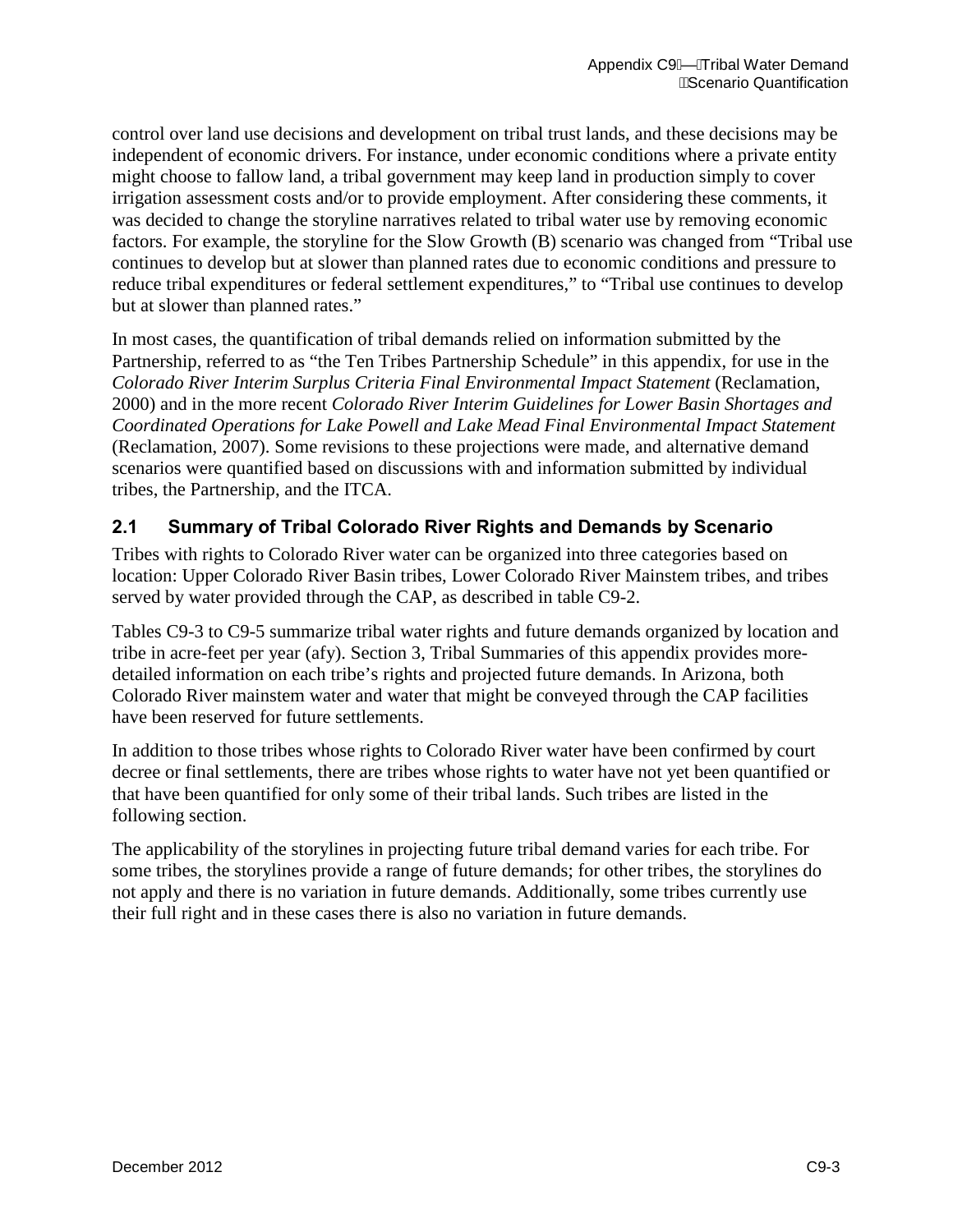#### **TABLE C9-2**

Upper Colorado River Basin Tribes, Lower Colorado River Mainstem Tribes, and Tribes Served by Water Provided through the CAP

| <b>Upper Colorado River Basin Tribes</b>             |                                 |  |  |  |  |  |  |
|------------------------------------------------------|---------------------------------|--|--|--|--|--|--|
| Jicarilla Apache Nation                              | <b>New Mexico</b>               |  |  |  |  |  |  |
| Navajo Nation                                        | Arizona, New Mexico, and Utah   |  |  |  |  |  |  |
| Southern Ute Indian Tribe                            | Colorado                        |  |  |  |  |  |  |
| Ute Indian Tribe of the Uintah and Ouray Reservation | Utah                            |  |  |  |  |  |  |
| Ute Mountain Ute Tribe                               | Colorado, New Mexico, and Utah  |  |  |  |  |  |  |
| Lower Colorado River Mainstem Tribes <sup>1</sup>    |                                 |  |  |  |  |  |  |
| Chemehuevi Indian Tribe                              | California                      |  |  |  |  |  |  |
| Cocopah Indian Tribe                                 | Arizona                         |  |  |  |  |  |  |
| <b>Colorado River Indian Tribes</b>                  | Arizona and California          |  |  |  |  |  |  |
| Fort Mojave Indian Tribe                             | Arizona, Nevada, and California |  |  |  |  |  |  |
| Hopi Tribe                                           | Arizona                         |  |  |  |  |  |  |
| Quechan Indian Tribe                                 | Arizona and California          |  |  |  |  |  |  |
| Tribes served through the Central Arizona Project    |                                 |  |  |  |  |  |  |
| Ak-Chin Indian Community                             | Arizona                         |  |  |  |  |  |  |
| Fort McDowell Yavapai Nation                         | Arizona                         |  |  |  |  |  |  |
| Gila River Indian Community                          | Arizona                         |  |  |  |  |  |  |
| Pascua Yaqui Tribe                                   | Arizona                         |  |  |  |  |  |  |
| Salt River Pima-Maricopa Indian Community            | Arizona                         |  |  |  |  |  |  |
| San Carlos Apache Tribe                              | Arizona                         |  |  |  |  |  |  |
| Tohono O'odham Nation                                | Arizona                         |  |  |  |  |  |  |
| Tonto Apache Tribe                                   | Arizona                         |  |  |  |  |  |  |
| White Mountain Apache Tribe                          | Arizona                         |  |  |  |  |  |  |
| Yavapai-Apache Nation                                | Arizona                         |  |  |  |  |  |  |
| Yavapai-Prescott Tribe                               | Arizona                         |  |  |  |  |  |  |

 $1$ The Zuni Indian Tribe has rights to Little Colorado River water in Arizona and the Moapa Band of Paiutes has rights to water in the Muddy River, Nevada. The modeling of these tributaries assume future demand to be consistent with historical demand on these rivers. See *Technical Report C – Water Demand Assessment,* for more information on the modeling of Lower Basin **AWWA**ributaries.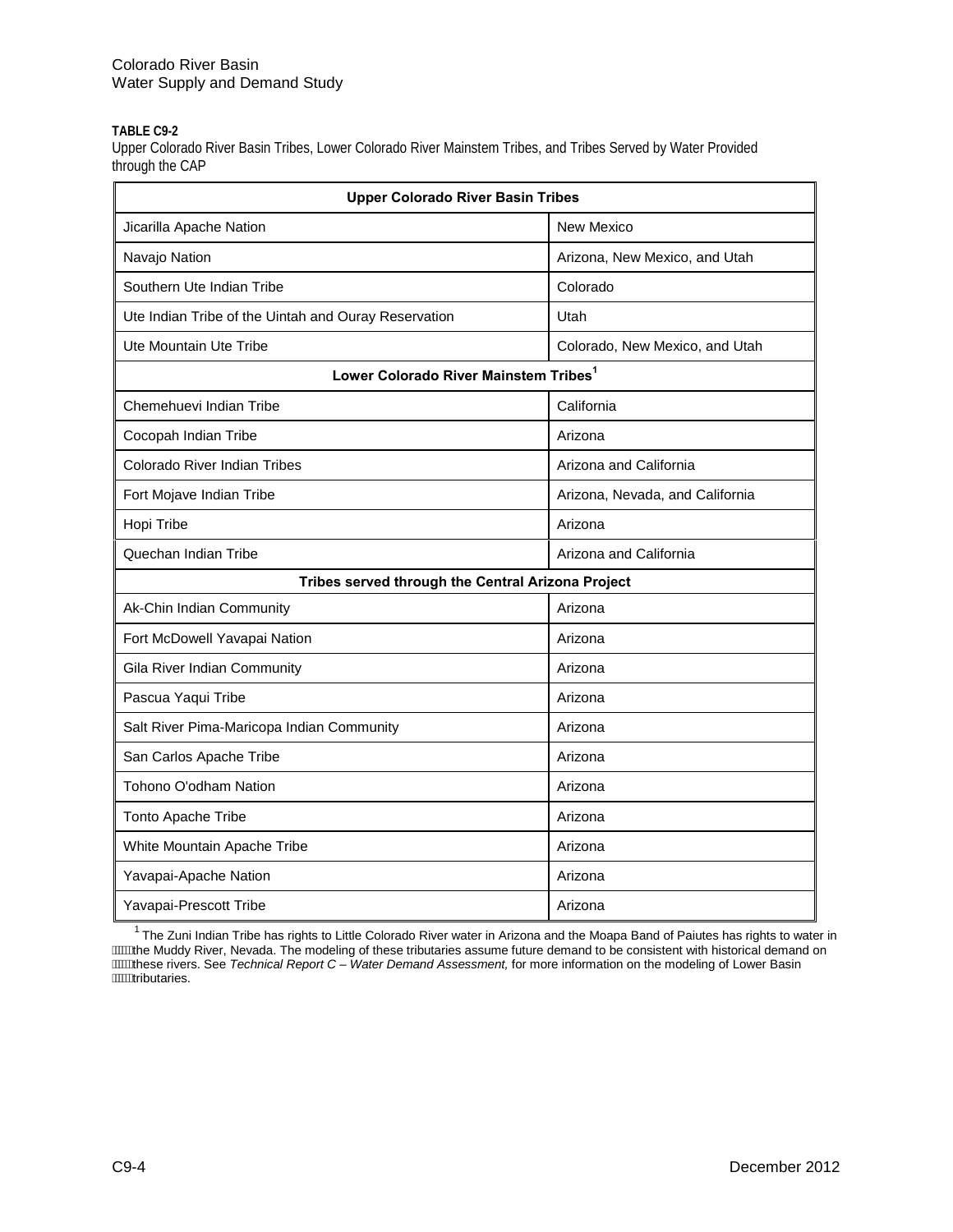### Appendix C9 — Tribal Water Demand Scenario Quantification

|                        |                            | <b>Diversion</b><br><b>Entitlement</b> | <b>Depletion</b><br><b>Entitlement</b> |                           | <b>Diversion</b> | <b>Depletion</b> | <b>Diversion</b> | <b>Depletion</b> | <b>Diversion</b> | <b>Depletion</b> |
|------------------------|----------------------------|----------------------------------------|----------------------------------------|---------------------------|------------------|------------------|------------------|------------------|------------------|------------------|
| <b>State</b>           | <b>Tribe</b>               | (Water<br>Right) (afy)                 | (Water<br>Right) (afy)                 | <b>Scenario</b>           | 2015 (afy)       |                  | 2035 (afy)       |                  | 2060 (afy)       |                  |
| <b>NM</b>              | Jicarilla Apache           | 45,683                                 | 34,195                                 | Current Projected (A)     | 36,932           | 27,650           | 44,841           | 33,295           | 45,683           | 34,195           |
|                        | <b>Nation</b>              |                                        |                                        | Slow Growth (B)           | 36,932           | 27,650           | 44,841           | 33,295           | 45,683           | 34,195           |
|                        |                            |                                        |                                        | Rapid Growth (C1)         | 36,932           | 27,650           | 45,683           | 34,195           | 45,683           | 34,195           |
|                        |                            |                                        |                                        | Rapid Growth (C2)         | 36,932           | 27,650           | 45,683           | 34,195           | 45,683           | 34,195           |
|                        |                            |                                        |                                        | Enhanced Environment (D1) | 36,932           | 27,650           | 44,841           | 33,295           | 45,683           | 34,195           |
|                        |                            |                                        |                                        | Enhanced Environment (D2) | 36,932           | 27,650           | 45,683           | 34,195           | 45,683           | 34,195           |
| <b>NM</b>              | Navajo Nation <sup>1</sup> | 606,660                                | 325,670                                | Current Projected (A)     | 506,348          | 271,820          | 608,085          | 326,435          | 612,863          | 329,000          |
|                        |                            |                                        |                                        | Slow Growth (B)           | 506,348          | 271,820          | 608,085          | 326,435          | 612,863          | 329,000          |
|                        |                            |                                        |                                        | Rapid Growth (C1)         | 517,972          | 278,060          | 699,633          | 375,580          | 915,756          | 491,600          |
|                        |                            |                                        |                                        | Rapid Growth (C2)         | 517,972          | 278,060          | 699,633          | 375,580          | 915,756          | 491,600          |
|                        |                            |                                        |                                        | Enhanced Environment (D1) | 506,348          | 271,820          | 608,085          | 326,435          | 612,863          | 329,000          |
|                        |                            |                                        |                                        | Enhanced Environment (D2) | 517,972          | 278,060          | 699,633          | 375,580          | 915,756          | 491,600          |
| $\mathsf{A}\mathsf{Z}$ | Navajo Nation              | <b>NA</b>                              | <b>NA</b>                              | Current Projected (A)     | 49,125           | 47,987           | 49,207           | 47,707           | 49,207           | 47,707           |
|                        | (Upper Basin)              |                                        |                                        | Slow Growth (B)           | 49,125           | 47,987           | 49,207           | 47,707           | 49,207           | 47,707           |
|                        |                            |                                        |                                        | Rapid Growth (C1)         | 43,437           | 42,431           | 61,088           | 59,226           | 77,621           | 75,255           |
|                        |                            |                                        |                                        | Rapid Growth (C2)         | 43,437           | 42,431           | 61,088           | 59,226           | 77,621           | 75,255           |
|                        |                            |                                        |                                        | Enhanced Environment (D1) | 49,125           | 47,987           | 49,207           | 47,707           | 49,207           | 47,707           |
|                        |                            |                                        |                                        | Enhanced Environment (D2) | 43,437           | 42,431           | 61,088           | 59,226           | 77,621           | 75,255           |
| $\mathsf{A}\mathsf{Z}$ | Navajo Nation              | <b>NA</b>                              | <b>NA</b>                              | Current Projected (A)     | 0                | 0                | 0                | 0                | 0                | $\mathbf 0$      |
|                        | (Lower Basin)              |                                        |                                        | Slow Growth (B)           | 0                | 0                | 0                | $\Omega$         | $\Omega$         | $\Omega$         |
|                        |                            |                                        |                                        | Rapid Growth (C1)         | 16,456           | 16,075           | 74,055           | 71,798           | 126,767          | 122,903          |
|                        |                            |                                        |                                        | Rapid Growth (C2)         | 16,456           | 16,075           | 74,055           | 71,798           | 126,767          | 122,903          |
|                        |                            |                                        |                                        | Enhanced Environment (D1) | 0                | 0                | $\Omega$         | $\Omega$         | $\Omega$         | $\Omega$         |
|                        |                            |                                        |                                        | Enhanced Environment (D2) | 16,456           | 16,075           | 74,055           | 71,798           | 126,767          | 122,903          |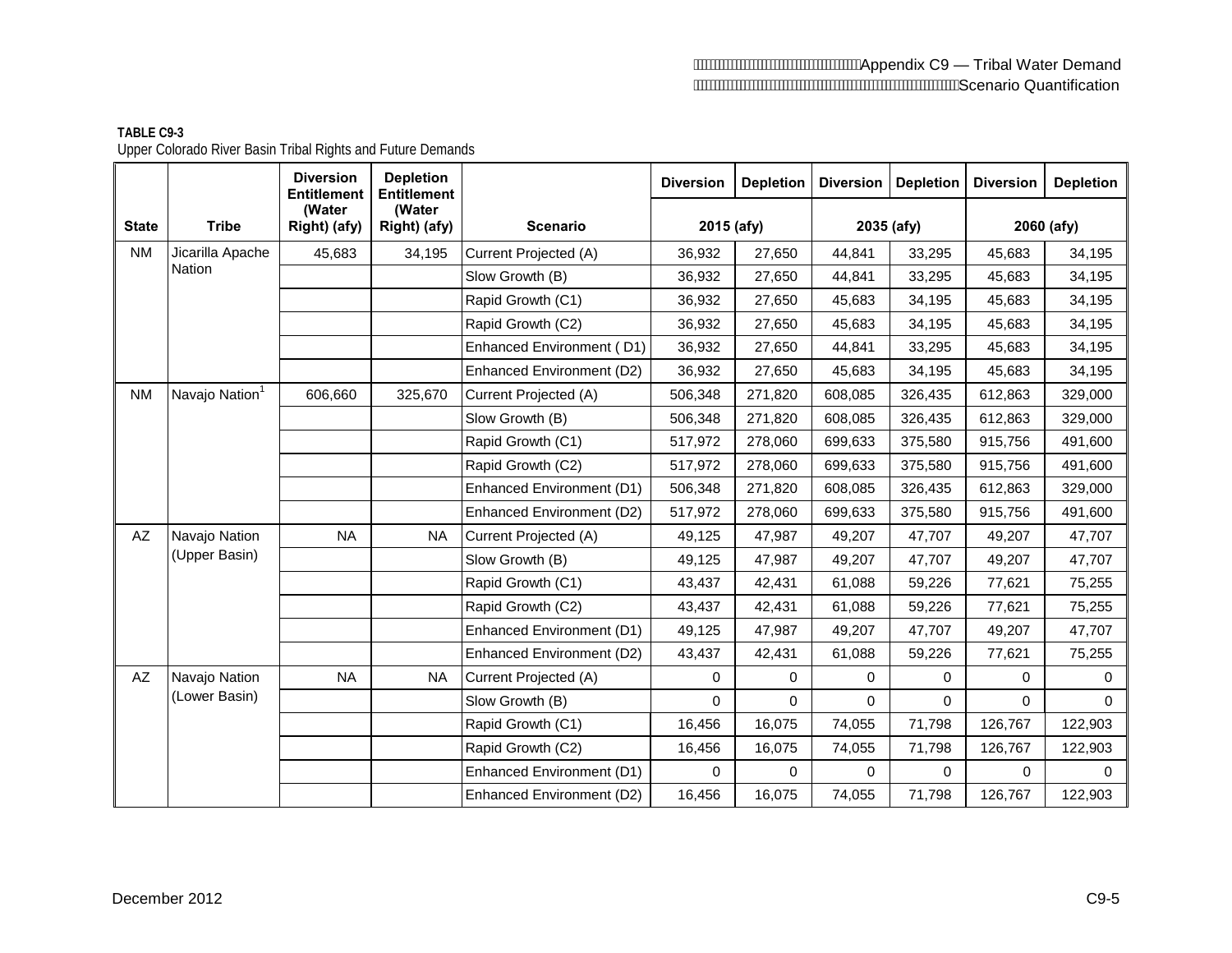#### **TABLE C9-3**

Upper Colorado River Basin Tribal Rights and Future Demands

|              |                              | <b>Diversion</b><br><b>Entitlement</b> | <b>Depletion</b><br><b>Entitlement</b> |                                                                                    | <b>Diversion</b> | <b>Depletion</b> | <b>Diversion</b> | <b>Depletion</b> | <b>Diversion</b> | <b>Depletion</b> |
|--------------|------------------------------|----------------------------------------|----------------------------------------|------------------------------------------------------------------------------------|------------------|------------------|------------------|------------------|------------------|------------------|
| <b>State</b> | <b>Tribe</b>                 | (Water<br>Right) (afy)                 | (Water<br>Right) (afy)                 | <b>Scenario</b>                                                                    | 2015 (afy)       |                  |                  | 2035 (afy)       |                  | 2060 (afy)       |
| UT           | Navajo Nation                | <b>NA</b>                              | <b>NA</b>                              | Current Projected (A)                                                              | 0                | 0                | 0                | 0                | $\Omega$         | 0                |
|              |                              |                                        |                                        | Slow Growth (B)                                                                    | 0                | 0                | 0                | 0                | 0                | 0                |
|              |                              |                                        |                                        | Rapid Growth (C1)                                                                  | 26,204           | 13,102           | 79,876           | 39,938           | 156,692          | 78,346           |
|              |                              |                                        |                                        | Rapid Growth (C2)                                                                  | 26,204           | 13,102           | 79,876           | 39,938           | 156,692          | 78,346           |
|              |                              |                                        |                                        | Enhanced Environment (D1)                                                          | $\Omega$         | 0                | 0                | $\Omega$         | $\Omega$         | 0                |
|              |                              |                                        |                                        | Enhanced Environment (D2)                                                          | 26,204           | 13,102           | 79,876           | 39,938           | 156,692          | 78,346           |
| CO           | Southern Ute<br>Indian Tribe | 137,090                                | 74,318                                 | Tribal demand in Colorado is embedded in other demand categories within the state. |                  |                  |                  |                  |                  |                  |
| UT           | Ute Indian Tribe             | 480,594                                | 258,943                                | Current Projected (A)                                                              | 480,594          | 258,943          | 480,594          | 258,943          | 480,594          | 258,943          |
|              | of the Uintah<br>and Ouray   |                                        |                                        | Slow Growth (B)                                                                    | 316,354          | 170,451          | 447,747          | 241,245          | 480,594          | 258,943          |
|              | Reservation <sup>2</sup>     |                                        |                                        | Rapid Growth (C1)                                                                  | 480,594          | 258,943          | 480,594          | 258,943          | 480,594          | 258,943          |
|              |                              |                                        |                                        | Rapid Growth (C2)                                                                  | 480,594          | 258,943          | 480,594          | 258,943          | 480,594          | 258,943          |
|              |                              |                                        |                                        | <b>Enhanced Environment (D1)</b>                                                   | 480,594          | 258,943          | 480,594          | 258,943          | 480,594          | 258,943          |
|              |                              |                                        |                                        | Enhanced Environment (D2)                                                          | 480,594          | 258,943          | 480,594          | 258,943          | 480,594          | 258,943          |
| CO           | Ute Mountain<br>Ute Tribe    | 88,358                                 | 51,081                                 | Tribal demand in Colorado is embedded in other demand categories within the state. |                  |                  |                  |                  |                  |                  |

<sup>1</sup> The diversion and depletion demands of the Navajo Nation from the Colorado River in the Upper Basin in New Mexico are not limited by the Navajo Nation San Juan River in AWW New Mexico Water Rights Settlement; however, the Navajo Nation agrees to be bound by the terms of that settlement so long as the Settlement is effective. To the extent that the Million honoe watering the settlement, the tempt is the settlement, the Nation may seek to acquire water from other users or from sources other than the Colorado River to meet **AWWany unmet demands.** 

 $2$  The diversion and depletion associated with the demand for the Ute Indian Tribe of the Uintah and Ouray Reservation is dependent upon the re-ratification of the Revised Ute Indian Compact of 1990 by the tribe and the State of Utah.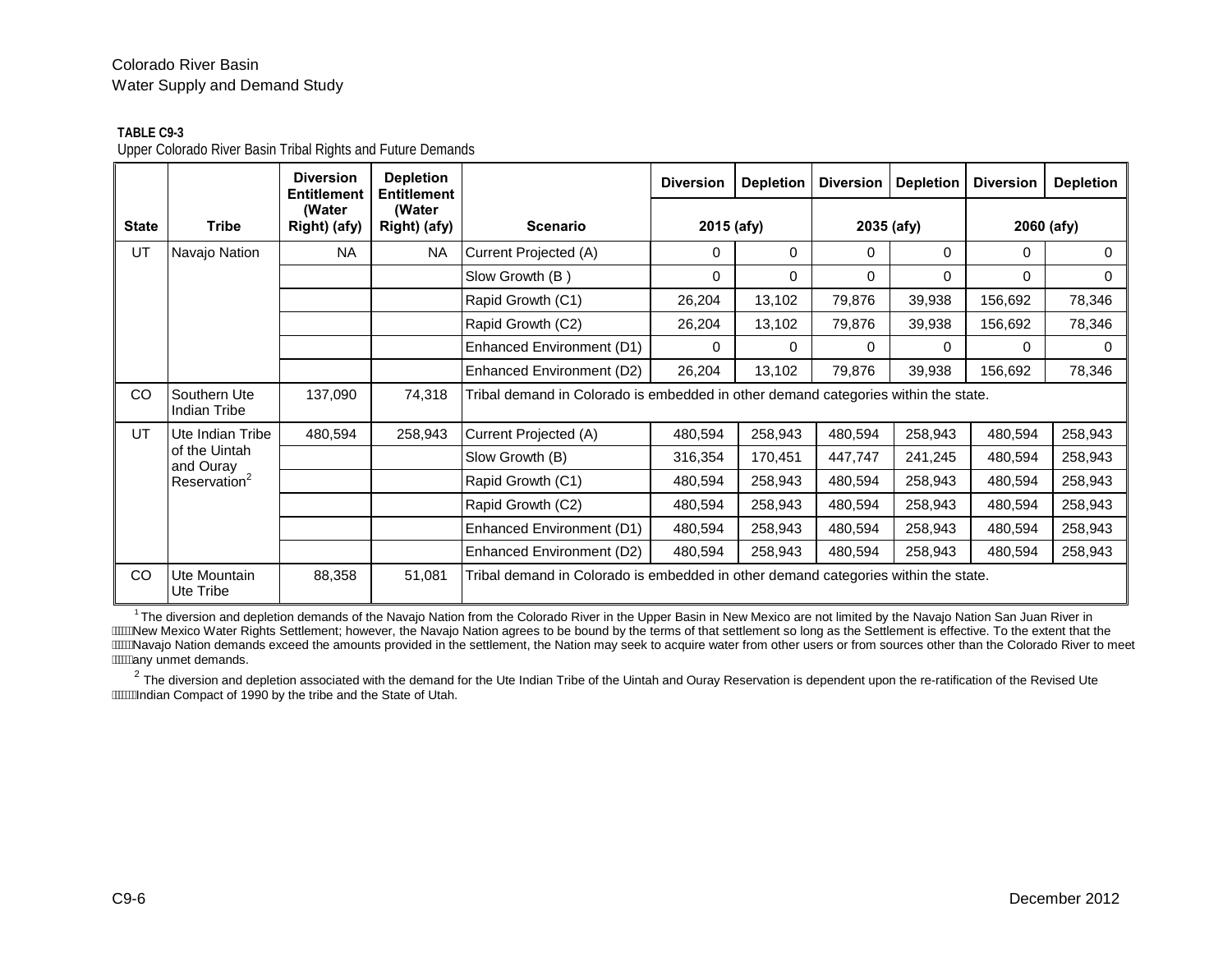### Appendix C9 — Tribal Water Demand Scenario Quantification

#### **TABLE C9-4**  Lower Colorado River Mainstem Tribal Rights and Future Demands

|                      |                                        | <b>Diversion</b><br><b>Entitlement</b> |                           |                           | <b>Diversion</b> | <b>Depletion</b> | <b>Diversion</b> | <b>Depletion</b> | <b>Diversion</b> | <b>Depletion</b> |
|----------------------|----------------------------------------|----------------------------------------|---------------------------|---------------------------|------------------|------------------|------------------|------------------|------------------|------------------|
| <b>State</b>         | <b>Tribe</b>                           | (Water<br>Right) $(afy)^1$             | Net<br>Acres <sup>2</sup> | <b>Scenario</b>           |                  | 2015 (afy)       |                  | 2035 (afy)       | 2060 (afy)       |                  |
| CA                   | Chemehuevi Indian<br>Tribe             | 11,340                                 | 1,900                     | <b>All Scenarios</b>      | 11,340           | 8,000            | 11,340           | 8,000            | 11,340           | 8,000            |
| AZ                   | Cocopah Indian                         | 10.847                                 | 1,714                     | Current Projected (A)     | 10,847           | 9,412            | 10,847           | 9,412            | 10,847           | 9,412            |
|                      | Tribe                                  |                                        |                           | Slow Growth (B)           | 5,311            | 4,607            | 5,311            | 4,607            | 5,311            | 4,607            |
|                      |                                        |                                        |                           | Rapid Growth (C1)         | 10,847           | 9,412            | 10,847           | 9,412            | 10,847           | 9,412            |
|                      |                                        |                                        |                           | Rapid Growth (C2)         | 10,847           | 9,412            | 10,847           | 9,412            | 10,847           | 9,412            |
|                      |                                        |                                        |                           | Enhanced Environment (D1) | 10,847           | 9,412            | 10,847           | 9,412            | 10,847           | 9,412            |
|                      |                                        |                                        |                           | Enhanced Environment (D2) | 10,847           | 9,412            | 10,847           | 9,412            | 10,847           | 9,412            |
| AZ<br>Colorado River | 662,402                                | 99,375                                 | Current Projected (A)     | 662,402                   | 463,000          | 662,402          | 463,000          | 662,402          | 463,000          |                  |
| <b>Indian Tribes</b> |                                        |                                        |                           | Slow Growth (B)           | 650,596          | 386,721          | 650,596          | 386,721          | 650,596          | 386,721          |
|                      |                                        |                                        |                           | Rapid Growth (C1)         | 662,402          | 463,000          | 662,402          | 463,000          | 662,402          | 463,000          |
|                      |                                        |                                        |                           | Rapid Growth (C2)         | 662,402          | 463,000          | 662,402          | 463,000          | 662,402          | 463,000          |
|                      |                                        |                                        |                           | Enhanced Environment (D1) | 662,402          | 463,000          | 662,402          | 463,000          | 662,402          | 463,000          |
|                      |                                        |                                        |                           | Enhanced Environment (D2) | 662,402          | 463,000          | 662,402          | 463,000          | 662,402          | 463,000          |
| CA                   | Colorado River<br><b>Indian Tribes</b> | 56,846                                 | 8,528                     | All Scenarios             | 56,846           | 39,000           | 56,846           | 39,000           | 56,846           | 39,000           |
| AZ                   | Fort Mojave Indian                     | 103,535                                | 16,018                    | Current Projected (A)     | 103,535          | 73,000           | 103,535          | 73,000           | 103,535          | 73,000           |
|                      | Tribe                                  |                                        |                           | Slow Growth (B)           | 72,757           | 40,671           | 72,757           | 40,671           | 72,757           | 40,671           |
|                      |                                        |                                        |                           | Rapid Growth (C1)         | 103,535          | 73,000           | 103,535          | 73,000           | 103,535          | 73,000           |
|                      |                                        |                                        |                           | Rapid Growth (C2)         | 103,535          | 73,000           | 103,535          | 73,000           | 103,535          | 73,000           |
|                      |                                        |                                        |                           | Enhanced Environment (D1) | 103,535          | 73,000           | 103,535          | 73,000           | 103,535          | 73,000           |
|                      |                                        |                                        |                           | Enhanced Environment (D2) | 103,535          | 73,000           | 103,535          | 73,000           | 103,535          | 73,000           |
| CA                   | Fort Mojave Indian<br>Tribe            | 16,720                                 | 2,587                     | All Scenarios             | 16,720           | 8,995            | 16,720           | 8,995            | 16,720           | 8,995            |
| <b>NV</b>            | Fort Mojave Indian<br>Tribe            | 12,534                                 | 1,939                     | All Scenarios             | 12,534           | 9,000            | 12,534           | 9,000            | 12,534           | 9,000            |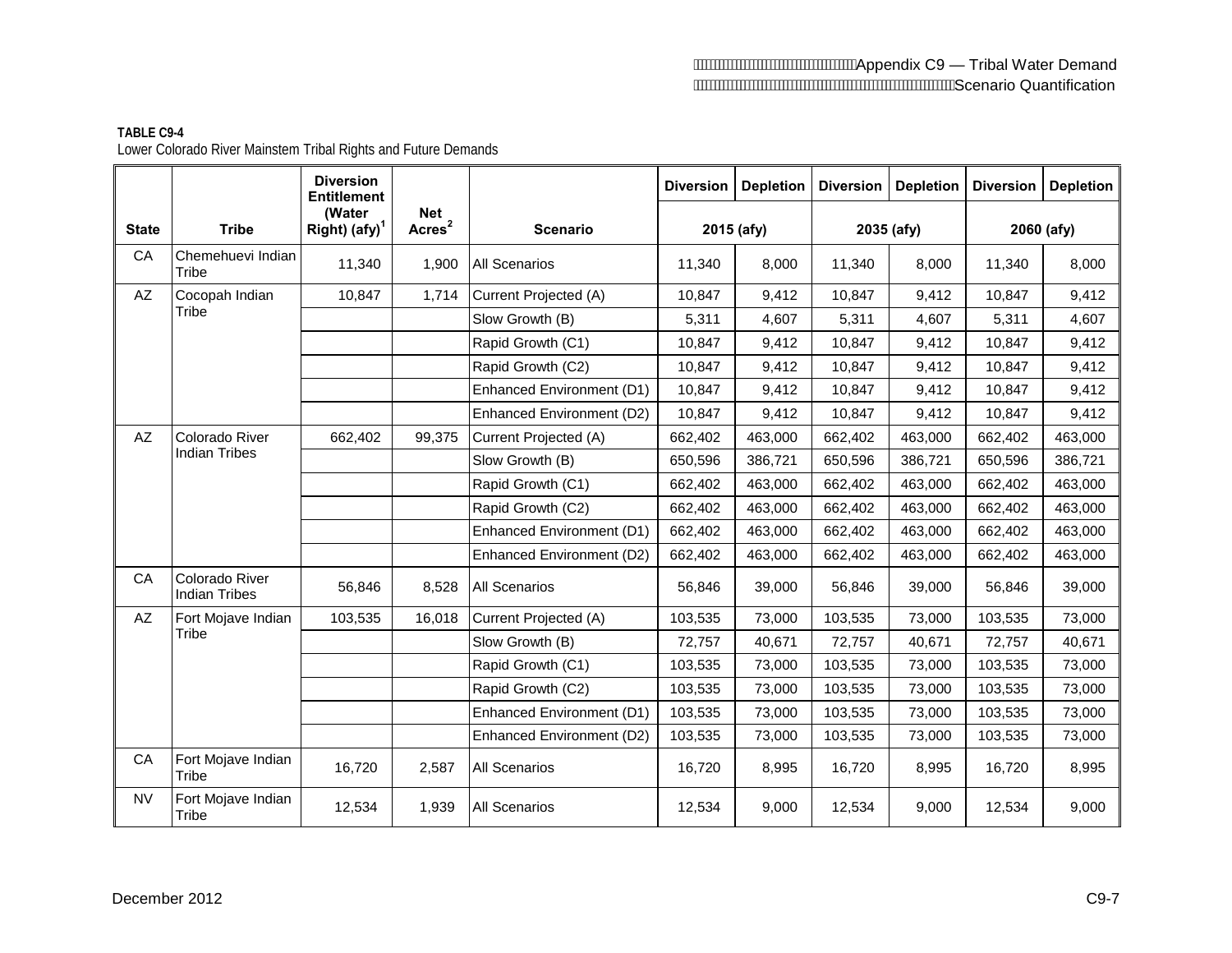### **TABLE C9-4**

Lower Colorado River Mainstem Tribal Rights and Future Demands

|              |                                                                        | <b>Diversion</b><br><b>Entitlement</b>      |                            |                           | <b>Diversion</b> | Depletion  | <b>Diversion</b> | <b>Depletion</b> | <b>Diversion</b> | <b>Depletion</b> |
|--------------|------------------------------------------------------------------------|---------------------------------------------|----------------------------|---------------------------|------------------|------------|------------------|------------------|------------------|------------------|
| <b>State</b> | <b>Tribe</b>                                                           | (Water<br>Right) $\left($ afy $\right)^{1}$ | Net<br>Arcres <sup>2</sup> | <b>Scenario</b>           |                  | 2015 (afy) |                  | 2035 (afy)       |                  | 2060 (afy)       |
| AZ           | Hopi Tribe                                                             | 6,028                                       |                            | Current Projected (A)     | 4,278            | 2,984      | 4,278            | 2,984            | 4,278            | 2,984            |
|              |                                                                        |                                             |                            | Slow Growth (B)           | 4,278            | 3,133      | 4,278            | 3,133            | 4,278            | 3,133            |
|              |                                                                        |                                             |                            | Rapid Growth (C1)         | 4,278            | 2,984      | 4,278            | 2,984            | 4,278            | 2,984            |
|              |                                                                        |                                             |                            | Rapid Growth (C2)         | 4,065            | 2,835      | 4,065            | 2,835            | 4,065            | 2,835            |
|              |                                                                        |                                             |                            | Enhanced Environment (D1) | 4,278            | 2,984      | 4,278            | 2,984            | 4,278            | 2,984            |
|              |                                                                        |                                             |                            | Enhanced Environment (D2) | 4,065            | 2,835      | 4,065            | 2,835            | 4,065            | 2,835            |
| CA           | Quechan Indian<br>Tribe                                                | 71,616                                      | 10,742                     | <b>All Scenarios</b>      | 71,616           | 36,000     | 71,616           | 36,000           | 71,616           | 36,000           |
| AZ           | Quechan Indian                                                         | 6,350                                       | 952                        | Current Projected (A)     | 6,350            | 3,670      | 6,350            | 3,670            | 6,350            | 3,670            |
|              | Tribe                                                                  |                                             |                            | Slow Growth (B)           | 1,256            | 726        | 1,256            | 726              | 1,256            | 726              |
|              |                                                                        |                                             |                            | Rapid Growth (C1)         | 6,350            | 3,670      | 6,350            | 3,670            | 6,350            | 3,670            |
|              |                                                                        |                                             |                            | Rapid Growth (C2)         | 6,350            | 3,670      | 6,350            | 3,670            | 6,350            | 3,670            |
|              |                                                                        |                                             |                            | Enhanced Environment (D1) | 6,350            | 3,670      | 6,350            | 3,670            | 6,350            | 3,670            |
|              |                                                                        |                                             |                            | Enhanced Environment (D2) | 6,350            | 3,670      | 6,350            | 3,670            | 6,350            | 3,670            |
| AZ           | Future settlements<br>in Colorado River<br>Simulation System<br>(CRSS) | <b>NA</b>                                   | <b>NA</b>                  | <b>All Scenarios</b>      | 0                | 0          | 3,500            | 3,500            | 3,500            | 3,500            |

 $1$  The quantity of water in each instance is measured by (i) diversions or (ii) consumptive use required for irrigation of the respective acreage and for satisfaction of related uses, whichever of (i) or (ii) is less.

2 Net acres from *Arizona v. California*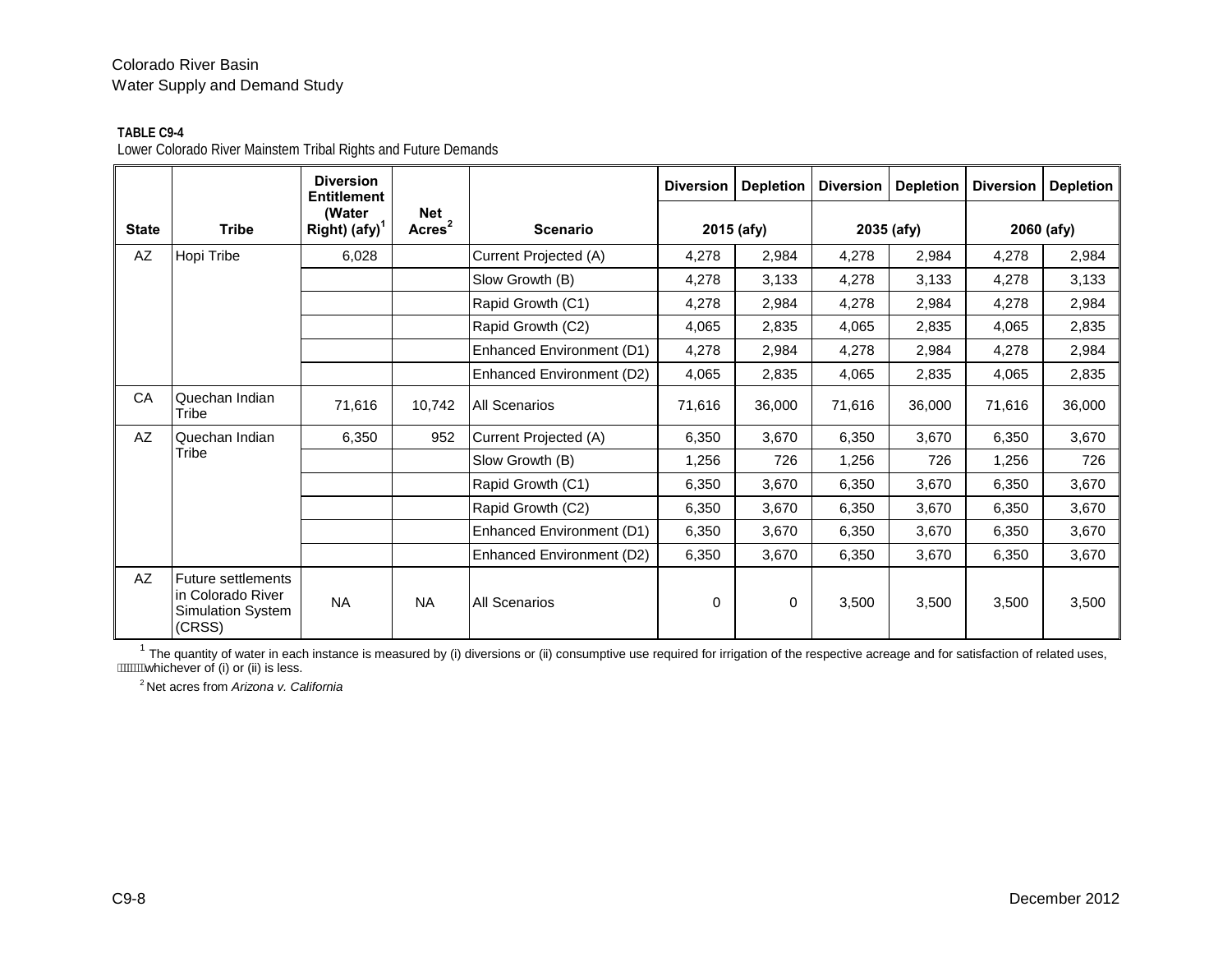# **TABLE C9-5**

Tribes with CAP allocations, Tribal Rights and Future Demands

|              |                                                                           | <b>Diversion</b><br><b>Entitlement</b> | <b>Scenario</b>      | <b>Diversion</b> | <b>Diversion</b> | <b>Diversion</b> |
|--------------|---------------------------------------------------------------------------|----------------------------------------|----------------------|------------------|------------------|------------------|
| <b>State</b> | <b>Tribe</b>                                                              | (Water Right) (afy)                    |                      | 2015 (afy)       | 2035 (afy)       | 2060 (afy)       |
| AZ           | Ak-Chin Indian Community (CAP)                                            | 25,0001                                | All Scenarios        | 25,000           | 25,000           | 25,000           |
| AZ           | Ak-Chin Indian Community (Mainstem water)                                 | 50,000                                 | <b>All Scenarios</b> | 50,000           | 50,000           | 50,000           |
| AZ           | Fort McDowell Yavapai Nation                                              | 18,233                                 | <b>All Scenarios</b> | 18,233           | 18,233           | 18,233           |
| AZ           | <b>Gila River Indian Community</b>                                        | 208,200                                | <b>All Scenarios</b> | 208,200          | 208,200          | 208,200          |
| AZ           | Gila River Indian Community NIAR<br>(Non-Indian Agriculture Relinquished) | 120.600                                | All Scenarios        | $\Omega$         | 120.600          | 120.600          |
| AZ           | Pascua Yaqui Tribe                                                        | 500                                    | <b>All Scenarios</b> | 500              | 500              | 500              |
| AZ           | Salt River Pima-Maricopa Indian Community                                 | 13,300                                 | <b>All Scenarios</b> | 13,300           | 13,300           | 13,300           |
| AZ           | Salt River Pima-Maricopa Indian Community<br>(Priority 3 Mainstem water)  | 22,000                                 | <b>All Scenarios</b> | 22,000           | 22,000           | 22,000           |
| AZ           | San Carlos Apache Tribe                                                   | 30,845                                 | All Scenarios        | 30,845           | 30,845           | 30,845           |
| AZ           | San Carlos Apache Tribe - Ak Chin Transfer <sup>2</sup>                   | 33,300                                 | <b>All Scenarios</b> | 12,655           | 12,655           | 12,655           |
| AZ           | Tohono O'odham Nation - Sif Oidak                                         | 8,000                                  | All Scenarios        | 8,000            | 8,000            | 8,000            |
| AZ           | Tohono O'odham Nation - San Xavier                                        | 27,000                                 | All Scenarios        | 27,000           | 27,000           | 27,000           |
| AZ           | Tohono O'odham Nation - San Xavier NIAR                                   | 23,000                                 | <b>All Scenarios</b> | 7,340            | 23,000           | 23,000           |
| AZ           | Tohono O'odham Nation - Schuk Toak                                        | 10,800                                 | <b>All Scenarios</b> | 10,800           | 10,800           | 10,800           |
| AZ           | Tohono O'odham Nation - Schuk Toak NIAR                                   | 5,200                                  | <b>All Scenarios</b> | 1,660            | 5,200            | 5,200            |
| AZ           | <b>Tonto Apache Tribe</b>                                                 | 128                                    | All Scenarios        | 128              | 128              | 128              |
| AZ           | White Mountain Apache Tribe                                               | 25,000                                 | All Scenarios        | 2,031            | 25,000           | 25,000           |
| AZ           | Yavapai-Apache Nation                                                     | 1,200                                  | <b>All Scenarios</b> | 1,200            | 1,200            | 1,200            |
| AZ           | Yavapai-Prescott Tribe                                                    | 500                                    | <b>All Scenarios</b> | 500              | 500              | 500              |
| AZ           | Future Settlements <sup>3</sup>                                           | <b>NA</b>                              | All Scenarios        | 1.487            | 43,518           | 43,518           |

 $1$  When sufficient surface water is available in the CAP canal, Ak-Chin Indian Community is entitled to up to 10,000 afy in addition to the 75,000 afy shown in this row and the A. A. A. The set row. For all scenarios, it is assumed that there is demand for this water.

 $2$  Assumes remaining entitlement will be leased and represented as non-tribal demand in the Study.

 $3$  42.3 thousand acre-feet of these future settlement waters are provided through NIAR.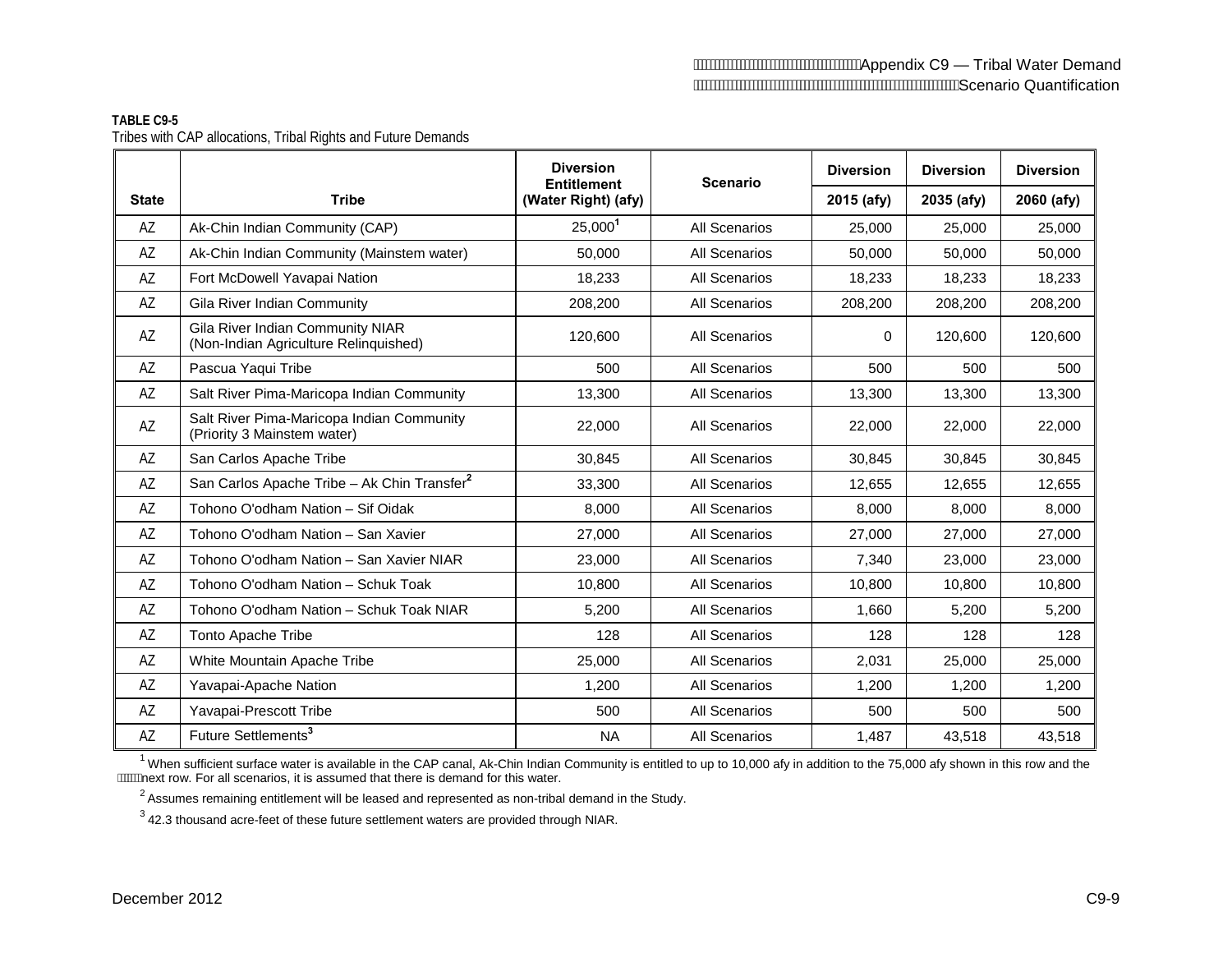# **3.0 Tribal Summaries**

The following sections describe quantified water rights and future tribal demands for each tribe or community.

# **3.1 Upper Colorado River Basin Tribes**

## *3.1.1 Jicarilla Apache Nation*

The Jicarilla Apache Nation Indian Reservation is located in the upper reaches of the San Juan River Basin and the Rio Chama Basin in northwestern New Mexico. The reservation straddles the Continental Divide.

In 1992, Congress enacted the Jicarilla Apache Tribe Water Rights Settlement Act, Pub. L. No. 102-441,106 Stat.2237 (1992) (Settlement Act). Pursuant to the Settlement Act, the Nation is authorized to divert 40,000 afy from the San Juan River Basin, 32,000 afy of which may be depleted. The Settlement Act provides the Nation the right to divert 33,500 afy or deplete 25,500 afy of its total water right from either the Navajo Reservoir supply or directly from the Navajo River as it crosses the Jicarilla Apache Indian Reservation. It also authorizes the Nation to divert and deplete 6,500 afy from the San Juan River Basin through the San Juan-Chama Project. In a settlement contract between the Nation and the Secretary of the Interior, the Nation agreed to subordinate its 1880 priority date for the 40,000 afy (diversion) of "future use" federal reserved water rights in exchange for the 1955 priority date associated with the two federal projects. The settlement contract is ratified by the Settlement Act. These are fully adjudicated rights, which, by virtue of the Settlement Act, the Nation may market to the full extent that the law allows. The Nation's long-term plans for this water include both off-reservation leasing and on-reservation development.

In addition to the water rights adjudicated in accordance with the Settlement Act, the Nation also has adjudicated rights to divert 5,683.92 afy or to deplete 2,195 afy, whichever is less, for historical and existing water uses. Therefore, the Nation's total water diversion rights from the San Juan River Basin amount to 45,683 afy, and the Nation's overall depletion rights from the San Juan Basin total 34,195 afy. Table C9-6 lists these diversion and depletion water rights.

| <b>River Basin</b> | <b>Right Diversion Location</b>                                                | <b>Diversion Right</b> | <b>Depletion Right</b> |
|--------------------|--------------------------------------------------------------------------------|------------------------|------------------------|
| San Juan           | Navajo Reservoir or Navajo River within<br>Jicarilla Apache Indian Reservation | 33,500                 | 25,500                 |
|                    | Via San Juan-Chama Project                                                     | 6.500                  | 6.500                  |
|                    | <b>Historical Uses</b>                                                         | 5,683.92               | 2.195                  |
|                    | <b>Total</b>                                                                   | 45.683                 | 34.195                 |

#### **TABLE C9-6**  Summary of Jicarilla Apache Nation Water Rights (afy)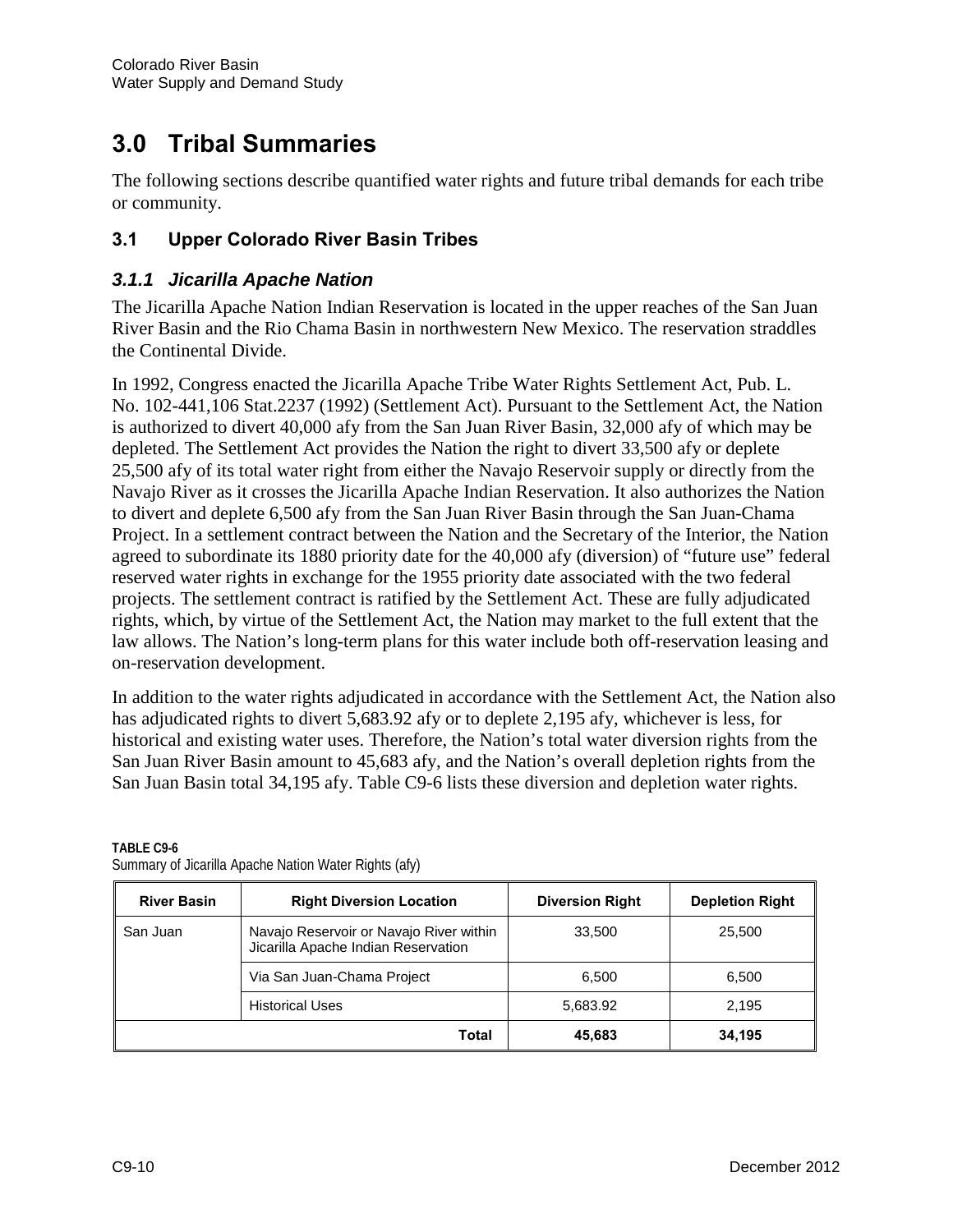# **Jicarilla Apache Nation Projected Water Demand**

In CRSS, the diversion locations for the Nation are represented by seven demand points. There are two points on the upper San Juan River above Archuleta. A third point represents exports via the San Juan-Chama Project. A fourth and fifth point represent Navajo-Gallup Water Supply Project diversions, including water leased to the City of Gallup. A sixth point represents evaporation from irrigation and recreation lakes, and a seventh point represents water leases from Navajo Reservoir for the San Juan Generating Station.

Under the Current Projected (A), Slow Growth (B), and Enhanced Environment (D1) scenarios, demands increase from 2015 demands to the Nation's full right by 2060. Under the Rapid Growth (C1 and C2) and Enhanced Environment (D2) scenarios, demands increase more rapidly and reach the Nation's full right by 2035. Table C9-7 presents the Nation's projected demand schedule by demand scenario.

|                           | <b>Diversion</b> | <b>Depletion</b> | <b>Diversion</b> | <b>Depletion</b> | <b>Diversion</b> | <b>Depletion</b> |  |
|---------------------------|------------------|------------------|------------------|------------------|------------------|------------------|--|
| <b>Scenario</b>           | 2015 (afy)       |                  |                  | 2035             | 2060             |                  |  |
| Current Projected (A)     | 36,932           | 27,650           | 44.841           | 33,295           | 45,683           | 34,195           |  |
| Slow Growth (B)           | 36,932           | 27,650           | 44.841           | 33.295           | 45,683           | 34.195           |  |
| Rapid Growth (C1 and C2)  | 36,932           | 27,650           | 45,683           | 34.195           | 45,683           | 34.195           |  |
| Enhanced Environment (D1) | 36,932           | 27,650           | 44,841           | 33.295           | 45,683           | 34,195           |  |
| Enhanced Environment (D2) | 36,932           | 27,650           | 45,683           | 34,195           | 45,683           | 34,195           |  |

### Future Jicarilla Apache Nation Projected Demands by Scenario (afy)

# *3.1.2 Navajo Nation*

**TABLE C9-7** 

The Navajo Nation encompasses an area in excess of 17 million acres, located almost entirely within the Basin, in both the Upper Basin and the Lower Basin, within the states of Arizona, New Mexico, and Utah. The Nation possesses water rights that are largely unquantified except in the San Juan River Basin in New Mexico, Upper Basin. The Nation claims historical, appropriative, and reserved rights to the use of all the water necessary for the Nation to be the permanent homeland for the Navajo people. Both the U.S. Supreme Court and the Arizona Supreme Court have recognized such rights to water. See *Winters v. United States,* 207 U.S. 564, 567 (1908) and *In re the General Adjudication of All Rights to Use Water in the Gila River System and Source,* 35 P. 3d 68, 76 (2001). These rights are not lost through non-use and cannot be abandoned.

On March 30, 2009, Congress enacted Public Law 111-11, the Northwestern New Mexico Rural Water Project Act (Act), which authorized the United States, acting through the Secretary of Interior, to execute an agreement among the Nation, the state of New Mexico, and the United States settling the Nation's water rights to the San Juan River Basin in New Mexico. The Secretary executed the Navajo Settlement Agreement (Agreement) on December 17, 2010. There are several deadlines that must be met in order for the Agreement to be considered final (P.L. 111-11 10701 (e) (1)). For instance, although the Agreement settles the Nation claims portion of an underlying water rights adjudication, the court overseeing the adjudication must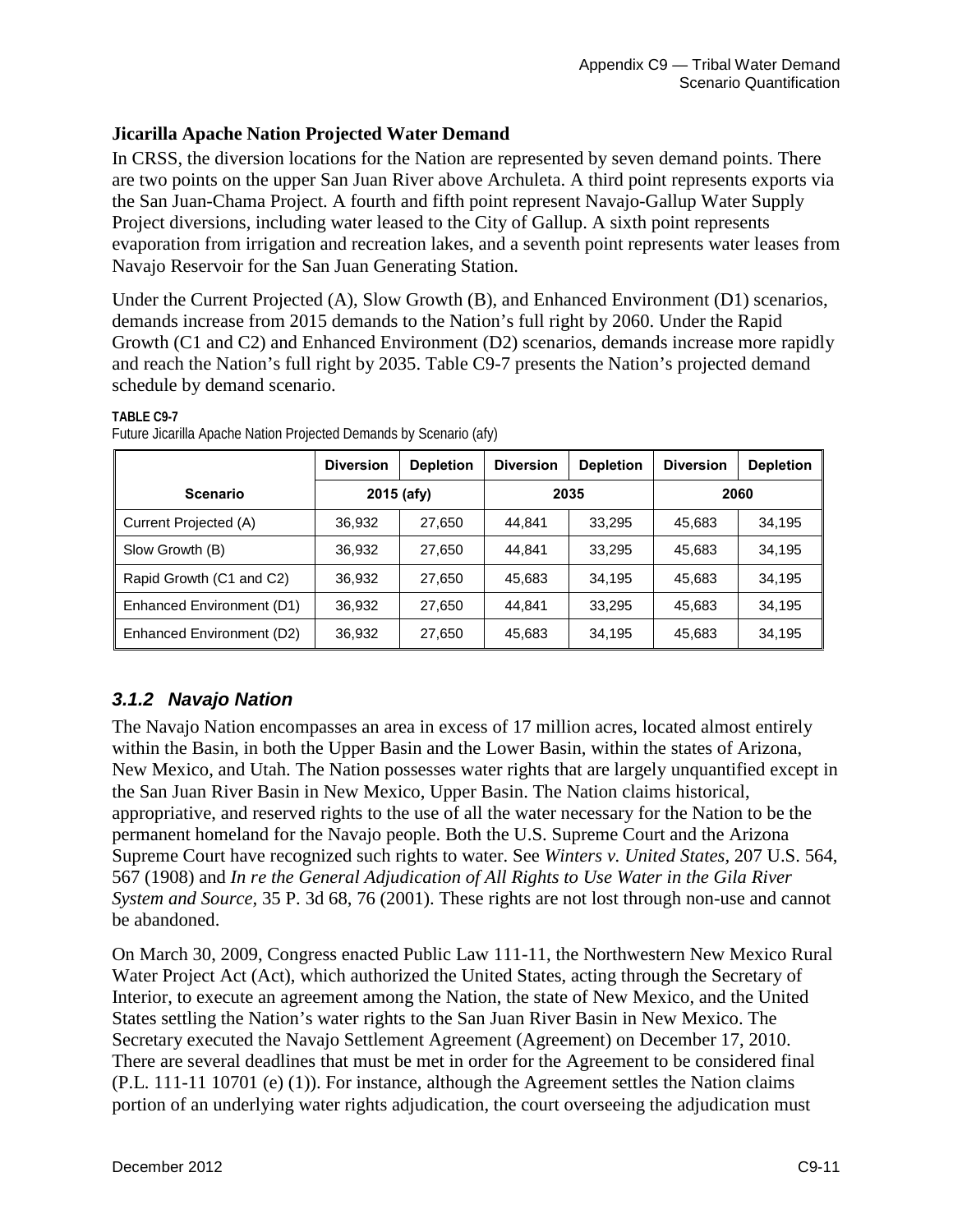enter two proposed decrees recognizing the Nation's water rights (P.L. 111-11 section 10701 (e) (1) (A) (iii), and (v)). The entry of the decrees is pending. Although all deadlines are specifically identified in the Act, as a general matter all deadlines must be met by March 2025 for the settlement to be considered effective (P.L. 111-11 section 10703 (d)).

Through the settlement, the Nation is entitled to divert 606,660 afy and deplete 325,670 afy within New Mexico's apportionment of Colorado River water. The settlement provides for reductions of certain Nation diversions if needed to accommodate New Mexico's obligations under the Colorado River Compact. Part of the Nation's Upper Basin San Juan River rights in the state of New Mexico will be met with water from the Animas-La Plata Project's Nighthorse Reservoir in Colorado. The amount involved is a diversion of 4,468 afy and a depletion of 2,340 afy.

Table C9-8 provides information contained in the proposed Partial Final Decree<sup>4</sup> contemplated by the Agreement, which primarily addresses the Nation's water rights associated with the San Juan River and groundwater uses in the San Juan River Basin.

|                                                       | <b>Diversion</b> | <b>Depletion</b> | Priority                              |
|-------------------------------------------------------|------------------|------------------|---------------------------------------|
| Navajo Indian Irrigation Project                      | 508,000          | 270,000          | 06/17/19551                           |
| Fruitland-Cambridge Irrigation Project                | 18,180           | 7,970            | 06/01/1868                            |
| Hogback-Cudei Irrigation Project                      | 48,550           | 21,280           | 06/01/1868                            |
| Navajo-Gallup Water Supply Project                    | 22,650           | 20,780           | 06/17/1955<br>12/16/1968 <sup>2</sup> |
| Animas-La Plata Project                               | 4,680            | 2,340            | 05/01/1956                            |
| San Juan River municipal and industrial (M&I)<br>uses | 2.600            | 1.300            | 06/01/1868                            |
| Reserved groundwater uses <sup>3</sup>                | 2,000            | 2,000            | 06/01/1868                            |
| <b>TOTAL:</b>                                         | 606,660          | 325,670          |                                       |

**TABLE C9-8** 

Navajo Nation San Juan River Water Rights as Described in the Proposed Partial Final Decree (afy)

 $1$  Priorities of June 1, 1868, administered with more recent priorities.

 $2$  Priority for water from inflows arising below Navajo Dam (per Permit No. 3215).

<sup>3</sup> Pursuant to the proposed Partial Final Decree, the Navajo Nation's groundwater uses in total, including under the proposed rights with a priority date of June 1, 1868, shown in this table, under any additional groundwater rights that might be provided under the proposed Supplemental Partial Final Decree, and under any additional rights that might be established under future appropriations, may have no more than a 2,000 afy net depletion impact on the San Juan River. Any cumulative impact on river flow exceeding 2,000 afy from Navajo Nation groundwater uses would have to be offset by curtailment of Navajo Nation surface water uses.

## **Navajo Nation Projected Water Demand**

In CRSS, the diversion locations for the Nation are represented by 15 demand points. There is one point on the upper San Juan River for the Navajo Indian Irrigation Project. Four points represent Navajo-Gallup Water Supply Project diversions. A sixth point represents Animas-La Plata rights. A seventh point represents other M&I uses on the Animas River. Three points

<span id="page-13-0"></span>&RXUWRI1HZ0H[LFRIRUHQWU\RID3DUWLDO)LQDO'HFUHHVHWWLQJIRUWKWKHULJKWVRIWKH1DYDMR1DWLRQWRXVHDQGDGPLQLVWHUZDWHURI """"""" y g'Ucp'Lwcp'Dcukp'kp'P gy 'O gzleq0'

 $\overline{a}$ 

<sup>&</sup>lt;sup>4</sup>"Vj g'P cxclq"Ugwtgo gpv'Ci tggo gpv'tgs wktgu'yj cv'yj g'r ctwgu'vq'yj g'Ci tggo gpv'lktg'c'lqlpv'o qwqp'y kyj "yj g'33yj "Lwflekcn'Fluntlev"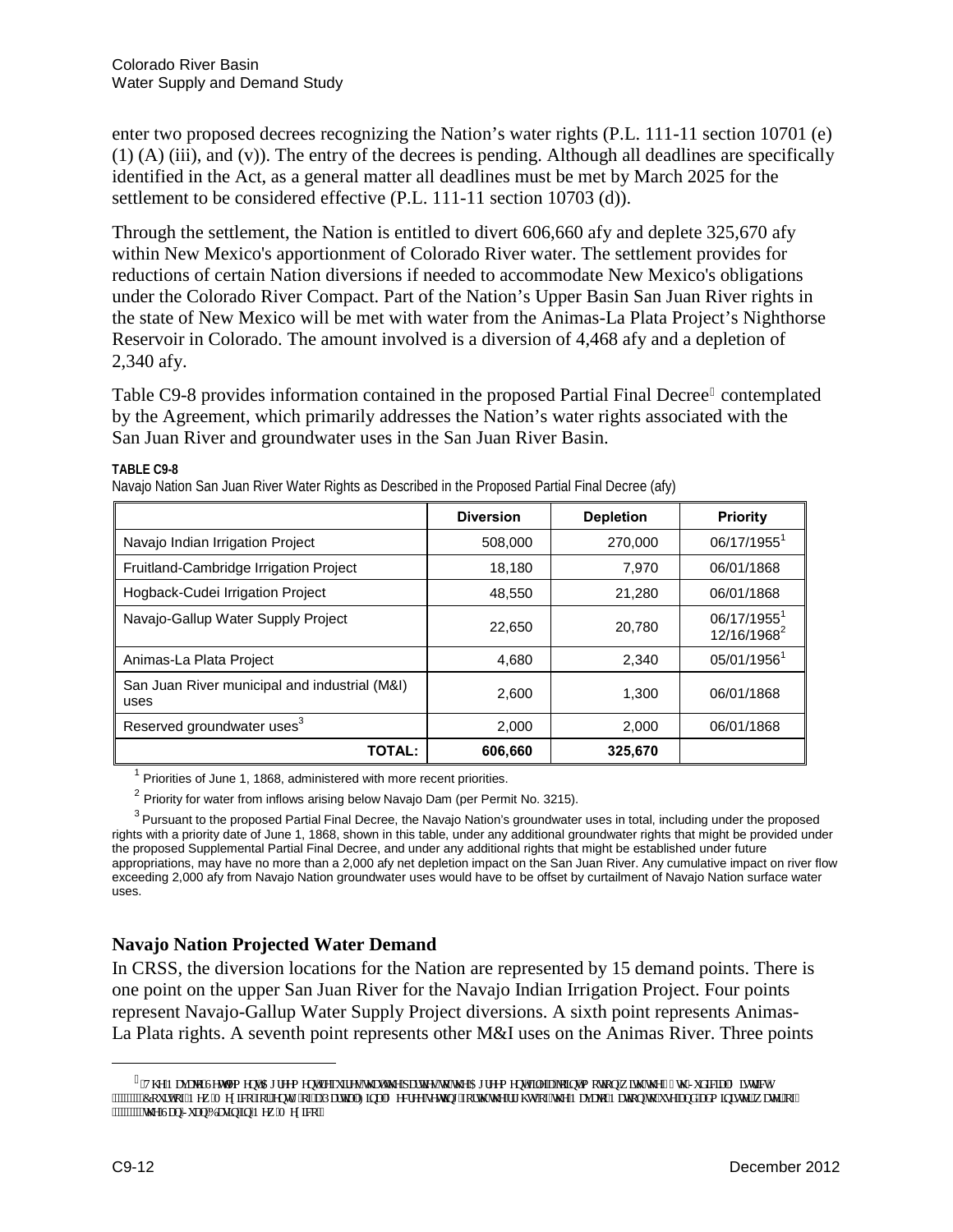represent irrigation uses below Farmington; two points represent M&I uses below Farmington. One point represents small reservoir evaporation. The 14th point represents industrial uses below Shiprock, and the 15th point represents tributary irrigation below Four Corners.

Table C9-9 presents the Nation's projected demand schedules for the six demand scenarios.

|                  |                           | <b>Diversion</b> | <b>Depletion</b> | <b>Diversion</b> | <b>Depletion</b> | <b>Diversion</b> | <b>Depletion</b> |  |
|------------------|---------------------------|------------------|------------------|------------------|------------------|------------------|------------------|--|
| <b>State</b>     | <b>Scenario</b>           | 2015             |                  |                  | 2035             | 2060             |                  |  |
| AZ               | Current Projected (A)     | 49,125           | 47,987           | 49,207           | 47,707           | 49,207           | 47,707           |  |
| (Upper<br>Basin) | Slow Growth (B)           | 49,125           | 47,987           | 49,207           | 47,707           | 49,207           | 47,707           |  |
|                  | Rapid Growth (C1 and C2)  | 43,437           | 42,431           | 61,088           | 59,226           | 77,621           | 75,255           |  |
|                  | Enhanced Environment (D1) | 49,125           | 47,987           | 49,207           | 47,707           | 49,207           | 47,707           |  |
|                  | Enhanced Environment (D2) | 43,437           | 42,431           | 61,088           | 59,226           | 77,621           | 75,255           |  |
| AZ               | Current Projected (A)     | 0                | $\Omega$         | $\Omega$         | $\Omega$         | $\Omega$         | 0                |  |
| (Lower<br>Basin) | Slow Growth (B)           | 0                | $\Omega$         | $\mathbf 0$      | $\mathbf 0$      | $\mathbf 0$      | 0                |  |
|                  | Rapid Growth (C1 and C2)  | 16,456           | 16,075           | 74,055           | 71,798           | 126,767          | 122,903          |  |
|                  | Enhanced Environment (D1) | $\Omega$         | $\Omega$         | $\Omega$         | $\Omega$         | $\Omega$         | $\Omega$         |  |
|                  | Enhanced Environment (D2) | 16,456           | 16,075           | 74,055           | 71,798           | 126,767          | 122,903          |  |
| UT               | Current Projected (A)     | $\Omega$         | $\Omega$         | $\Omega$         | $\Omega$         | 0                | 0                |  |
|                  | Slow Growth (B)           | $\Omega$         | $\Omega$         | $\Omega$         | $\Omega$         | $\Omega$         | $\Omega$         |  |
|                  | Rapid Growth (C1 and C2)  | 26,204           | 13,102           | 79,876           | 39,938           | 156,692          | 78,346           |  |
|                  | Enhanced Environment (D1) | $\Omega$         | $\Omega$         | $\Omega$         | $\Omega$         | $\Omega$         | $\Omega$         |  |
|                  | Enhanced Environment (D2) | 26,204           | 13,102           | 79,876           | 39,938           | 156,692          | 78,346           |  |
| NM <sup>1</sup>  | Current Projected (A)     | 506,348          | 271,820          | 608,085          | 326,435          | 612,863          | 329,000          |  |
|                  | Slow Growth (B)           | 506,348          | 271,820          | 608,085          | 326,435          | 612,863          | 329,000          |  |
|                  | Rapid Growth (C1 and C2)  | 517,972          | 278,060          | 699,633          | 375,580          | 915,756          | 491,600          |  |
|                  | Enhanced Environment (D1) | 506,348          | 271,820          | 608,085          | 326,435          | 612,863          | 329,000          |  |
|                  | Enhanced Environment (D2) | 517,972          | 278,060          | 699,633          | 375,580          | 915,756          | 491,600          |  |

**TABLE C9-9** 

Future Navajo Nation Projected Demands by Scenario (afy)

 $1$  The diversion and depletion demands of the Navajo Nation from the Colorado River in the Upper Basin in New Mexico are not limited by the Navajo Nation San Juan River in New Mexico Water Rights Settlement; however, the Navajo Nation agrees to be bound by the terms of that settlement so long as the Settlement is effective. To the extent that the Navajo Nation demands exceed the amounts provided in the settlement, the Nation may seek to acquire water from other users or from sources other than the Colorado River to meet any unmet demands.

The projected demands include both quantified and unquantified rights and claims. The projected demands were provided by the Navajo Nation Department of Water Resources and modified to fit the storyline narratives regarding tribal use under each scenario. Specifically, the Rapid Growth (C1 and C2) scenarios and the Enhanced Environment (D2) scenario assume the realization of new tribal claims and settlements, whereas the Current Projected (A) scenario, the Slow Growth (B) scenario, and the Enhanced Environment (D1) scenario assume development according to quantified rights and current use patterns. Exceptions include the Nation's demands in the Upper Basin of approximately 50,000 afy in Arizona that have not been quantified through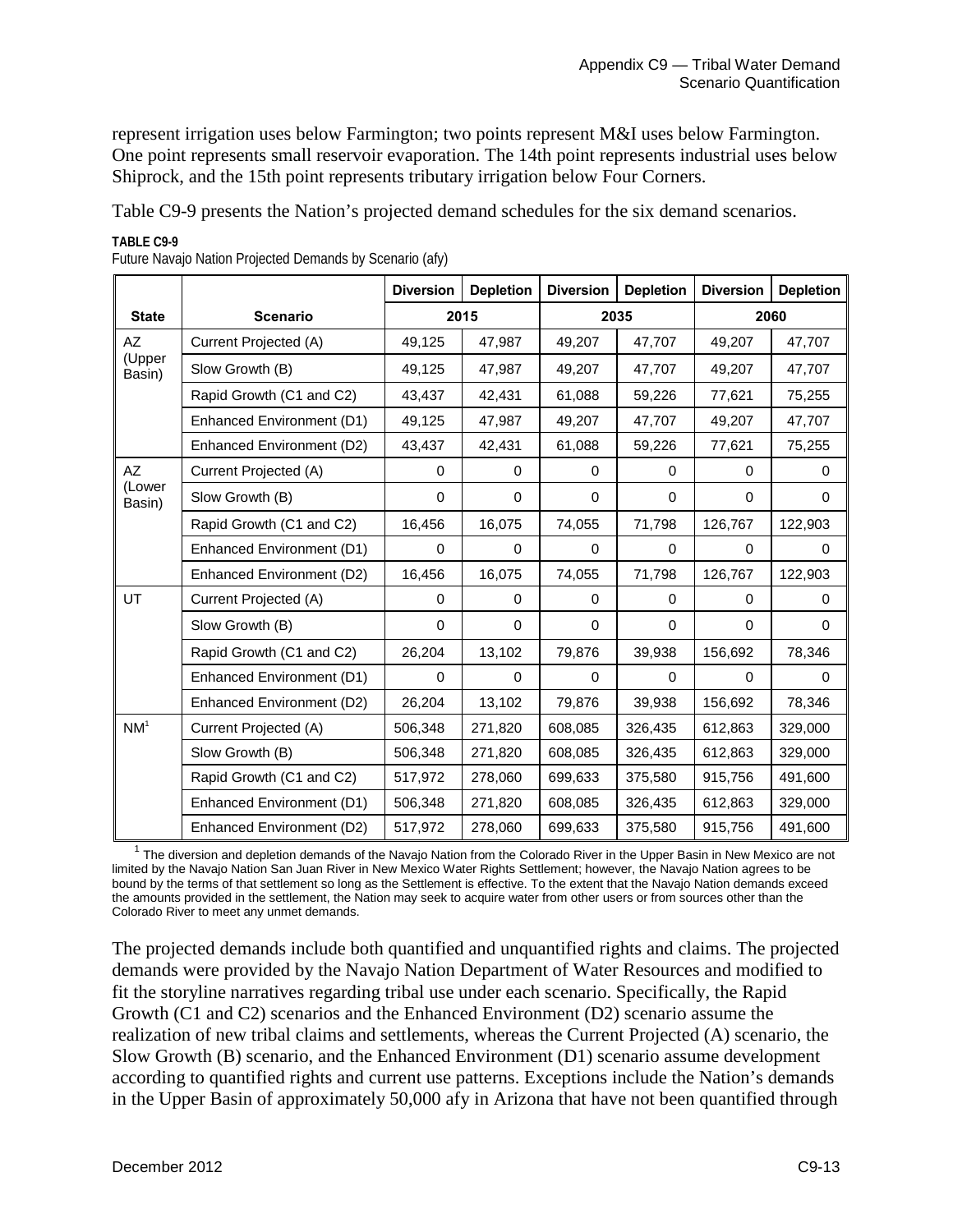an adjudication or settlement. Given that most of the Upper Basin land area is within the boundaries of the Nation and most historical and current water development and use have been by the Nation, these demands have been included in all scenarios.

# *3.1.3 Southern Ute Indian Tribe*

The Southern Ute Indian Tribe is located in southwestern Colorado just west of the Navajo Reservoir. The Tribe settled its water rights pursuant to agreement with the State of Colorado and the Colorado Ute Indian Water Rights Settlement Act of 1988, Pub. L. No. 100-585, 102 Stat. 2973 (1988). The Tribe's water rights are included in Consent Decrees entered December 19, 1991. The Settlement Agreement quantified the Southern Ute Indian Tribe's water rights from several rivers and projects, including the Animas-La Plata Project (Project). The settlement legislation was subsequently amended in 2000 to eliminate the irrigation component and reduce the proposed water depletions for the Project. The construction of the Project is almost complete. Reclamation completed filling the reservoir in June 2011 and will transfer the Project from construction status to operation and maintenance status in 2012. The Settlement Agreement also provides the Tribe with a variety of direct flow rights, with priorities ranging from 1868 to 1976 in streams and rivers passing through the Southern Ute Reservation. Table C9-10 summarizes the Tribe's decreed diversion and depletion rights.

| <b>Basin</b>      | <b>Diversion Right</b> | <b>Depletion Right</b> |  |
|-------------------|------------------------|------------------------|--|
| San Juan          | 5,729                  | 3,204                  |  |
| Piedra            | 6,521                  | 3,580                  |  |
| Pine <sup>1</sup> | 75,149                 | 40,651                 |  |
| Florida           | 4,603                  | 3,689                  |  |
| Animas            | 42,244                 | 21,586                 |  |
| La Plata          | 2,843                  | 1,607                  |  |
| <b>Mancos</b>     |                        |                        |  |
| Total             | 137,090                | 74,318                 |  |

**TABLE C9-10** Southern Ute Indian Tribe Diversion and Depletion Rights (afy)

 $1$  Uses not assigned to a specific basin (oil and gas, road construction) included in Pine.

## **Southern Ute Indian Tribe Projected Water Demand**

The Tribe's water use is a part of the state of Colorado's apportionment. For the Study, at the request of the Southern Ute Indian Tribe, tribal demands were not separated from other categories within the state of Colorado's demands. Consequently, the Tribe's future demands are not shown separately from the state's future demands.

# *3.1.4 Ute Indian Tribe of the Uintah and Ouray Reservation*

The Ute Indian Tribe is located in northeastern Utah in the Green River watershed, including the Uintah Basin. The Uintah Valley Reservation, created by Executive Order in 1861, and the Uncompahgre Reservation, established by Executive Order in 1882, became the Uintah and Ouray Reservation for the Uintah, White River, and Uncompahgre Utes. Quantification of the Tribe's reserved water rights began in 1923 when two federal court decrees were issued for reserved water rights on some of the tribal lands under the Uintah Indian Irrigation Project.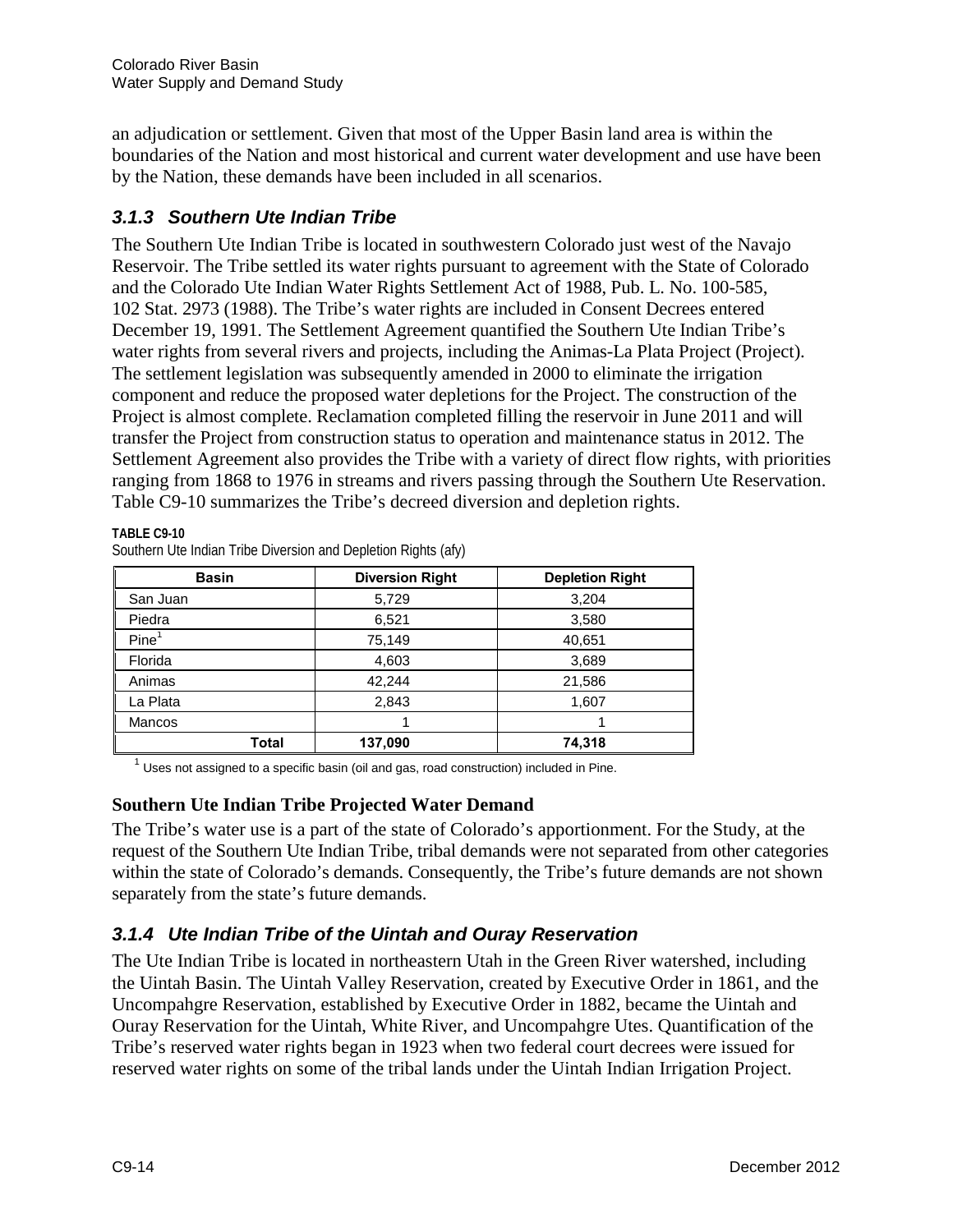With the authorization of the initial phase of the Central Utah Project under the Colorado River Storage Project Act of 1956, 70 Stat. 105, came the realization that the Bonneville Unit of the Central Utah Project could not proceed without an agreement with the Tribe to defer the development and use of its reserved water rights on 15,242 irrigable acres of Indian lands west of the Green River. The 1960 Decker report (*Water Right Claims, Uintah and Ouray Indian Reservation, Utah*) identified and divided the irrigable lands on the reservation into seven groups. An agreement between the Tribe, the United States, and the Central Utah Water Conservancy District was executed in 1965 (and later recognized by the state of Utah), and resulted in the parties' "full and complete recognition of the water rights of the Tribe, with a priority date of 1861" (west of the Green River), without resort to litigation (Decker, 1960).

In the 1980s, the state of Utah and the Tribe ratified the Ute Water Compact, adopting the land designations and quantified reserved water rights identified in the Decker report. In 1992, Congress approved the Revised Ute Indian Compact of 1990 (Compact), including the historically recognized reserved water rights plus irrigable lands east of the Green River. The Compact is currently pending re-ratification by the Tribe and the state of Utah.

Under the Compact, the Tribe has recognized water rights within the Upper Colorado River Basin amounting to 480,594 afy of federal reserved, surface water diversions (and 258,943 afy by depletion). The source, use, priority, and quantification of tribal water rights are shown in table C9-11.

#### **TABLE C9-11**

| <b>Basin</b>                   | <b>Use</b>  | <b>Priority Date</b> | <b>Diversion</b> | <b>Depletion</b> |
|--------------------------------|-------------|----------------------|------------------|------------------|
| Duchesne River                 | Irrigation  | 1861                 | 116,092          | 39,446           |
| Lake Fork River <sup>1</sup>   | Irrigation  | 1861                 | 46,165           | 45,756           |
| Yellowstone River <sup>1</sup> | Irrigation  | 1861                 | 1,489            | 657              |
| Uinta River <sup>1</sup>       | Irrigation  | 1861                 | 63,651           | 38,378           |
| Whiterocks River <sup>1</sup>  | Irrigation  | 1861                 | 44,336           | 24,515           |
| <b>White River</b>             | Irrigation  | 1882                 | 61,598           | 30,796           |
| <b>Green River</b>             | Irrigation  | 1882                 | 18,981           | 9,363            |
|                                | $M\&R^2$    | 1861                 | 10,000           | 10,000           |
|                                | Unspecified | 1861                 | 113,378          | 57,948           |
| <b>Bitter Creek</b>            | Irrigation  | 1882                 | 1,068            | 454              |
| <b>Sweet Water Creek</b>       | Irrigation  | 1882                 | 368              | 156              |
| <b>Willow Creek</b>            | Irrigation  | 1882                 | 2,852            | 1,212            |
| <b>Hill Creek</b>              | Irrigation  | 1882                 | 616              | 262              |
| <b>Total</b>                   |             |                      | 480,594          | 258,943          |

Ute Indian Tribe of the Uintah and Ouray Reservation Diversion and Depletion Rights (afy)

 $1$  The storage rights to 18,311 acre-feet (af) of diversions sourced from the Lake Fork, Yellowstone, Uinta, and Whiterocks Rivers are for presently unconstructed facilities. The Tribe also holds rights to store water in various existing tribal and Reclamation facilities for recreation, irrigation, and M&I uses. These facilities include Starvation, Bottle Hollow, Midview, Cedar View, Towave, and Weaver Reservoirs. In addition, the Tribe retains the right to convert any direct flow rights listed above to storage rights, and rights to fill stockwater impoundments.

 $2$  M&I rights are sourced by depletion from the Green River but available for development and use throughout the reservation.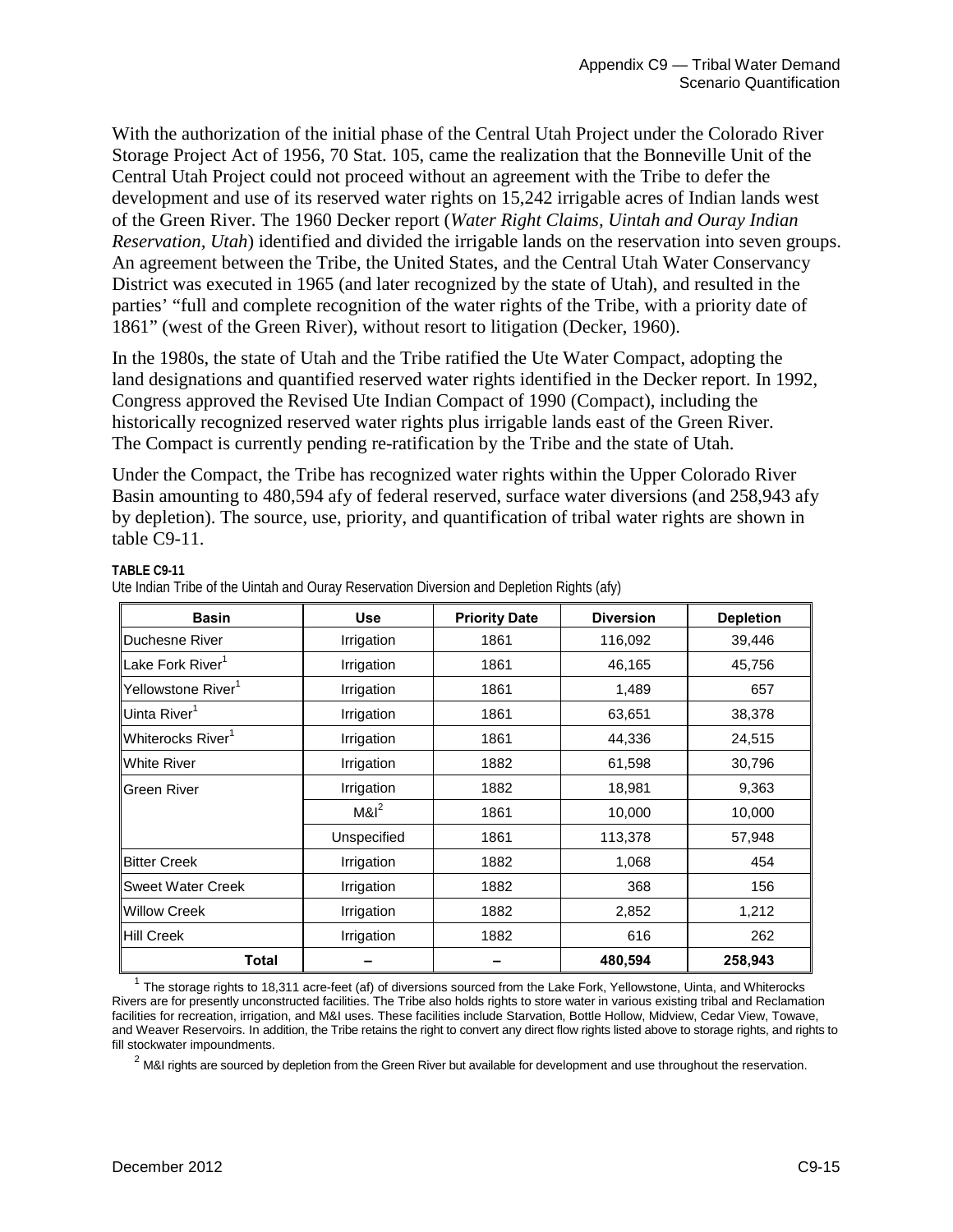# **Ute Indian Tribe of the Uintah and Ouray Reservation Projected Water Demand**

The Tribe has five demand points modeled in CRSS: two demand points on the Green River, two demand points on the Duchesne River, and one point on the White River. Table C9-12 presents the tribe's projected demand schedule.

The demands were provided by the Tribe, and under all scenarios except Slow Growth (B), the Tribe considers it reasonably foreseeable that the full use of its rights will occur beginning in 2015.

| <b>Scenario</b>           | <b>Diversion</b> | <b>Depletion</b> | <b>Diversion</b> | <b>Depletion</b> | <b>Diversion</b> | <b>Depletion</b> |
|---------------------------|------------------|------------------|------------------|------------------|------------------|------------------|
|                           | 2015             |                  | 2035             |                  | 2060             |                  |
| Current Projected (A)     | 480,594          | 258,943          | 480.594          | 258,943          | 480.594          | 258,943          |
| Slow Growth (B)           | 316,354          | 170,451          | 447.747          | 241.245          | 480.594          | 258.943          |
| Rapid Growth (C1 and C2)  | 480.594          | 258.943          | 480.594          | 258,943          | 480.594          | 258.943          |
| Enhanced Environment (D1) | 480.594          | 258,943          | 480.594          | 258,943          | 480.594          | 258,943          |
| Enhanced Environment (D2) | 480,594          | 258,943          | 480,594          | 258,943          | 480,594          | 258,943          |

**TABLE C9-12** Future Ute Indian Tribe of the Ouray and Uintah Reservation Projected Demands by Scenario<sup>1</sup> (afy)

The diversion and depletion associated with the demand for the Ute Indian Tribe of the Uintah and Ouray Reservation is dependent upon the re-ratification of the Revised Ute Indian Compact of 1990 by the Tribe and the state of Utah.

# *3.1.5 Ute Mountain Ute Tribe*

The Ute Mountain Ute Reservation (UMUR) is located in the Four Corners area and within the states of Colorado, New Mexico, and Utah. All UMUR lands are located within the San Juan River Basin. The Ute Mountain Ute Tribe (UMUT) has litigated and settled its water rights for UMUR lands located in the state of Colorado—see the Colorado Ute Indian Water Rights Settlement Agreement (December 10, 1986) (Colorado Settlement Agreement); Colorado Ute Indian Water Settlement Act, Pub. L. No. 100-585, 102 Stat. 2973 (November 3, 1988), subsequently amended; and Colorado Ute Settlement Act Amendments of 2000, Pub. L. No. 106-554, 114 Stat 2763 (December 21, 2000) (2000 Amendments) with minor amendments in Pub. L. 110-161 (December 26, 2007). UMUT is currently litigating its federal reserved water rights in the state of New Mexico. UMUT has not yet litigated or quantified its federal reserved water rights in the state of Utah.

## **Ute Mountain Ute Reservation (within Colorado)**

The Colorado Settlement Agreement quantified the Colorado Ute Tribes' water rights from several rivers and projects, including the Dolores Project and the Animas-La Plata Project. UMUT's quantified rights in the Dolores Project include 23,300 afy of agricultural irrigation water, 1,000 afy of M&I water, and 800 afy of fish and wildlife development water. The Animas-La Plata Project originally included 32,300 afy (26,300 afy of agricultural irrigation water and 6,000 afy of M&I water) for UMUT. The 2000 Amendments eliminated the irrigation component and reduced the UMUT's water depletions to 16,525 afy of M&I water; see the 2000 Amendments. Table C9-13 summarizes the UMUT rights in Colorado.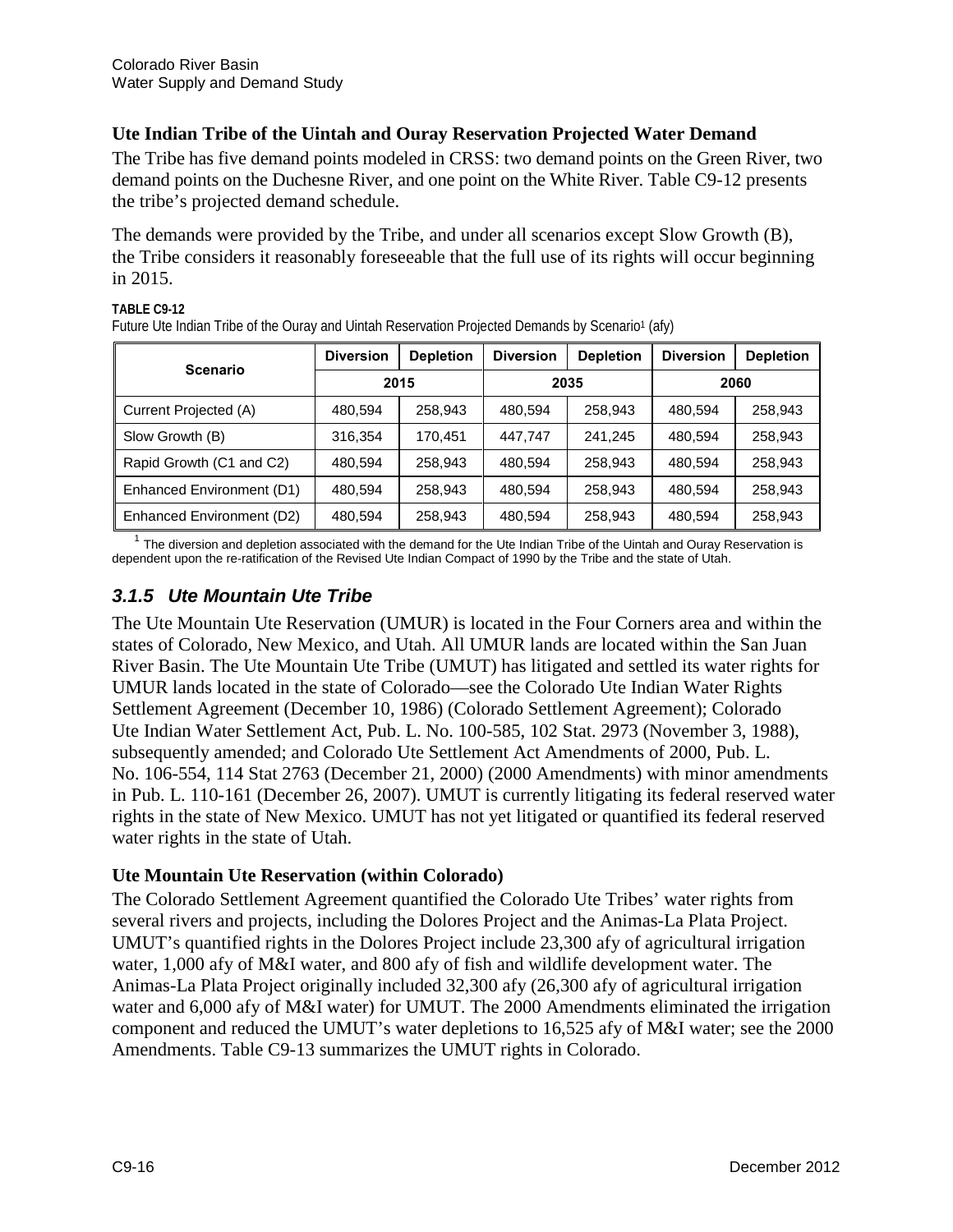| <b>Basin</b>   | Diversion (afy) | Depletion (afy) |
|----------------|-----------------|-----------------|
| San Juan River | 1,715.51        | 915.51          |
| Animas River   | 33,050          | 16,525          |
| La Plata River | 4               | 4               |
| Mancos River   | 28,176          | 15,510          |
| McElmo River   | 613             | 347             |
| Dolores River  | 24,800          | 17,780          |
| Total          | 88,358          | 51,081          |

**TABLE C9-13** Ute Mountain Ute Tribe Water Rights (Colorado)

The Colorado Settlement Agreement also quantified water rights on rivers in the San Juan and Dolores Basins other than the Animas and La Plata Rivers, all of which are tributary to the Colorado River. With respect to UMUT, these water rights include the following:

- On the Mancos River, UMUT retained a non-project reserved right with an 1868 priority date (subordinated to all rights with an adjudication date prior to 1985) for direct flow diversions and/or storage of 21,000 afy.
- On Navajo Wash, UMUT retained a non-project reserved right with an 1868 priority date (subordinated to all rights with an adjudication date prior to 1985 and subject to the decree in Colorado Water Court Division 7 case number 81CW126) for direct flow diversions of 4,800 afy.
- On the San Juan River within the southwestern part of the UMUR in Colorado, UMUT retained a non-project reserved right with an 1868 priority date for direct flow diversions of 1,600 afy (with a maximum diversion rate of 10 cubic feet per second).
- From all drainages within the UMUR, UMUT retained a reserved water right with an 1868 priority date for 2 afy for use in connection with oil and gas development and a reserved water right with an 1868 priority date for 1 afy for use in connection with road construction.
- UMUT retained a reserved water right with an 1868 priority date for 1,850 afy of tributary groundwater for future individual domestic and livestock wells (350 afy from the McElmo Creek drainage basin and 1,500 afy from all other UMUR drainage basins).
- Other existing beneficial uses of surface water and groundwater, in addition to those provided above, were identified and quantified as follows:
	- Mancos River/Navajo Wash Diversions: 674 af for irrigation (ditch D1101), 122.33 af for stock ponds and catchment basins, 4.03 af for domestic wells, 36.59 af for stock wells, and 35.79 af for springs for stock.
	- McElmo Creek Basin Diversions: 189 af for irrigation, 30.45 af for stock ponds, 8.06 af for domestic wells, 2.65 af for stock wells, and 32.21 af for springs for stock.
	- San Juan River Diversions: 73.49 af for stock ponds, 22.67 af for stock wells, and 19.35 af (for springs for stock.
	- La Plata River Diversions: 4.03 af for stock ponds, and 0.01 af for stock wells.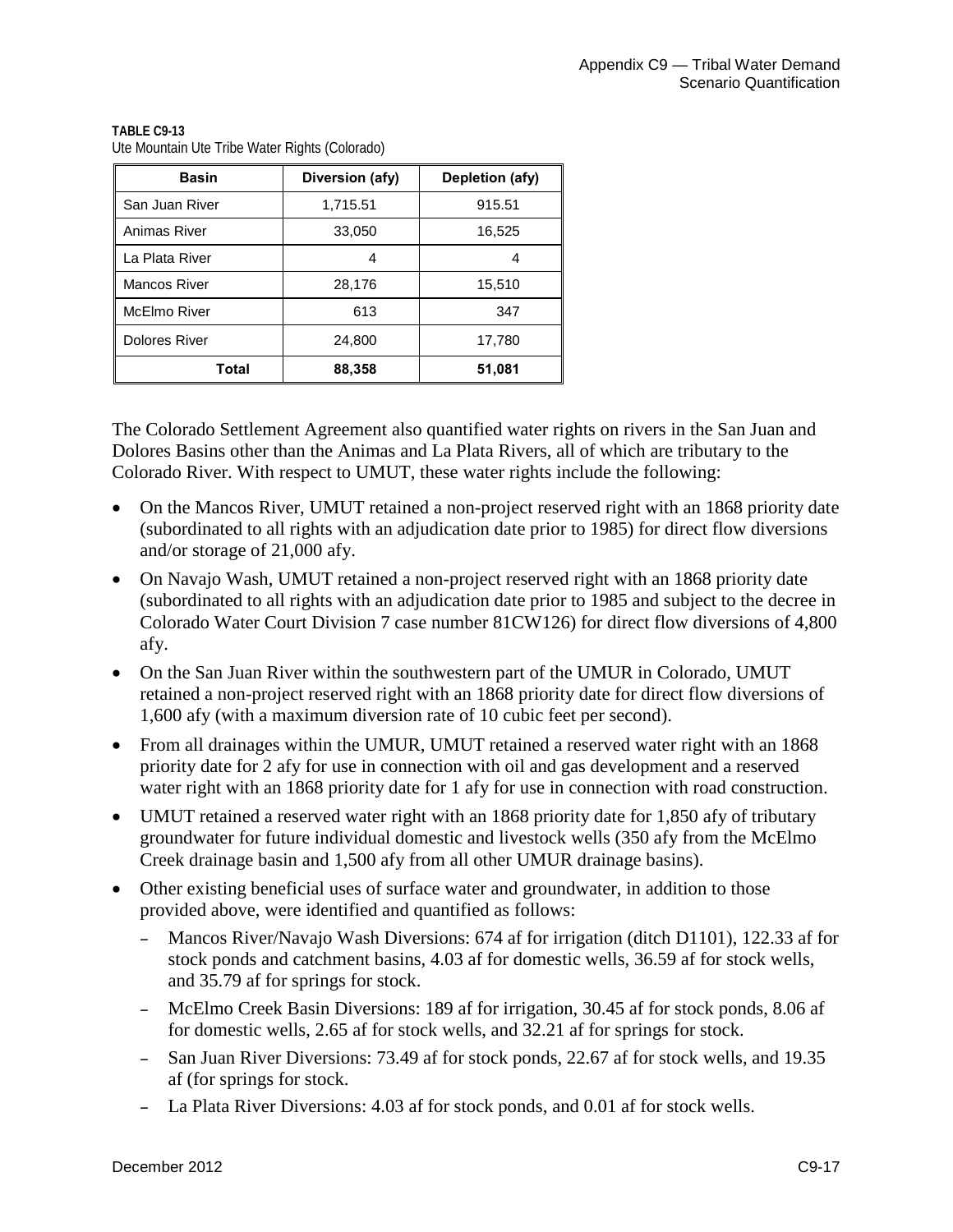The UMUT owns or leases additional, non-reserved water in the State of Colorado. The UMUT leases additional Dolores Project water for use in its Farm & Ranch enterprise (which uses more water than the UMUT is allocated in the Dolores Project under the Colorado Settlement Agreement). The UMUT also owns significant water resources associated with its offreservation ranch properties (and those water rights are decreed under Colorado state law in Division 7 and Division 4 in Colorado). Neither the leased water nor the water decreed under Colorado state law is included in the prior table.

# **Ute Mountain Ute Reservation (within New Mexico)**

UMUT is currently participating in the San Juan River general stream adjudication to quantify its reserved water rights on the portion of the UMUR located within the state of New Mexico (*State of New Mexico v. United States of America*, CV 75-184.). The current scheduling order in that case anticipates addressing UMUT claims starting in 2020, which means that the UMUT federal reserved water rights in New Mexico are currently unquantified.

At this point in the litigation, both the United States and UMUT have entered separate federal reserved rights claims on behalf of UMUT. The United States has entered a claim for a federal reserved right to divert and deplete 10,950 afy from groundwater resources (United States' Amended Supplemental Answer with Respect to Claims on Behalf of the Ute Mountain Ute Tribe [October 1, 2007]). That claim includes diversion of 470 afy (with depletion of 141 afy) for domestic purposes, 610 afy (with a depletion of 61 afy) for commercial purposes, and 9,870 afy (depletion and diversion) for industrial purposes. UMUT has entered a claim for the right to divert between 7,300 and 9,300 afy from surface water resources (Statement of the Claim of the Ute Mountain Ute Tribe [May 25, 2005]).

These unquantified rights were not incorporated into UMUT's demand schedules.

## **Ute Mountain Ute Reservation (within Utah)**

UMUR lands in Utah comprise lands held in trust for UMUT and for individual UMUT members. The UMUT federal reserved rights claims associated with UMUR lands in Utah are currently unquantified, and there is currently no process (litigation or otherwise) engaged for quantifying those claims.

## **Ute Mountain Ute Tribe Projected Water Demand**

UMUT's water use is part of the State of Colorado's apportionment. For the Study, at the request of UMUT, tribal demands were not separated from other categories within the State of Colorado's demands. Consequently, UMUT's future demands are not shown separately from the State's.

## **3.2 Lower Colorado River Mainstem Tribes**

The March 9, 1964 *Arizona v. California* Decree and several supplemental decrees (consolidated in 2006 into the Consolidated Decree of the U.S. Supreme Court in *Arizona* v. *California*, 547 U.S. 150 [2006]) quantified the reserved water rights of the Chemehuevi, Cocopah, Colorado River Indian, Fort Mojave, and Fort Yuma Indian Reservations. The amounts of water (diversion entitlements), priority dates for these water rights, net acres of irrigated land, and the states where the water rights are perfected for these Indian reservations are discussed below by tribe.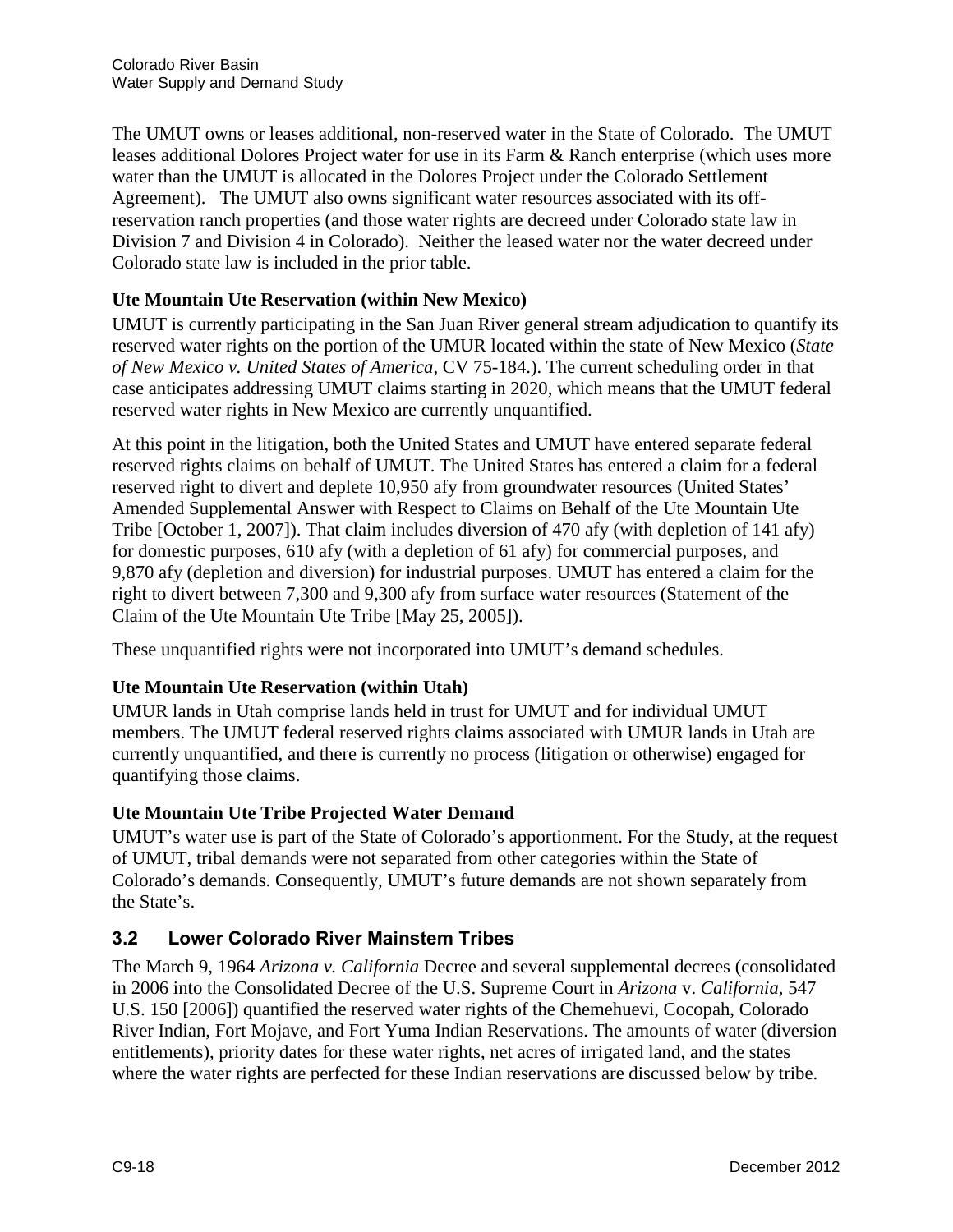The purchase of farmland with a pre-existing water right established a Hopi Tribe water right, which is also discussed below.

# *3.2.1 Chemehuevi Indian Tribe*

The Chemehuevi Indian Reservation is located in Southern California near Lake Havasu. The land of the Chemehuevi Reservation is mostly on the plateau above the shoreline of Lake Havasu. Present agricultural water use is limited.

The Chemehuevi Indian Tribe holds present perfected federal reserved water rights from the Colorado River mainstem pursuant to the Supreme Court's 2006 Consolidated Decree. The Tribe has a right to divert up to 11,340 afy in California. The amounts, priority dates, and state where the rights are perfected are shown in table C9-14.

#### **TABLE C9-14**

Chemehuevi Indian Tribe Colorado River Diversion Entitlement (Water Rights)

| <b>Reservation</b>        | <b>State</b>             | <b>Diversion</b><br><b>Entitlement</b><br>(Water Right)<br>$(\text{afy})^1$ | <b>Net</b><br><b>Acres</b> | <b>Present</b><br><b>Perfected</b><br><b>Right (PPR)</b><br>Number <sup>1</sup> | Priority<br><b>Within</b><br><b>State</b> | <b>Priority</b><br>Date <sup>1</sup> |
|---------------------------|--------------------------|-----------------------------------------------------------------------------|----------------------------|---------------------------------------------------------------------------------|-------------------------------------------|--------------------------------------|
| Chemehuevi<br>Reservation | California               | 11,340                                                                      | 1,900                      | 22                                                                              | <b>PPR</b>                                | Feb. 2, 1907                         |
| <b>Totals</b>             | $\overline{\phantom{a}}$ | 11,340                                                                      | 1.900                      | -                                                                               | $\overline{\phantom{a}}$                  | $\sim$                               |

<sup>1</sup> Source: Consolidated Decree of March 27, 2006. The quantity of water in each instance is measured by (i) diversions or (ii) consumptive use required for irrigation of the respective acreage and for satisfaction of related uses, whichever of (i) or (ii) is less.

### **Chemehuevi Indian Tribe Projected Water Demand**

Currently, CRSS includes a demand point for the Chemehuevi Indian Reservation on the reach between Davis and Parker Dams. Table C9-15 presents the Tribe's projected demand schedule by demand scenario. Under all scenarios, the projected depletion for the Chemehuevi Indian Tribe was based on the Ten Tribes Partnership Schedule.

#### **TABLE C9-15**

Future Chemehuevi Indian Tribe Projected Demands by Scenario (afy)

|                 | <b>Diversion</b> | <b>Depletion</b> | <b>Diversion</b> | <b>Depletion</b> | <b>Diversion</b> | <b>Depletion</b> |
|-----------------|------------------|------------------|------------------|------------------|------------------|------------------|
| <b>Scenario</b> | 2015             |                  | 2035             |                  | 2060             |                  |
| All Scenarios   | 11.340           | 8.000            | 11.340           | 8.000            | 11.340           | 8.000            |

## *3.2.2 Cocopah Indian Tribe*

The Cocopah Indian Reservation, located in southwestern Arizona, is made up of three separate land areas: North Cocopah, West Cocopah, and East Cocopah. The North and West Cocopah areas lie on floodplain lands along the Colorado River, and the East Cocopah area lies on the Yuma Mesa. The largest area of the Cocopah Reservation is West Cocopah, which is bordered by the United Mexican States (Mexico), with the Colorado River forming the boundary between West Cocopah and Mexico.

The Cocopah Indian Reservation was established through Executive Order No. 2711 on September 27, 1917; additional acres were added to the reservation in 1974. The Cocopah Indian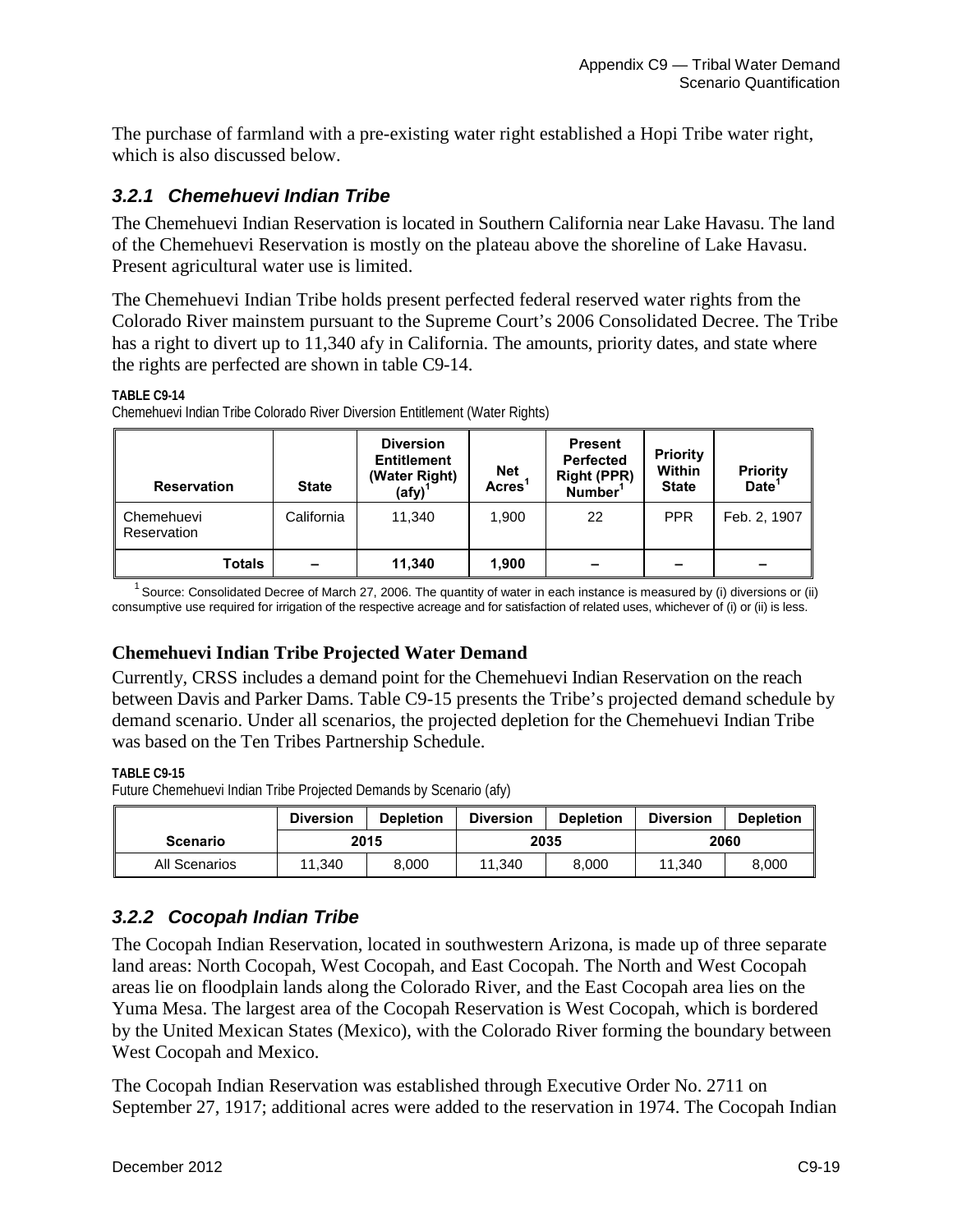Tribe's economy is centered on agriculture. The Tribe possesses present perfected federal reserved water rights from the Colorado River mainstem pursuant to the decree in *Arizona v. California* and supplemental decrees (1979 and 1984). The amounts, priority dates, and state where the rights are perfected are presented in table C9-16.

| <b>Reservation</b> | <b>State</b> | <b>Diversion</b><br><b>Entitlement (Water</b><br>$Right)$ (afy) <sup>1</sup> | <b>Net</b><br><b>Acres</b> | <b>PPR</b><br>Number | Priority<br>Within<br><b>State</b> | <b>Priority Date</b> |
|--------------------|--------------|------------------------------------------------------------------------------|----------------------------|----------------------|------------------------------------|----------------------|
| Cocopah Indian     | Arizona      | 1.140                                                                        | 190                        | 8                    |                                    | 1915                 |
| Reservation        |              | 7,681                                                                        | 1,206                      |                      |                                    | Sept 27, 1917        |
|                    |              | 2,026                                                                        | 318                        |                      | 4                                  | June 24, 1974        |
| <b>Totals</b>      |              | 10,847                                                                       | 1,714                      |                      |                                    |                      |

#### **TABLE C9-16** Cocopah Indian Tribe Colorado River Diversion Entitlement (Water Rights)

<sup>1</sup> Source: Consolidated Decree of March 27, 2006. The quantity of water in each instance is measured by (i) diversions or (ii) consumptive use required for irrigation of the respective acreage and for satisfaction of related uses, whichever of (i) or (ii) is less.

The 1974 decreed right for the Cocopah Indian Reservation is unique because of its more-recent priority date (post-1968). The 1984 Supplemental Decree in *Arizona v. California* recognized the decreed right for the Cocopah Indian Reservation dated June 24, 1974, and amended paragraph 2 of Article II (D) of the 1964 Decree to reflect this 1974 right. The Tribe is involved in litigation to claim rights to a total of 2,400 acres of irrigable lands. Proving this claim would further increase the water rights for the reservation.

## **Cocopah Indian Tribe Projected Water Demand**

Water diversions for the Tribe are listed at two demand points in CRSS on two of the model reaches. A demand point on the Imperial Dam diversion reach accounts for all of the Tribe's priority 1 rights and current uses in Arizona. Another point is provided for future pumped priority 4 diversions below Imperial Dam, but it has a diversion of 0 afy at the current time.

Under all scenarios except the Slow Growth (B) scenario, the projected diversion is full entitlement. Depletion is computed assuming the average 2005 to 2009 return flow ratio from the Decree Accounting Report (Reclamation, 1972 to 2009). Under the Slow Growth (B) scenario, the State of Arizona assumed less investment in maintenance of irrigation systems, resulting in a 5 percent increase in the projected depletion value of 4,388 af, where the projected depletion was based on the 2005 to 2009 Decree Accounting Report average use. Table C9-17 presents the Tribe's projected demand schedule by demand scenario.

# *3.2.3 Colorado River Indian Tribes*

The Colorado River Indian Reservation is located in southwestern Arizona and southern California south of Parker, Arizona. The Colorado River provides 90 miles of shoreline for the Arizona portion of the Colorado River Indian Reservation. The Colorado River Indian Tribes' (CRIT) economy is based on agriculture, recreation, and light industry.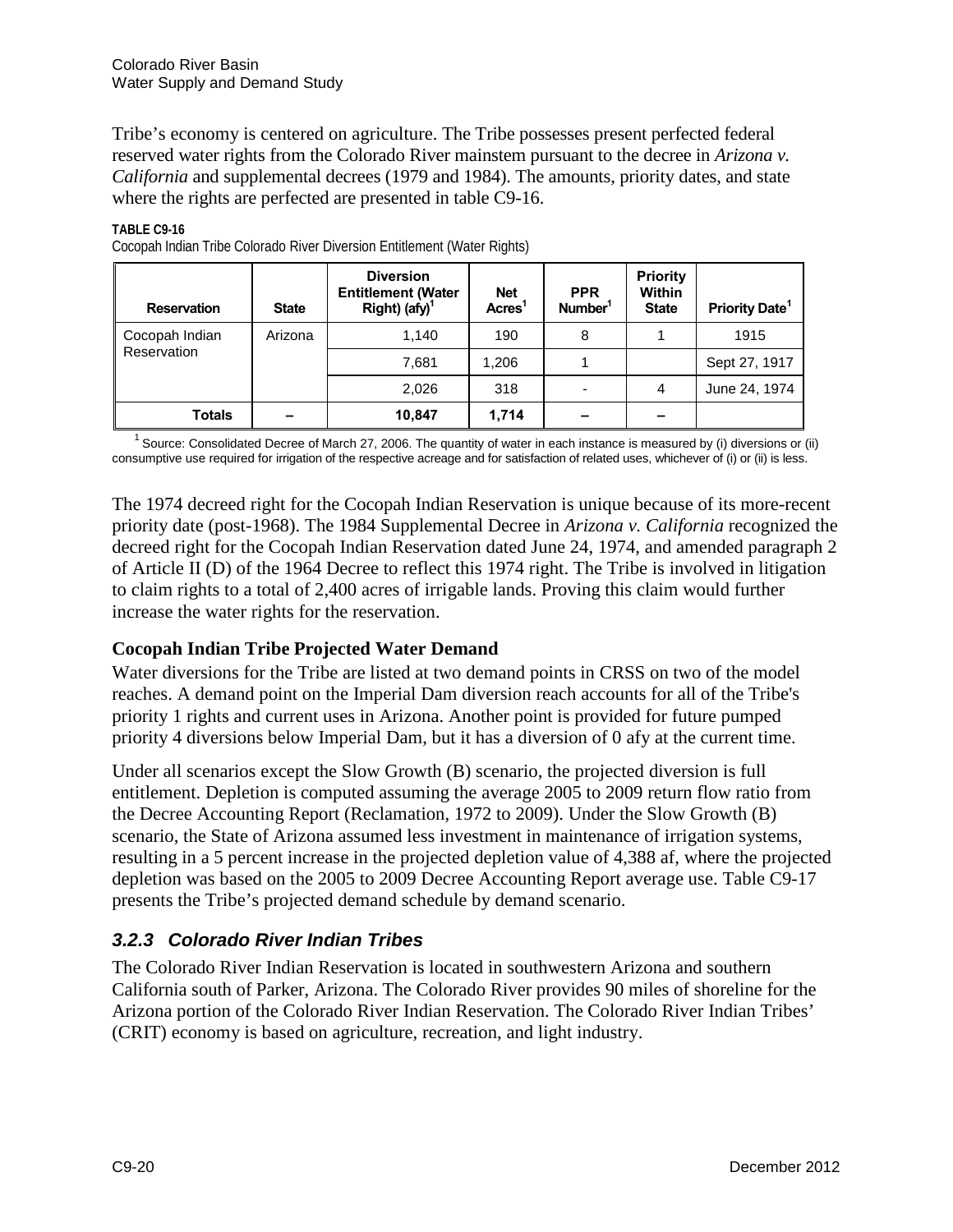| <b>Scenario</b>                                       | <b>Diversion</b> | <b>Depletion</b> | <b>Diversion</b> | <b>Depletion</b> | <b>Diversion</b> | <b>Depletion</b> |
|-------------------------------------------------------|------------------|------------------|------------------|------------------|------------------|------------------|
|                                                       | 2015             |                  | 2035             |                  | 2060             |                  |
| Current Projected (A)                                 | 10.847           | 9.412            | 10.847           | 9.412            | 10.847           | 9.412            |
| Slow Growth (B)                                       | 5.311            | 4.607            | 5.311            | 4,607            | 5,311            | 4,607            |
| Rapid Growth (C1 and C2)                              | 10.847           | 9.412            | 10.847           | 9.412            | 10,847           | 9.412            |
| <b>Enhanced Environment</b><br>$(D1 \text{ and } D2)$ | 10.847           | 9.412            | 10.847           | 9,412            | 10,847           | 9,412            |

**TABLE C9-17** Future Cocopah Indian Tribe Projected Demands by Scenario (afy)

CRIT possesses present perfected federal reserved water rights from the Colorado River mainstem pursuant to the decree in *Arizona v. California* and supplemental decrees (1979 and 1984). The amounts, priority dates, and states where the rights are perfected are presented in table C9-18.

**TABLE C9-18**

Colorado River Indian Tribes Colorado River Diversion Entitlement (Water Rights)

| <b>Reservation</b>                      | <b>State</b> | <b>Diversion</b><br><b>Entitlement</b><br>(Water Right) (afy) <sup>1</sup> | Net Acres <sup>1</sup> | <b>PPR</b><br>Number <sup>1</sup> | Priority<br><b>Within</b><br><b>State</b> | <b>Priority Date<sup>1</sup></b> |
|-----------------------------------------|--------------|----------------------------------------------------------------------------|------------------------|-----------------------------------|-------------------------------------------|----------------------------------|
| Colorado River<br>Indian<br>Reservation | AZ           | 358,400                                                                    | 53,768                 | $\overline{2}$                    |                                           | Mar. 3, 1865                     |
|                                         |              | 252,016                                                                    | 37,808                 |                                   |                                           | Nov. 22, 1873                    |
|                                         |              | 51,986                                                                     | 7,799                  |                                   |                                           | Nov. 16, 1874                    |
|                                         | CA           | 10,745                                                                     | 1,612                  | 24                                |                                           | Nov. 22, 1873                    |
|                                         |              | 40.241                                                                     | 6,037                  |                                   |                                           | Nov. 16, 1874                    |
|                                         |              | 5,860                                                                      | 879                    |                                   |                                           | May 15, 1876                     |
| <b>Totals</b>                           |              | 719,248                                                                    | 107,903                |                                   |                                           |                                  |

<sup>1</sup> Source: Consolidated Decree of March 27, 2006. The quantity of water in each instance is measured by (i) diversions or (ii) consumptive use required for irrigation of the respective acreage and for satisfaction of related uses, whichever of (i) or (ii) is less.

### **Colorado River Indian Tribes Projected Water Demand**

CRSS presently has two demand points listed for CRIT on the reach between Parker and Imperial Dam. The water diversions are split between California demands and Arizona demands.

Under all scenarios except the Slow Growth (B) scenario, projected depletion for CRIT was based on the Ten Tribes Partnership Schedule. Under the Slow Growth (B) scenario, the State of Arizona assumed less investment in maintenance of irrigation systems, resulting in a 5 percent increase in the projected depletion value of 368,306 af, where the projected depletion was based on the 2005 to 2009 Decree Accounting Report average use (Reclamation, 1972 to 2009).

Under all scenarios, the State of California projected depletion for CRIT was based on the Ten Tribes Partnership Schedule. Table C9-19 presents CRIT's projected demand schedule by demand scenario.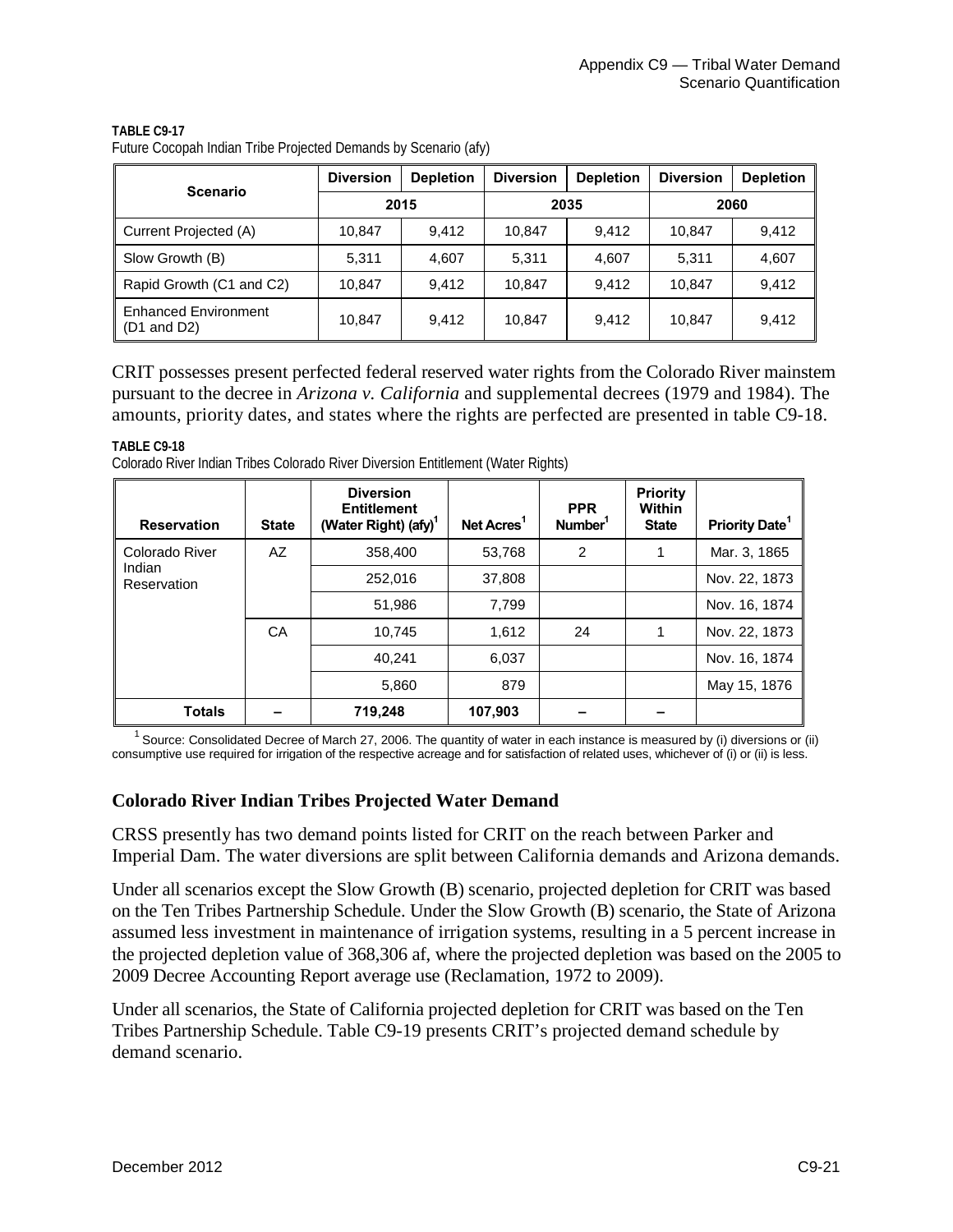| TABLE C9-19 |  |
|-------------|--|
|             |  |

|              |                                                       | <b>Diversion</b> | <b>Depletion</b> | <b>Diversion</b> | <b>Depletion</b> | <b>Diversion</b> | <b>Depletion</b> |  |
|--------------|-------------------------------------------------------|------------------|------------------|------------------|------------------|------------------|------------------|--|
| <b>State</b> | <b>Scenario</b>                                       |                  | 2015             |                  | 2035             |                  | 2060             |  |
| AZ           | Current Projected (A)                                 | 662,402          | 463.000          | 662,402          | 463.000          | 662,402          | 463.000          |  |
|              | Slow Growth (B)                                       | 650,596          | 386.721          | 650.596          | 386,721          | 650.596          | 386,721          |  |
|              | Rapid Growth (C1<br>and $C2$ )                        | 662,402          | 463.000          | 662,402          | 463.000          | 662,402          | 463,000          |  |
|              | <b>Enhanced Environment</b><br>$(D1 \text{ and } D2)$ | 662.402          | 463.000          | 662,402          | 463.000          | 662,402          | 463.000          |  |
| CA           | All Scenarios                                         | 56,846           | 39,000           | 56,846           | 39,000           | 56.846           | 39,000           |  |

Future Colorado River Indian Tribes Projected Demands by Scenario (afy)

# *3.2.4 Fort Mojave Indian Tribe*

The Fort Mojave Indian Reservation is located adjacent to the Colorado River where Arizona, California, and Nevada meet, with a portion of the reservation located in each of the three states. The Fort Mojave Indian Tribe diverts Colorado River water directly from the river and from wells in the Colorado River floodplain.

Pursuant to the Consolidated Decree of 2006, federal reserved water rights for Colorado River water were quantified for the Fort Mojave Indian Reservation in Arizona with priority dates of September 18, 1890, and February 2, 1911; in California with a priority date of September 18, 1890; and in Nevada with a priority date of September 18, 1890. The amounts, including added lands, priority dates, and states where the water rights are perfected are presented in table C9-20.

#### **TABLE C9-20**

| Fort Mojave Indian Tribe Colorado River Diversion Entitlement (Water Rights) |  |
|------------------------------------------------------------------------------|--|
|------------------------------------------------------------------------------|--|

| <b>Reservation</b> | <b>State</b> | <b>Diversion</b><br><b>Entitlement</b><br>(Water Right)<br>$\left($ afy $\right)$ <sup>1</sup> | Net Acres <sup>1</sup> | <b>PPR</b><br>Number <sup>1</sup> | Priority<br>Within<br><b>State</b> | <b>Priority Date</b> |
|--------------------|--------------|------------------------------------------------------------------------------------------------|------------------------|-----------------------------------|------------------------------------|----------------------|
| Fort Mojave        | Arizona      | 27,969                                                                                         | 4,327                  | 3                                 |                                    | Sept 18, 1890        |
| Reservation        |              | 75,566                                                                                         | 11,691                 |                                   |                                    | Feb 2, 1911          |
|                    | California   | 16,720                                                                                         | 2,587                  | 25                                |                                    | Sept. 18, 1890       |
|                    | Nevada       | 12,534                                                                                         | 1,939                  | 81                                |                                    | Sept. 18, 1890       |
| Totals             |              | 132,789                                                                                        | 20,544                 |                                   |                                    |                      |

 $1$  Source: Consolidated Decree of March 27, 2006. The quantity of water in each instance is measured by (i) diversions or (ii) consumptive use required for irrigation of the respective acreage and for satisfaction of related uses, whichever of (i) or (ii) is less.

## **Fort Mojave Indian Tribe Projected Water Demand**

CRSS contains three demand points for the Tribe's water diversions, which are divided among three states. The points are on the reach between Davis and Parker Dams and divided by state.

Under all scenarios except the Slow Growth (B) scenario, projected depletions for the Tribe in Arizona were based on the Ten Tribes Partnership Schedule. Under the Slow Growth (B) scenario, the state of Arizona assumed less investment in maintenance of irrigation systems,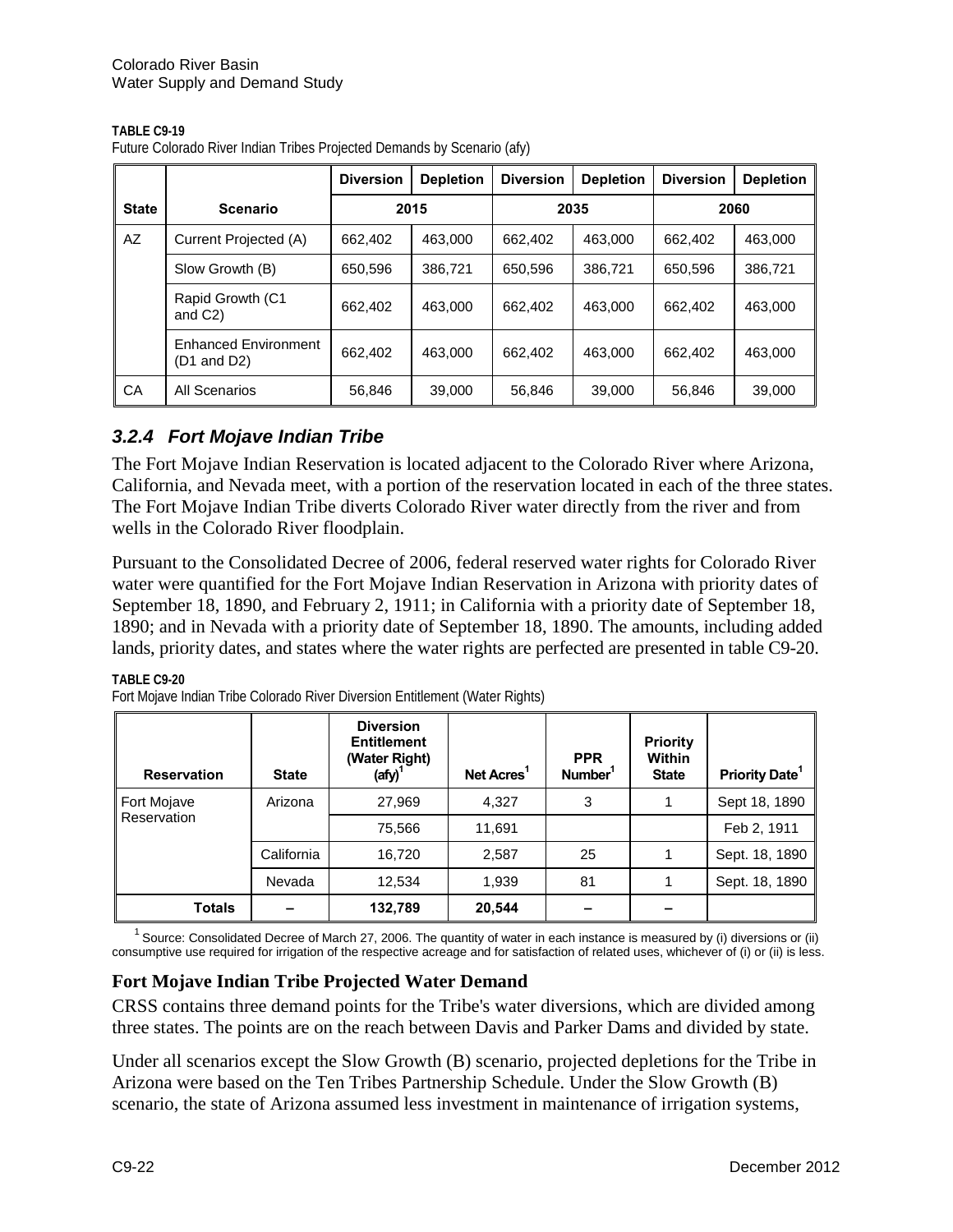resulting in a 5 percent increase in the projected depletion value of 38,735 af, where the projected depletion was based on the 2005 to 2009 Decree Accounting Report average use (Reclamation, 1972 to 2009).

Under all scenarios, California and Nevada projected depletions for the Tribe were based on the Ten Tribes Partnership Schedule. Table C9-21 presents the Tribe's projected demand schedule by demand scenario.

|              |                                                       | <b>Diversion</b> | <b>Depletion</b> | <b>Diversion</b> | <b>Depletion</b> | <b>Diversion</b> | <b>Depletion</b> |  |
|--------------|-------------------------------------------------------|------------------|------------------|------------------|------------------|------------------|------------------|--|
| <b>State</b> | <b>Scenario</b>                                       |                  | 2015             |                  | 2035             |                  | 2060             |  |
| AZ           | Current Projected (A)                                 | 103,535          | 73,000           | 103,535          | 73,000           | 103,535          | 73,000           |  |
|              | Slow Growth (B)                                       | 72.757           | 40.671           | 72,757           | 40.671           | 72,757           | 40,671           |  |
|              | Rapid Growth (C1 and<br>C <sub>2</sub>                | 103,535          | 73,000           | 103,535          | 73,000           | 103,535          | 73,000           |  |
|              | <b>Enhanced Environment</b><br>$(D1 \text{ and } D2)$ | 103,535          | 73,000           | 103,535          | 73,000           | 103.535          | 73,000           |  |
| CA           | All Scenarios                                         | 16,720           | 8,995            | 16,720           | 8,995            | 16,720           | 8,995            |  |
| <b>NV</b>    | All Scenarios                                         | 12,534           | 9,000            | 12,534           | 9.000            | 12,534           | 9,000            |  |

**TABLE C9-21** Future Fort Mojave Indian Tribe Projected Demands by Scenario (afy)

# *3.2.5 Hopi Tribe*

The primary home of the Hopi Tribe is the Hopi Indian Reservation, a 1,620,335-acre tract of land in northern Arizona. In addition to this reservation, tribal lands in northern Arizona consist of various parcels of trust land and fee land outside of the reservation. These areas include Moenkopi, a 61,852-acre exclave located west of the reservation. The Tribe also owns fee land on the Colorado River flood plain at Cibola, Arizona.

The Tribe has rights to divert water from the Colorado River at Cibola, Arizona. These rights were established through the Tribe's purchase of farmland with pre-existing water rights within the Cibola Valley Irrigation and Drainage District. Contract No. 04-XXX-30-W0432, December 14, 2004 was amended October 9, 2008, with the Tribe and Reclamation having assigned these rights among specific state of Arizona priorities for Colorado River water use, as listed in table C9-22.

**Type of Water Use Contact Date State of Arizona Priority Annual Diversion (afy)** Irrigation | January 31, 1983 | 4 4 4,278 Irrigation | January 31, 1983 | 5 | 750 Irrigation  $\vert$  January 31, 1983  $\vert$  6 1,000 **Total Annual Diversion: 6,028** 

**TABLE C9-22** Summary of Hopi Tribe Water Rights at Cibola, Arizona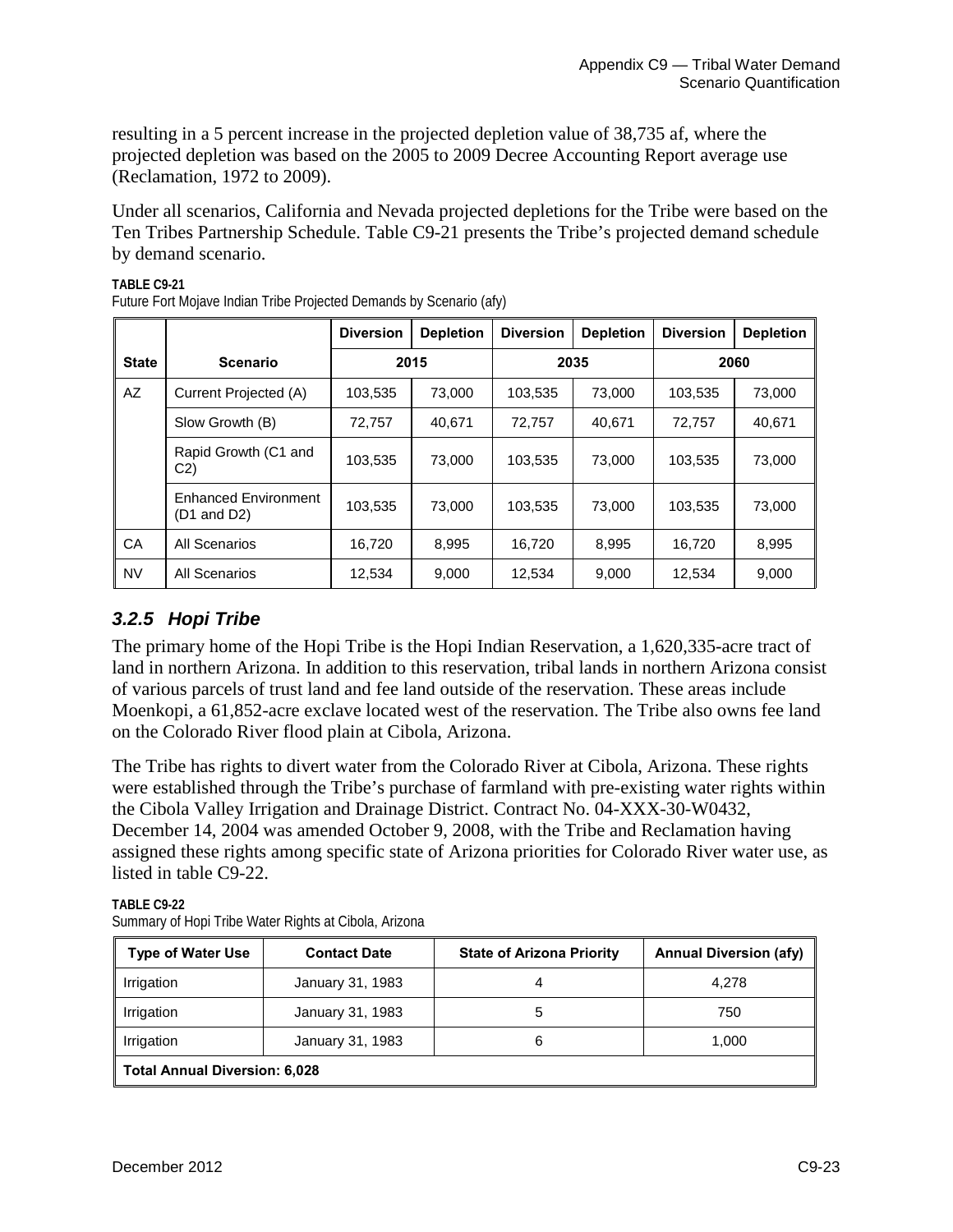# **Hopi Tribe Projected Water Demand**

For the Study, future demand was calculated based on the Tribe's fourth-priority water rights and anticipated usage. Table C9-23 presents the Tribe's projected demand schedule by demand scenario.

Under the Current Projected (A), Rapid Growth (C1), and Enhanced Environment (D1) scenarios, the priority 4 depletion for the Hopi Tribe was based on the total priority 4 diversion entitlement of 4,278 afy. This value is divided by the diversion-to-depletion ratio of 1:43, which results in a depletion of 2,984 afy. The diversion-to-depletion ratio was based on the average ratio from the 2005 to 2009 Decree Accounting Reports (Reclamation, 1972 to 2009). For the Slow Growth (B) scenario, the state of Arizona assumed less investment in maintenance of irrigation systems, resulting in a 5 percent increase in the priority 4 depletion. For the Rapid Growth (C2) and Enhanced Environment (D2) scenarios, the state of Arizona assumed moreefficient operations for the same production, thereby decreasing the priority 4 depletion by 5 percent.

|                           | <b>Diversion</b> | <b>Depletion</b> | <b>Diversion</b> | <b>Depletion</b> | <b>Diversion</b> | <b>Depletion</b> |
|---------------------------|------------------|------------------|------------------|------------------|------------------|------------------|
| <b>Scenario</b>           | 2015             |                  | 2035             |                  | 2060             |                  |
| Current Projected (A)     | 4,278            | 2,984            | 4.278            | 2.984            | 4.278            | 2,984            |
| Slow Growth (B)           | 4.278            | 3,133            | 4.278            | 3.133            | 4.278            | 3,133            |
| Rapid Growth (C1)         | 4.278            | 2.984            | 4.278            | 2.984            | 4.278            | 2.984            |
| Rapid Growth (C2)         | 4.065            | 2,835            | 4.065            | 2.835            | 4.065            | 2,835            |
| Enhanced Environment (D1) | 4.278            | 2.984            | 4.278            | 2,984            | 4.278            | 2,984            |
| Enhanced Environment (D2) | 4,065            | 2,835            | 4,065            | 2,835            | 4,065            | 2,835            |

#### **TABLE C9-23**

|  | Future Hopi Tribe Projected Demands by Scenario (afy) |  |
|--|-------------------------------------------------------|--|

# *3.2.6 Quechan Indian Tribe*

The Fort Yuma Reservation of the Quechan Indian Tribe is located in southwestern Arizona and southern California near Yuma, Arizona.

The Tribe possesses present perfected federal reserved water rights from the Colorado River mainstem pursuant to the decree in *Arizona v. California,* supplemental decrees (1979 and 1984), and final Consolidated Decree (2006). The amounts, including added lands, priority dates, and states where the water rights are perfected are presented in table C9-24.

## **Quechan Indian Tribe Projected Water Demand**

Water for the Tribe is diverted from the Colorado River at Imperial Dam and delivered through the Yuma Project Reservation Division-Indian Unit. The Tribe has other small uses at homestead sites south of Yuma, Arizona. These uses are accounted for in CRSS with two diversion points on the Imperial Dam Diversions reach, divided by state.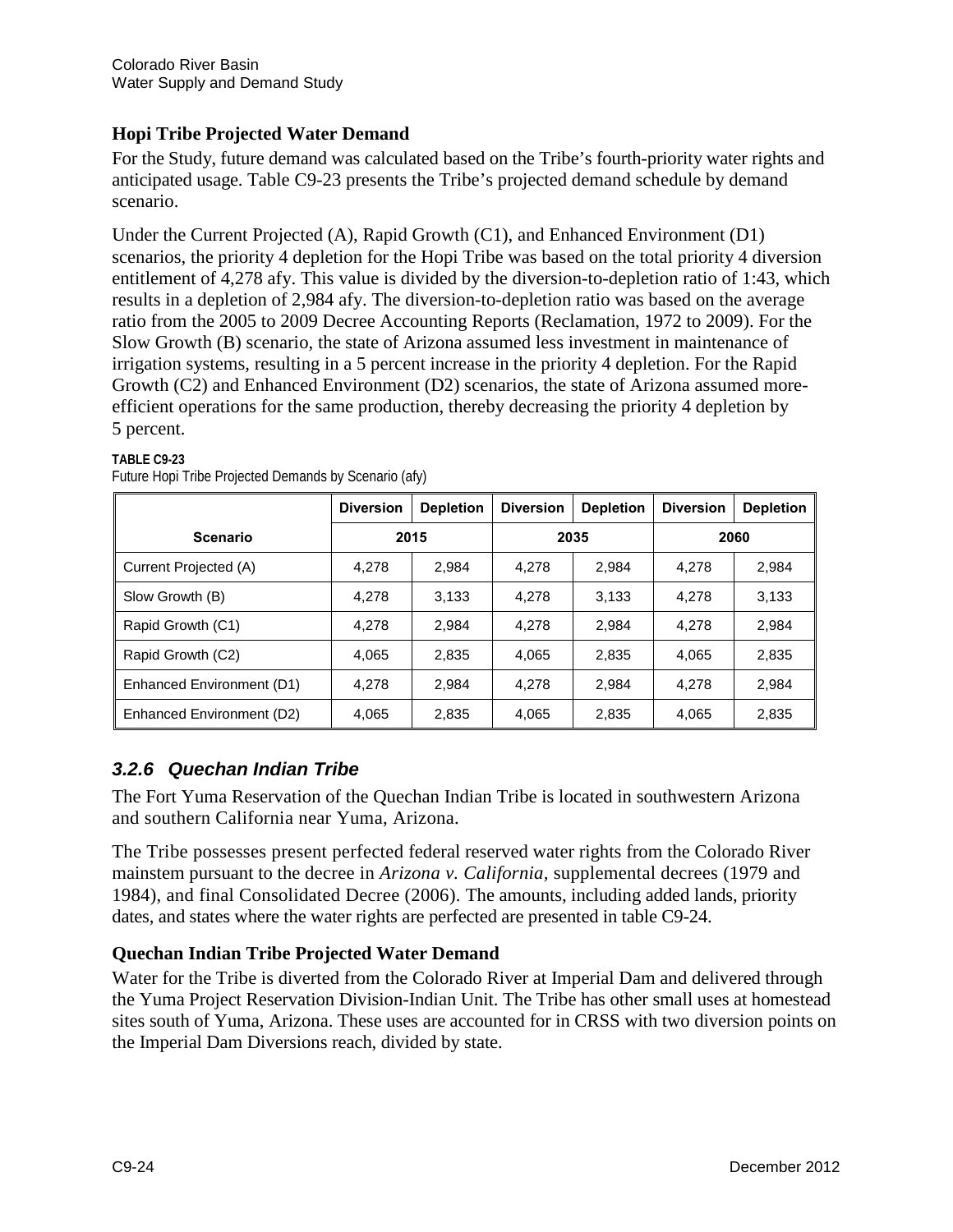| <b>Reservation</b> | <b>State</b>             | <b>Diversion</b><br><b>Entitlement</b><br>(Water<br>Right) $(afy)^1$ | <b>Net</b><br><b>Acres</b> | <b>PPR</b><br>Number <sup>1</sup> | <b>Priority</b><br>Within<br><b>State</b> | <b>Priority Date<sup>1</sup></b> |
|--------------------|--------------------------|----------------------------------------------------------------------|----------------------------|-----------------------------------|-------------------------------------------|----------------------------------|
| Fort Yuma-Quechan  | Arizona                  | 6,350                                                                | 952                        | 3a                                |                                           | Jan. 9, 1884                     |
| Reservation        | California               | 71,616                                                               | 10,742                     | 23                                | <b>PPR</b>                                | Jan. 9, 1884                     |
| <b>Totals</b>      | $\overline{\phantom{0}}$ | 77,966                                                               | 11,694                     |                                   |                                           |                                  |

**TABLE C9-24** Quechan Indian Tribe Colorado River Diversion Entitlement (Water Rights)

<sup>1</sup> Source: Consolidated Decree of March 27, 2006. The quantity of water in each instance is measured by (i) diversions or (ii) consumptive use required for irrigation of the respective acreage and for satisfaction of related uses, whichever of (i) or (ii) is less.

Under all scenarios except the Slow Growth (B) scenario, the projected diversion is full entitlement. Depletion is computed assuming the average 2005 to 2009 return flow ratio from the Decree Accounting Report (Reclamation, 1972 to 2009). For the Slow Growth (B) scenario, the state of Arizona assumed less investment in maintenance of irrigation systems, resulting in a 5 percent increase in the projected depletion.

Under all scenarios, projected depletion in California for the Tribe was based on the Ten Tribes Partnership Schedule. Table C9-25 presents the Tribe's projected demand schedule by demand scenario.

|              |                                                     | <b>Diversion</b> | <b>Depletion</b> | <b>Diversion</b> | <b>Depletion</b> | <b>Diversion</b> | <b>Depletion</b> |  |
|--------------|-----------------------------------------------------|------------------|------------------|------------------|------------------|------------------|------------------|--|
| <b>State</b> | <b>Scenario</b>                                     |                  | 2015             |                  | 2035             |                  | 2060             |  |
| AZ           | Current Projected (A)                               | 6,350            | 3,670            | 6,350            | 3,670            | 6,350            | 3,670            |  |
|              | Slow Growth (B)                                     | 1,256            | 726              | 1,256            | 726              | 1,256            | 726              |  |
|              | Rapid Growth (C1<br>and C <sub>2</sub> )            | 6.350            | 3.670            | 6.350            | 3.670            | 6,350            | 3.670            |  |
|              | Enhanced<br>Environment (D1<br>and D <sub>2</sub> ) | 6,350            | 3,670            | 6,350            | 3,670            | 6,350            | 3,670            |  |
| CA           | All Scenarios                                       | 71,616           | 36,000           | 71,616           | 36,000           | 71,616           | 36,000           |  |

#### **TABLE C9-25**

Future Quechan Indian Tribe Projected Demands by Scenario (afy)

## **3.3 Central Arizona Tribes with Allocations from the Central Arizona Project**

The CAP makes Colorado River water available to tribes located in central Arizona in addition to the ITA entitlements discussed previously. Over the years, several secretarial decisions have allocated water to 10 tribes in central Arizona. All of these tribes, with the exception of the Gila River Indian Community, signed CAP water delivery contracts in 1980. The Gila River Indian Community, with the largest allocation of CAP water, signed its CAP water delivery contract in 1992. Each of the CAP water delivery contracts contained a provision that the tribes' CAP water would be credited against their Winters right (*Winters v. United States,* 207 U.S. 564 [1908]), if and when such rights were finally determined. Over the years, water rights settlements have been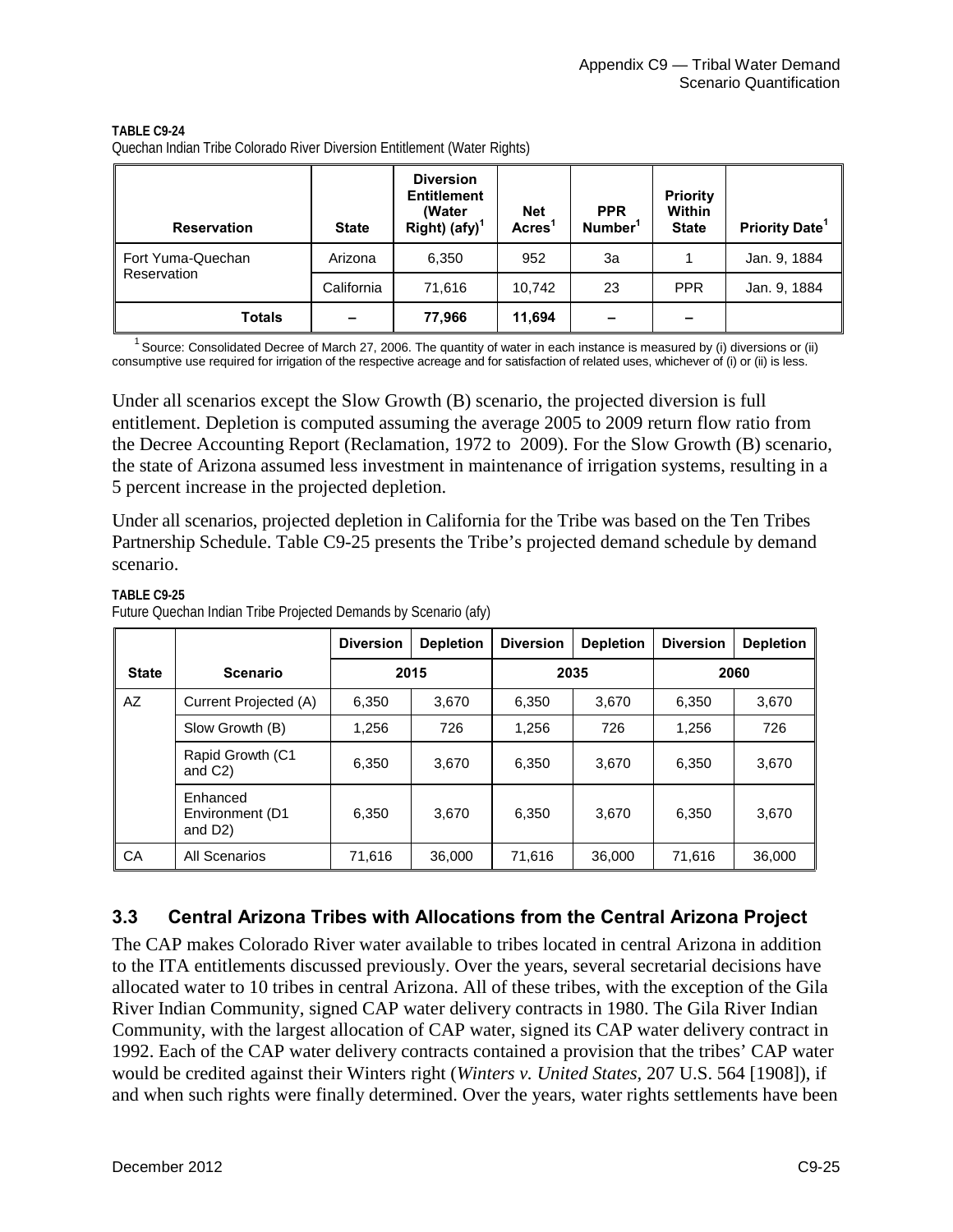implemented for 8 of the 10 tribes. Within the terms of these settlements, the eight tribes generally have a right to lease their CAP water; the CAP water to which tribes have rights does not have to have a history of use for a tribe to use or lease such water at any time in the future. The tribes that receive CAP water are listed below, together with the counties in which their reservations are located:

| Ak-Chin Indian Community                  | Pinal                    |
|-------------------------------------------|--------------------------|
| Fort McDowell Yavapai Nation              | Maricopa                 |
| Gila River Indian Community               | Maricopa and Pinal       |
| Pascua Yaqui Tribe                        | Pima                     |
| Salt River Pima Maricopa Indian Community | Maricopa                 |
| San Carlos Apache Tribe                   | Gila, Pinal and Graham   |
| Tohono O'Odham Nation                     | Pima, Maricopa and Pinal |
| Tonto Apache Tribe                        | Gila                     |
| White Mountain Apache Tribe               | Apache, Gila and Navajo  |
| Yavapai-Apache Nation                     | Yavapai                  |
| Yavapai-Prescott Tribe                    | Yavapai                  |

For the CAP, there are four pools of water. The first pool, Colorado River priority 3 Indian Water Rights Settlement Water (for the Ak-Chin Indian Community – 50,000 af and Salt River Pima-Maricopa Indian Community – 22,000 af), has the highest priority in the CAP system. The Indian Water Rights Settlement Water was obtained from the Yuma Mesa Irrigation and Drainage District (50,000 af) and the Wellton-Mohawk Irrigation and Drainage District (22,000 af) which are priority 3 Colorado River mainstem contractors. After accounting for CAP delivery system loss of 5 percent, the 72,000 af is reduced to 68,400 af.

The next pool is the CAP Colorado River priority 4 water allocated to tribal and M&I subcontractors, which have the highest co-equal priority for CAP priority 4 deliveries. The CAP Indian priority water totals 343,079 af. The M&I priority water totals 638,823 af through 2043. After 2043, the amount is 686,126 af, due to the conversion 47,303 af of non-Indian agriculture (NIA) priority water to CAP M&I priority. Thus, the total amount of CAP Indian and M&I priority water is 981,902 af through 2043; after 2043, the amount is 1,029,205 af.

The third pool, NIA Relinquished Water pool (hereafter referred to as the NIA Priority Pool), has been allocated 364,698 af through 2043. In 2044, 47,303 af converts to CAP M&I priority, leaving 317,395 af for the NIA Priority Pool. This pool was created as part of the Arizona Water Settlements Act when the CAP NIA contractors relinquished their NIA priority water subcontracts (due to high cost) for a pool of less-costly CAP excess water.

The fourth pool is the remaining CAP supply and is termed the Excess Pool. The priority of delivery within this pool is as follows: NIA Settlement water, which decreases according to the following schedule: 400,000 af through 2016; 300,000 af, from 2017 through 2023; and 225,000 af, from 2024 through 2030; the Arizona Water Banking Authority and the Central Arizona Groundwater Replenishment District replenishment reserve (they have co-equal priority) pool; and other excess water deliveries (such as short-term contracts). The Arizona Water Banking Authority/Central Arizona Groundwater Replenishment District and short-term contracts supplies are variable because they are dependent on CAP's annual priority 4 supply and on the total annual demand of the CAP's higher-priority users.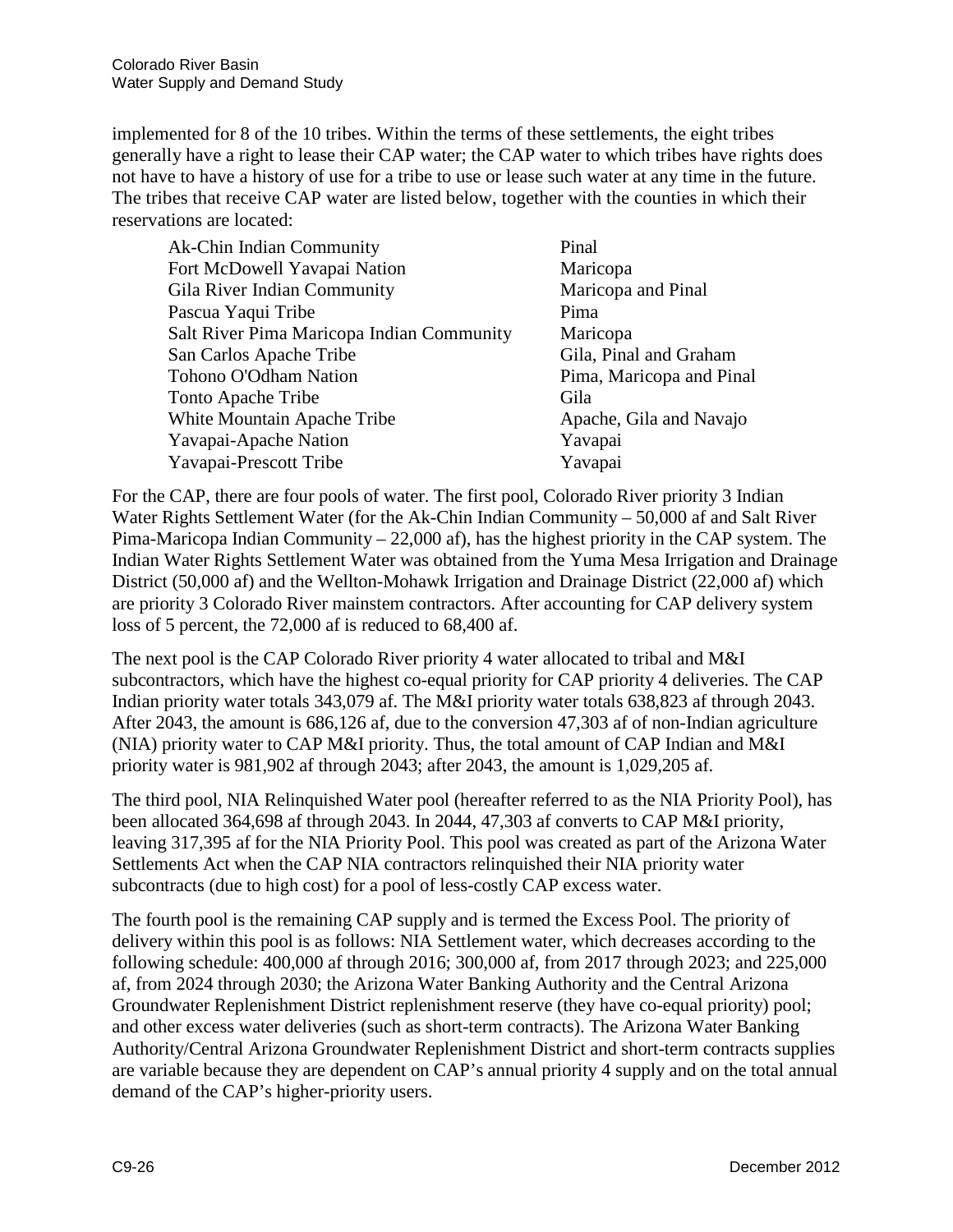The following sections describe the water rights and demands of each of the tribes served by the CAP.

# *3.3.1 Ak-Chin Indian Community*

In 1912, President Taft created a reservation at Ak-Chin encompassing 21,840 acres. In 1961, the Ak-Chin Tribal Council was formally recognized under the Indian Reorganization Act of 1934. The Ak-Chin Indian Reservation is located in Pinal County, 50 miles south of Phoenix. Farming (Ak-Chin Farms) is a major part of the reservation's economy.

The Ak-Chin Reservation's water rights settlement of 1978, Pub. L. No. 95-328, 92 Stat 409 (1978), was the first of a series of Indian water rights settlements in central Arizona. The 1978 Settlement Act was amended in 1984. Under the 1984 water rights settlement, the Ak-Chin Indian Reservation has the right to receive up to 75,000 afy of water at the southeastern corner of the reservation. When sufficient surface water is available in the CAP canal, the United States may deliver up to an additional 10,000 afy of water to the Ak-Chin Indian Reservation (maximum of 85,000 afy). In years of Colorado River shortage, the United States must pay damages if less than 72,000 afy is delivered to the Ak-Chin Indian Reservation. The United States acquired 50,000 afy of Colorado River water entitlement from the Yuma Mesa Division of the Gila Project to partially meet the requirement to deliver required quantities to the Ak-Chin Indian Reservation. After losses, 47,500 afy is delivered to the Ak-Chin Indian Community with a priority date that precedes the date of enactment of the Colorado River Basin Project Act, and therefore has a higher priority during times of shortage than other CAP water.

The Ak-Chin Indian Reservation was provided with the right to lease some of its water supplies within Arizona, and the Ak-Chin Indian Reservation has leased a portion of its water to the Del Webb Corporation. The Ak-Chin Indian Reservation's water infrastructure is in place, and with the exception of water that the Ak-Chin Indian Community has leased, all of its CAP water is being used for farming purposes.

# **Ak-Chin Indian Community Projected Water Demand**

For the Study, future diversions result from the tribal water rights and anticipated usage. Table C9-26 presents the Community's projected demand schedule by demand scenario.

**TABLE C9-26**

| Scenario      | <b>Priority</b>                  | 2015   | 2035   | 2060   |
|---------------|----------------------------------|--------|--------|--------|
| All Scenarios | Colorado River Priority 3        | 50,000 | 50,000 | 50,000 |
|               | CAP Indian Priority <sup>1</sup> | 25,000 | 25,000 | 25,000 |

Future Ak-Chin Indian Tribe Projected Demands by Scenario (afy)

 $1$  When sufficient surface water is available in the CAP canal, the Community is entitled to up to 10,000 afy of water in addition to the 75,000 afy. It is assumed that demand exists for the water under all scenarios.

# *3.3.2 Fort McDowell Yavapai Nation*

The Fort McDowell Reservation is located in Maricopa County, Arizona, about 23 miles northeast of Phoenix. The Verde River flows north to south through the reservation. The Fort McDowell Reservation was created by Executive Order in 1903 for the Yavapai, Mojave, and Apache Indian tribes.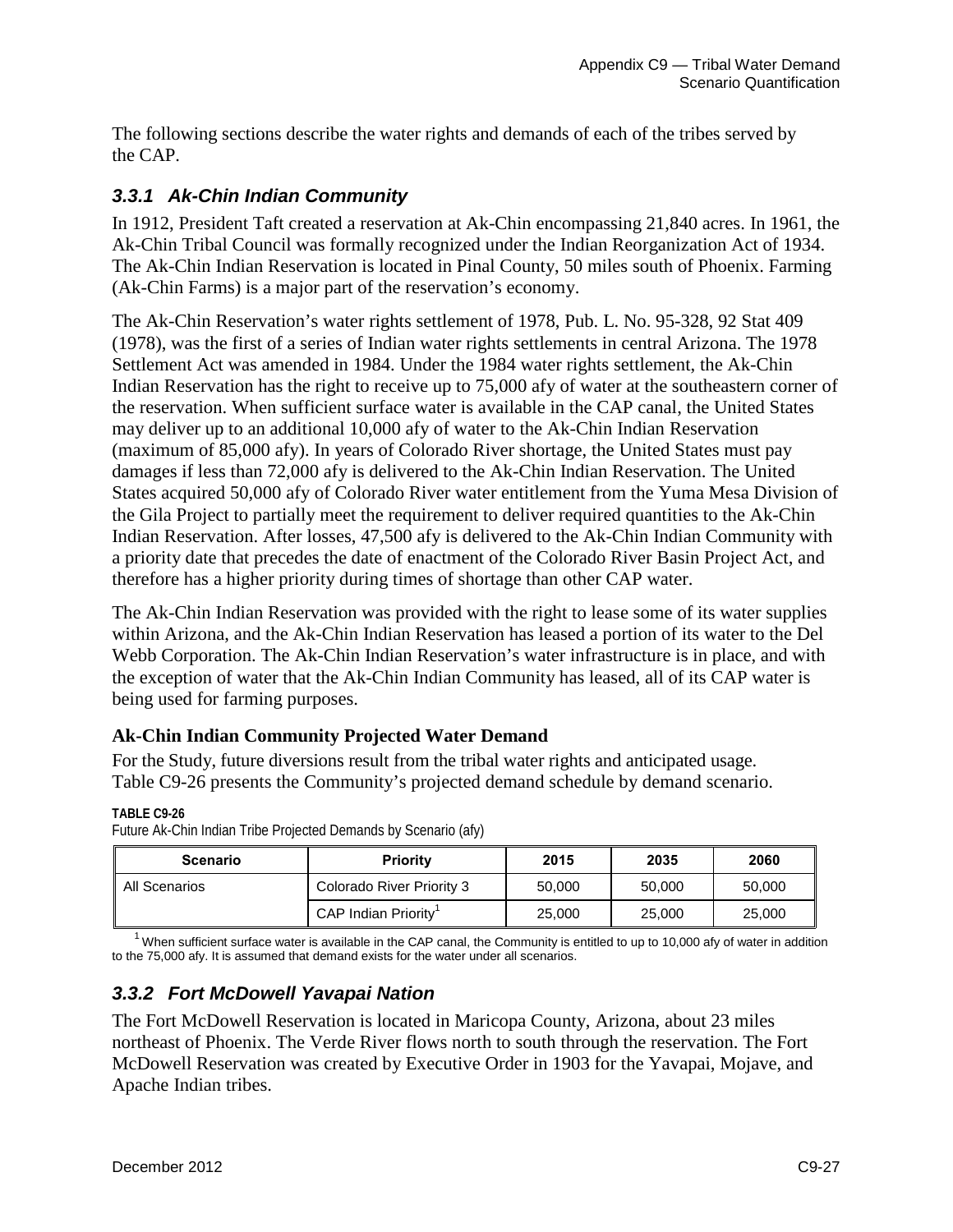Under its water rights settlement, the Fort McDowell Indian Community Water Rights Settlement Act of 1990, Pub. L. No. 101-628, Title IV, 104 Stat. 4480 (1990), the Fort McDowell Reservation received a combination of water resources from both the Salt River Project (SRP) and the CAP. With respect to the Colorado River supplies, the Fort McDowell Reservation received the rights to delivery of up to 18,233 afy of Colorado River water. This consisted of 4,300 afy of CAP water that the Fort McDowell Reservation had contracted for in 1980, plus an additional 13,933 afy of CAP water that the United States acquired from the Harquahala Valley Irrigation District. The acquired Harquahala Valley Irrigation District water was converted from its CAP NIA priority water to CAP Indian priority water through this settlement. The Fort McDowell Yavapai Nation has leased 4,300 afy of its CAP water to the City of Phoenix for a 100-year period, and will be using its remaining 13,933 afy through various means.

In accordance with the terms and conditions of the settlement, the SRP is required to allow the McDowell Yavapai Nation to divert Verde River water in exchange for delivery of the Nation's CAP water allocation. The Nation is entitled to divert an additional amount of 959 af from the Verde River to account for return flows, for a total Verde River diversion right of 19,192 af. It should be noted that this return flow right does not impact its CAP entitlement of 18,233 afy from the Colorado River, nor the amount to be delivered to SRP through the exchange.

# **Fort McDowell Yavapai Nation Projected Water Demand**

For the Study, future diversions result from the tribal water rights and anticipated usage. Table C9-27 presents the Nation's projected demand schedule by demand scenario.

### **TABLE C9-27**

Future Fort McDowell Yavapai Nation Projected Demands by Scenario<sup>1</sup> (afy)

| <b>Scenario</b> | Priority                   | 2015   | 2035   | 2060   |
|-----------------|----------------------------|--------|--------|--------|
| All Scenarios   | <b>CAP Indian Priority</b> | 18,233 | 18,233 | 18,233 |

 $1$  Demand scenarios reflect only Colorado River demand physically diverted from the CAP and therefore do not reflect the Nation's entitlement from the SRP settlement to divert an additional 959 acre feet of Verde River water to account for return flows. The Nation's total Verde River diversion right is 19,192 af.

# *3.3.3 Gila River Indian Community*

The Gila River Reservation was established by an act of Congress in 1859 for Pima and Maricopa Indians. The 583.9-square-mile reservation is located in Maricopa and Pinal Counties. The Gila River Indian Community established Gila River Farms during the late 1960s, with approximately 16,000 acres in production. The Gila River Reservation is the homeland for two distinct tribes, the Pima and the Maricopa.

The 2004 Gila River Indian Community Water Rights Settlement Act, Pub. L. No. 108-451, Title II, 118 Stat. 3499 (2004), provides the Community with 328,800 afy of CAP water, consisting of 120,600 afy of CAP NIA priority water, 191,200 afy of CAP Indian priority water, and 17,000 afy of CAP M&I priority water, contingent on the execution of an exchange and lease agreement with Asarco in accordance with Section 204(b)(1)(C) of the Arizona Water Settlements Act. Under this Act, the State of Arizona is required to provide a backup water supply of 15,000 afy of the CAP NIA priority water so that it has a reliability equivalent to CAP Indian priority and M&I priority water over a 100-year period ending in 2108. Construction of the infrastructure to deliver CAP water to the Gila River Reservation for farming purposes is ongoing. Within the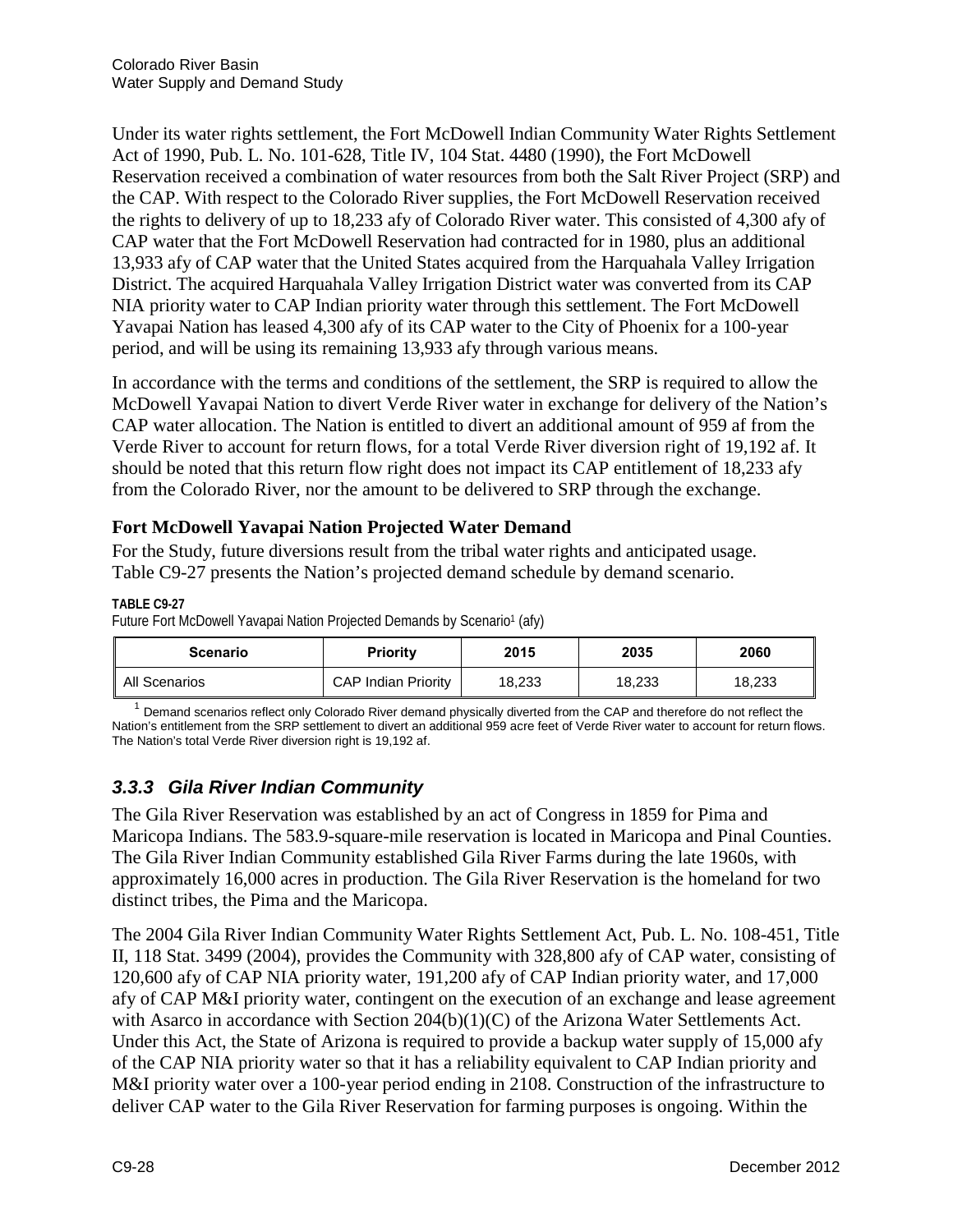terms of the 2004 settlement, the Gila River Reservation has the right to lease its CAP water for a term of up to 99 years.

### **Gila River Indian Community Projected Water Demand**

For the Study, future diversions result from the tribal water rights and anticipated usage. Table C9-28 presents the Community's projected demand schedule by demand scenario.

**TABLE C9-28**

Future Gila River Indian Community Projected Demands by Scenario (afy)

| <b>Scenario</b> | <b>Priority</b>             | 2015    | 2035    | 2060    |
|-----------------|-----------------------------|---------|---------|---------|
| All Scenarios   | <b>CAP Indian Priority</b>  | 191,200 | 191,200 | 191,200 |
|                 | <b>CAP M&amp;I Priority</b> | 17,000  | 17,000  | 17,000  |
|                 | <b>CAP NIA Priority</b>     |         | 120,600 | 120,600 |

## *3.3.4 Pascua Yaqui Tribe*

The Pascua Yaqui Tribe is located in southeastern Arizona near Tucson, Arizona. The Tribe has a water delivery contract with the United States dated December 11, 1980, that provides 500 af of CAP water to the Tribe. Although overall Tribal water demand exceeds 500 afy, it is unknown whether additional Colorado River water will be used to provide additional water to the Tribe or if water will be obtained from some other source.

### **Pascua Yaqui Tribe Projected Water Demand**

For the Study, future diversions result from the tribal water rights and anticipated usage. Table C9-29 presents the Tribe's projected demand schedule by demand scenario.

**TABLE C9-29**

Future Pascua-Yaqui Projected Demands by Scenario (afy)

| <b>Scenario</b> | <b>Priority</b>            | 2015 | 2035 | 2060 |
|-----------------|----------------------------|------|------|------|
| All Scenarios   | <b>CAP Indian Priority</b> | 500  | 500  | 500  |

## *3.3.5 Salt River Pima-Maricopa Indian Community*

The Salt River Reservation is located in Arizona, adjacent to the boundaries of Mesa, Tempe, Scottsdale, and Fountain Hills in the metropolitan Phoenix area. The reservation was created in 1879. The Salt River Reservation is occupied by two tribes, the Pima and the Maricopa, with a combined enrolled population exceeding 9,400. The Salt River Reservation consists of 53,600 acres and maintains 19,000 acres as a natural preserve. Approximately 12,000 acres are under cultivation; cotton, melons, onions, broccoli, and carrots are the major crops.

Under the Salt River Pima-Maricopa Indian Community Water Rights Settlement Act, Pub. L. No. 100-512,102 Stat.2549 (1988), the United States obtained the rights to 22,000 afy of Colorado River water entitlement from the Wellton-Mohawk Irrigation and Drainage District, near Yuma, Arizona. This right is senior to CAP. Pursuant to the settlement, this water was contracted by the Secretary of the Interior to several Phoenix area cities and the Community agreed to accept delivery of an equivalent amount of SRP water.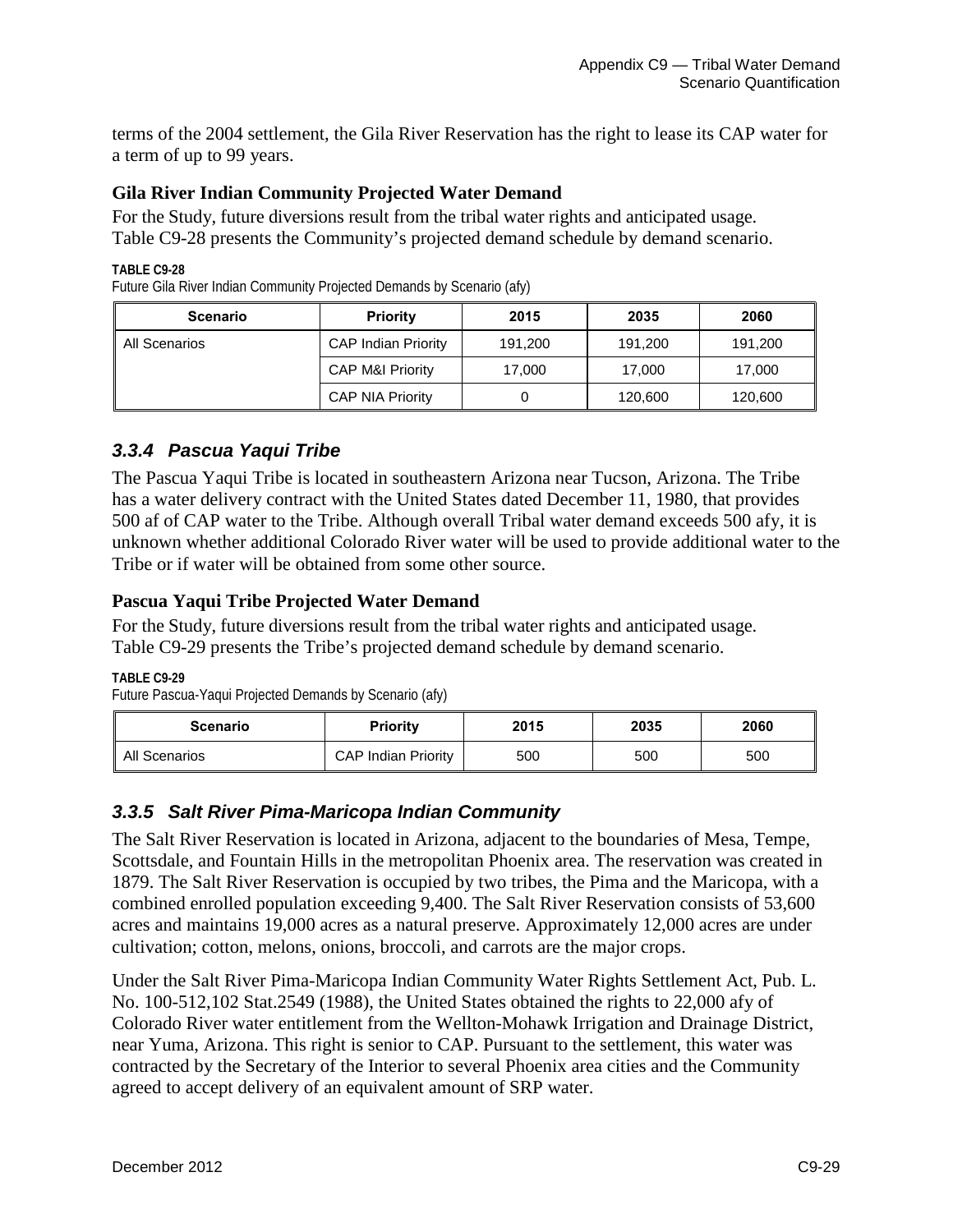The Salt River Reservation has the right to receive up to 13,300 afy of CAP Indian priority water. Under the terms of the settlement, the Salt River Reservation has the right to lease its CAP water and has leased all of its CAP water to several Phoenix-area cities until December 30, 2098. This water supply is considered an ITA.

## **Salt River Pima-Maricopa Indian Community Projected Water Demand**

For the Study, future diversions result from the tribal water rights and anticipated usage. Table C9-30 presents the Community's projected demand schedule by demand scenario.

#### **TABLE C9-30**

Salt River Pima-Maricopa Indian Community Projected Demands by Scenario (afy)

| <b>Scenario</b> | <b>Priority</b>            | 2015   | 2035   | 2060   |
|-----------------|----------------------------|--------|--------|--------|
| All Scenarios   | Colorado River Priority 3  | 22,000 | 22,000 | 22,000 |
|                 | <b>CAP Indian Priority</b> | 13,300 | 13.300 | 13.300 |

# *3.3.6 San Carlos Apache Tribe*

The San Carlos Reservation is located in southeastern Arizona. The reservation was established by Executive Order in 1871 and covers 2,910.6 square miles. Approximately one-third of the San Carlos Apache Tribe's land is forested or wooded. San Carlos Lake is a hub of recreational activity, especially for fishing.

Under the San Carlos Apache Tribe Water Rights Settlement Act of 1992, Pub. L. No. 102-575, Title XXXVII, 106 Stat.4740 (1992), the San Carlos Reservation has the rights to delivery of 64,145 afy of CAP water in the following categories: 12,700 afy of CAP Indian priority water, 18,145 afy of CAP M&I priority water (previously allocated to Phelps Dodge and the town of Globe), and additional water made available by the Ak-Chin Indian Community Water Rights Settlement Act of 1984. The additional Ak-Chin water is unquantified in the settlement and estimated to be 33,300 afy before losses are considered. The San Carlos Apache Tribe's right to receive the additional Ak-Chin water is subordinate to the Secretary's obligation to deliver water to the Ak-Chin Indian Reservation under the Ak-Chin water rights settlement. Given that the San Carlos Reservation is not able to physically divert CAP water, the Tribe would need to implement water exchanges to benefit from its CAP water supplies. The San Carlos Reservation has the right to lease CAP water under its 1992 settlement and has entered into a 50-year lease for 14,000 afy to Phelps Dodge through an exchange with the SRP. The San Carlos Reservation has also entered into a 100-year lease with the City of Scottsdale for 12,500 afy of CAP M&I priority water.

## **San Carlos Apache Tribe Projected Water Demand**

For the Study, future diversions result from the tribal water rights and anticipated usage. Table C9-31 presents the Tribe's projected demand schedule by demand scenario.

## *3.3.7 Tohono O'odham Nation*

The Tohono O'odham Nation sits in the heart of the Sonora Desert, west of Tucson, Arizona. The Tohono O'odham Nation is divided into 11 Districts totaling more than 4,342 square miles.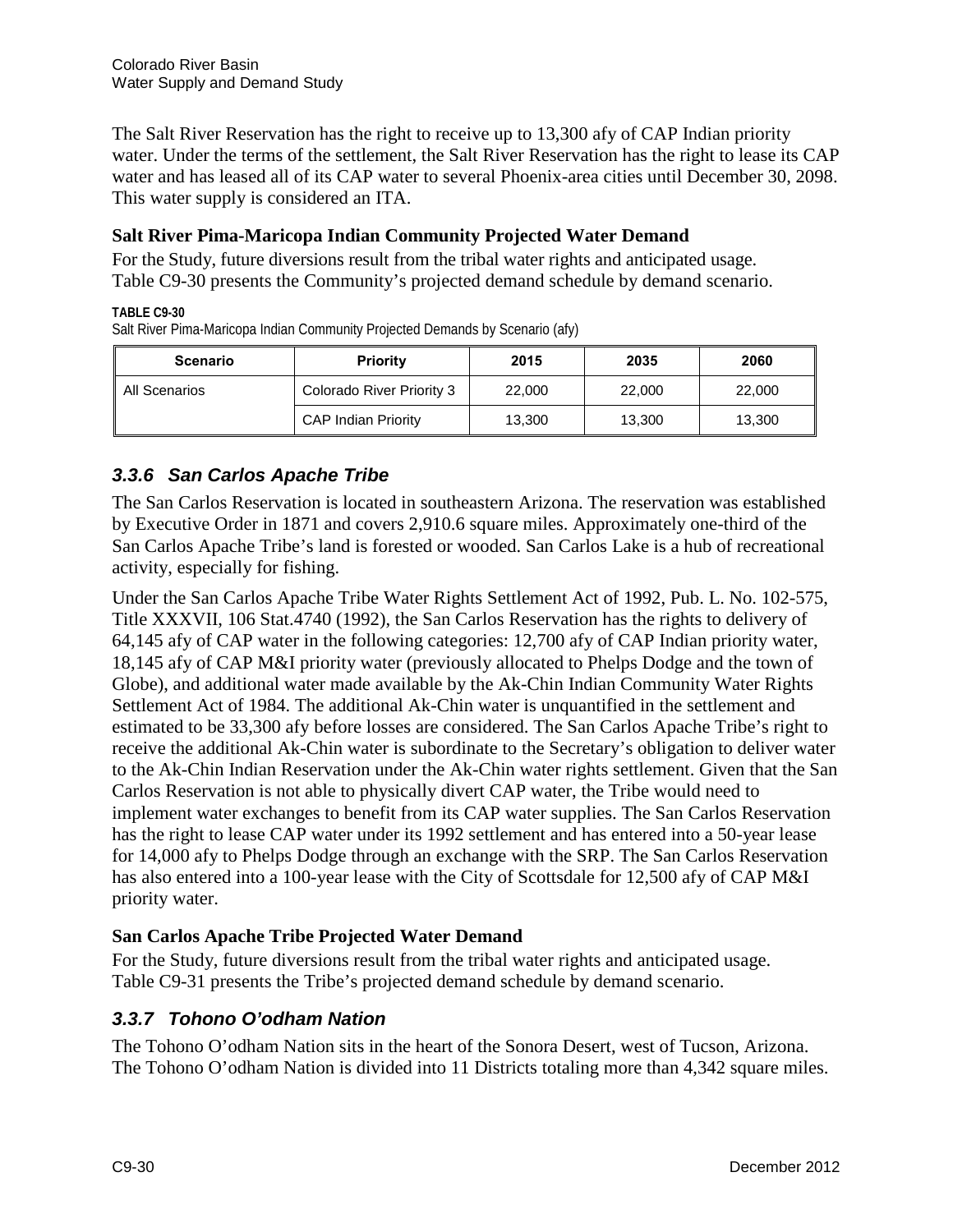| TABLE C9-31                                                 |  |
|-------------------------------------------------------------|--|
| San Carlos Apache Tribe Projected Demands by Scenario (afy) |  |

| <b>Scenario</b> | <b>Priority</b>            | 2015   | 2035   | 2060   |
|-----------------|----------------------------|--------|--------|--------|
| All Scenarios   | <b>CAP Indian Priority</b> | 30,845 | 30,845 | 30,845 |
|                 | Ak-Chin Settlement         | 12,655 | 12,655 | 12,655 |

Under the Southern Arizona Water Rights Settlement Act of 1982, as amended by the Southern Arizona Water Rights Settlement Amendments Act of 2004, the Nation is entitled to receive a total of 66,000 afy of CAP water. Of that amount, 50,000 afy may be used within the San Xavier District, or otherwise used by the Nation. The remaining 16,000 afy may be used within the Schuk Toak District, or otherwise used by the Nation.

The Nation's 66,000 acre-foot entitlement consists of 37,800 af of CAP Indian priority water and 28,200 afy of CAP NIA priority water. With respect to the 28,200 af of NIA priority water, the United States is required to "firm" the 28,200 af so that the NIA priority water, for a 100-year period, will be deliverable during CAP shortages at the same priority and in the same manner as the CAP M&I priority water is delivered.

In addition to this settlement water, the Nation has an annual entitlement of 8,000 af of CAP Indian priority water under a 1980 Water Delivery Contract. At present, that water must be used within the Sif Oidak District of the Nation.

Construction of the works necessary for the Nation to take delivery of this water under the 1982 Settlement Act, as amended, is ongoing. The works necessary to deliver water to the Schuk Toak and San Xavier Districts have been completed. CAP water is currently in use within the Schuk Toak and San Xavier Districts. Additional uses will occur within the San Xavier District when additional lands are developed or rehabilitated within the District.

## **Tohono O'odham Indian Tribe Projected Water Demand**

For the Study, future demands result from the tribal water rights and anticipated usage. Table C9-32 presents the tribe's projected demand schedule by demand scenario.

**TABLE C9-32**

Tohono O'odham Projected Demands (in total) by Scenario (afy)

| <b>Scenario</b> | 2015   | 2035   | 2060   |
|-----------------|--------|--------|--------|
| All Scenarios   | 54,800 | 74,000 | 74,000 |

# *3.3.8 Tonto Apache Tribe*

The Tonto Apache Tribe is located in eastern Arizona on the Tonto Apache Reservation near Payson, Arizona. The Tribe has a CAP water delivery contract with the United States dated December 11, 1980. This CAP contract provides 128 af of CAP water to the Tribe.

Given that the Reservation is located such that the Tribe is not able to physically divert CAP water, the Tribe will need to implement a water exchange to benefit from its CAP water supplies.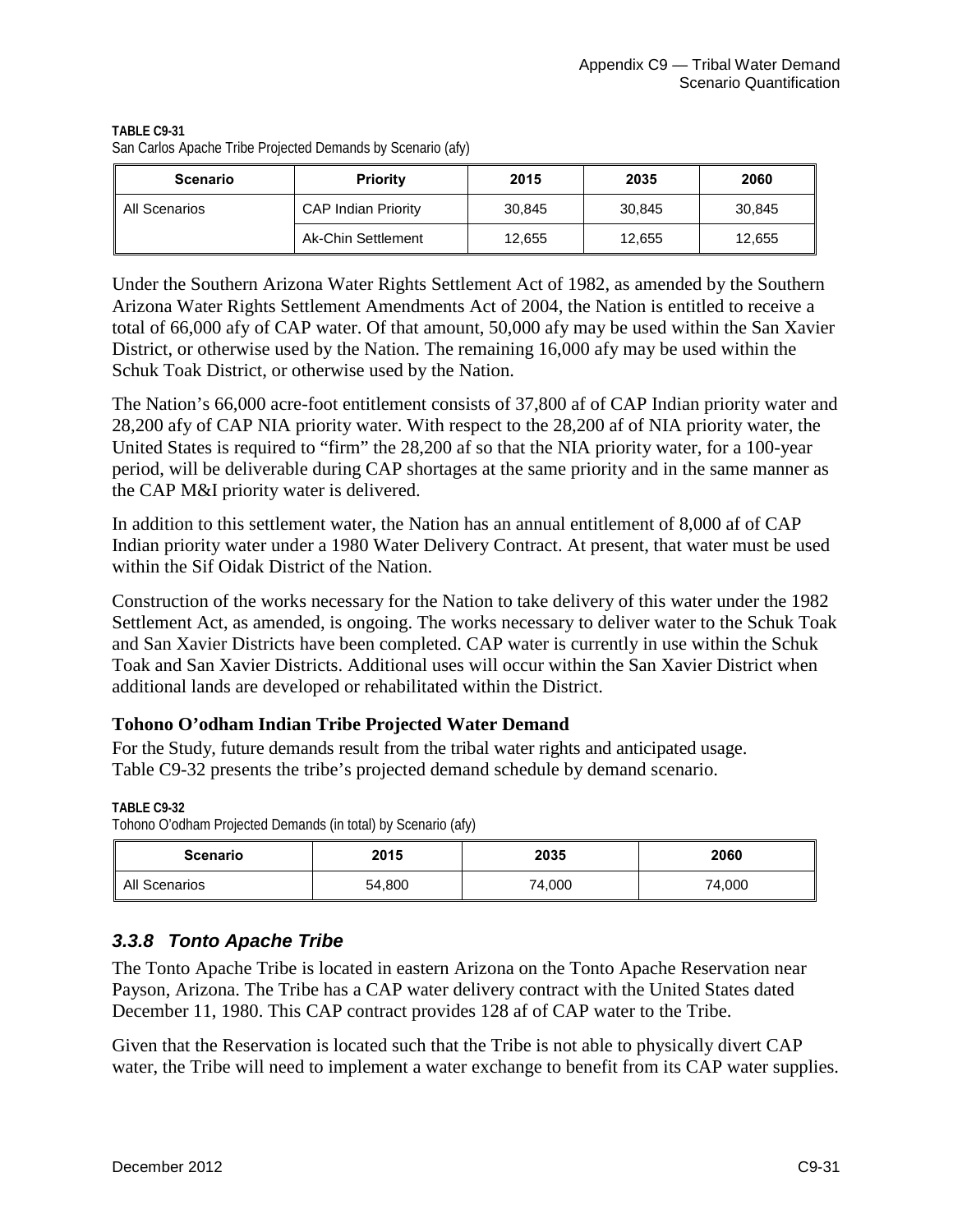The most likely scenario is that the Tribe will exchange water from the C.C. Craigin Reservoir through an exchange with the SRP.

## **Tonto Apache Tribe Projected Water Demand**

For the Study, future demands result from the tribal water rights and anticipated usage. Table C9-33 presents the Tribe's projected demand schedule by demand scenario.

**TABLE C9-33**

Tonto Apache Tribe Projected Demands by Scenario (afy)

| Scenario      | <b>Priority</b>            | 2015 | 2035 | 2060 |
|---------------|----------------------------|------|------|------|
| All Scenarios | <b>CAP Indian Priority</b> | 128  | 128  | 128  |

# *3.3.9 White Mountain Apache Tribe*

The White Mountain Apache Tribe Homeland is on the Fort Apache Indian Reservation, located within its ancestral aboriginal lands, and consists of 1.67 million acres of land held in trust in east-central Arizona in parts of Navajo, Gila, and Apache Counties. The reservation contains headwaters for the Salt River.

The water rights of the Tribe were settled under the White Mountain Apache Tribe Water Rights Quantification Agreement of January 13, 2009 (Agreement). The Agreement was ratified by Congress in the White Mountain Apache Tribe Water Rights Quantification Act of 2010, Pub. L. 111–291, Title III, December 8, 2010 (Act).

Under the Act, the Tribe is entitled to 25,000 afy of Colorado River water delivered via the CAP. None of the CAP water will be delivered to the reservation. Of that amount, 22,500 af will be leased to the various cities, and 2,500 af will be leased back to the Central Arizona Water Conservation District.

## **White Mountain Apache Tribe Projected Water Demand**

For the Study, future demands result from the tribal water rights and anticipated usage. Table C9-34 presents the Tribe's projected demand schedule by demand scenario.

**TABLE C9-34**

White Mountain Apache Tribe Projected Demands by Scenario (afy)

| Scenario      | Priority                   | 2015  | 2035   | 2060   |
|---------------|----------------------------|-------|--------|--------|
| All Scenarios | <b>CAP Indian Priority</b> | 2,031 | 25,000 | 25,000 |

# *3.3.10 Yavapai-Apache Nation*

The Yavapai-Apache Nation is located in central Arizona, near the communities of Camp Verde and Clarkdale. The Nation has a CAP water delivery contract with the United States dated December 11, 1980. This CAP contract provides 1,200 af of CAP water to the Nation. While overall tribal water demand exceeds 1,200 afy, it is unknown whether additional Colorado River water will be used to provide additional water to the Nation or if water will be obtained from some other source. Given that the reservation is located such that the Nation is not able to physically divert CAP water, the Nation will need to implement a water exchange to benefit from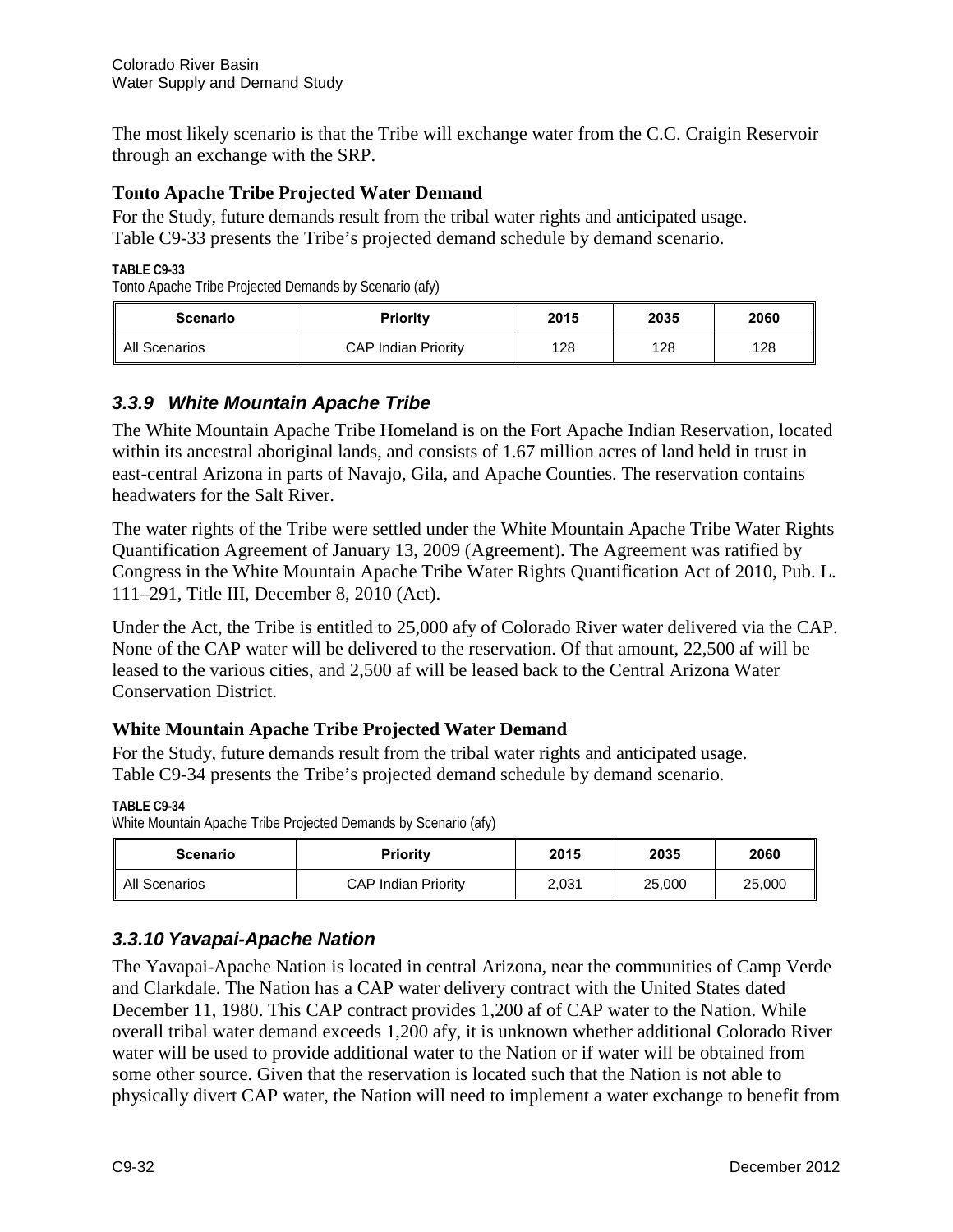its CAP water supplies. The most likely scenario is that the Nation will exchange water from the Verde River through an exchange with the SRP.

### **Yavapai-Apache Nation Projected Water Demand**

For the Study, future demands result from the tribal water rights and anticipated usage. Table C9-35 presents the Nation's projected demand schedule by demand scenario.

**TABLE C9-35**

Yavapai-Apache Nation Projected Demands by Scenario (afy)

| Scenario      | <b>Priority</b>            | 2015  | 2035  | 2060  |
|---------------|----------------------------|-------|-------|-------|
| All Scenarios | <b>CAP Indian Priority</b> | 1,200 | 1.200 | 1,200 |

## *3.3.11 Yavapai-Prescott Tribe*

Under the Yavapai-Prescott Indian Tribe Water Rights Settlement Act of 1994, Pub. L. 103-434, 108 Stat. 4526 (1994), the Yavapai Reservation permanently assigned and transferred its CAP contractual right of 500 afy to the city of Scottsdale, Arizona, in return for funds to develop alternative water supplies. Because the Yavapai-Prescott Reservation no longer has a right to CAP water, no trust asset is attributable to the Yavapai-Prescott Reservation.

### **Yavapai-Prescott Tribe Projected Water Demand**

For the Study, future demands result from the tribal water rights and anticipated usage. Table C9-36 presents the Yavapai-Prescott Tribe's projected demand schedule by demand scenario.

#### **TABLE C9-36**

Yavapai-Prescott Tribe Projected Demands by Scenario (afy)

| <b>Scenario</b> | Priority                   | 2015 | 2035 | 2060 |
|-----------------|----------------------------|------|------|------|
| All Scenarios   | <b>CAP Indian Priority</b> | 500  | 500  | 500  |

# **4.0 Ongoing and Potential Settlement Discussions and Potential Litigation**

There are 13 tribes whose water rights within the Colorado River Basin have yet to be fully adjudicated or quantified. These tribes are as follows:

- Upper Colorado River Basin:
	- − Navajo Nation
	- − Ute Indian Tribe of the Uintah and Ouray Reservation
	- − Ute Mountain Ute Tribe
- Lower Colorado River Basin:
	- − Havasupai Tribe
	- − Hopi Tribe
	- − Hualapai Tribe